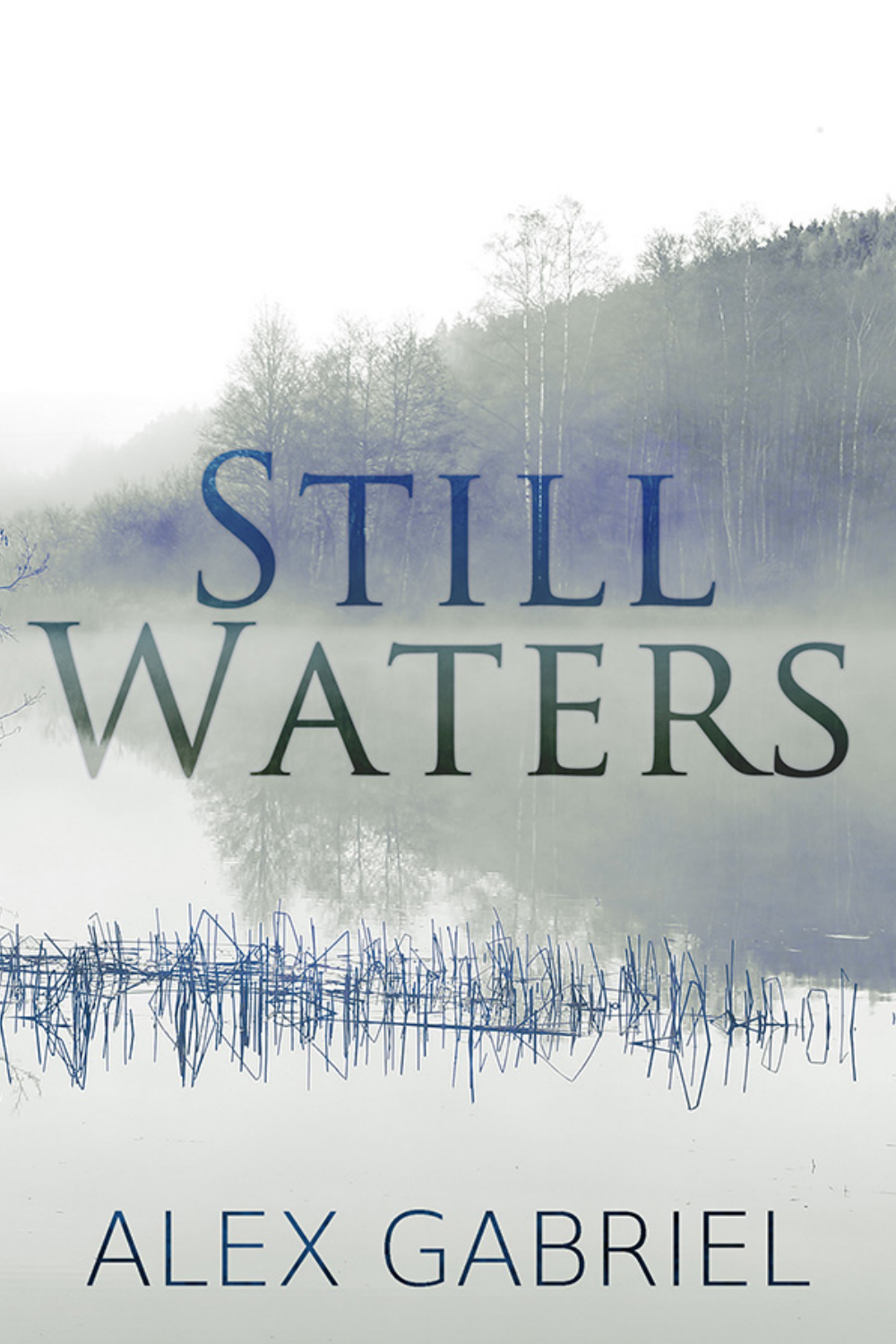## **Table of Contents**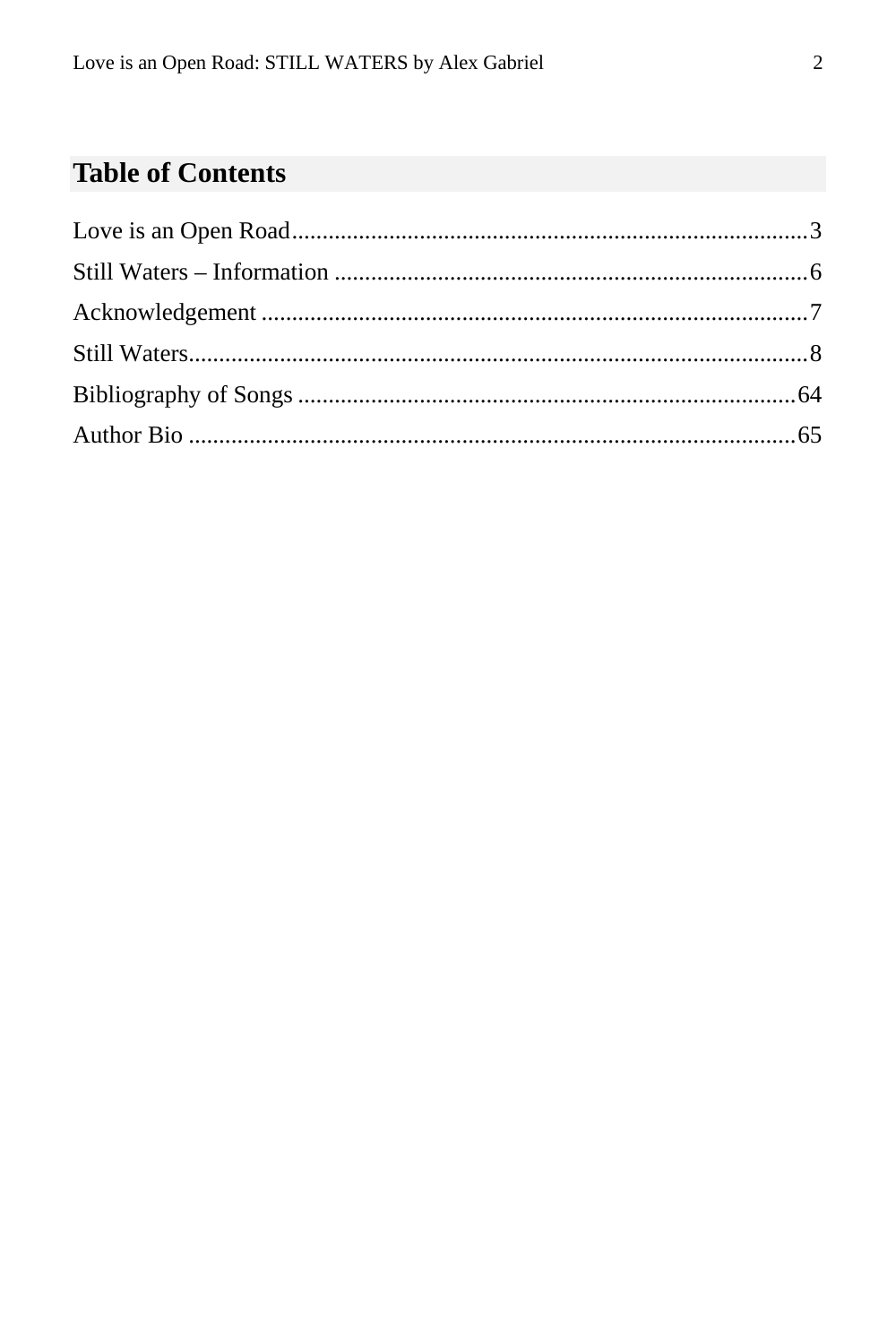# <span id="page-2-0"></span>**Love is an Open Road**

*An M/M Romance series*

# **STILL WATERS**

## **By Alex Gabriel**

#### **Introduction**

The story you are about to read celebrates love, sex and romance between men. It is a product of the *Love is an Open Road* promotion sponsored by the *Goodreads M/M Romance Group* and is published as a gift to you.

#### **What Is Love is an Open Road?**

The *Goodreads M/M Romance Group* invited members to choose a photo and pen a letter asking for a short M/M romance story inspired by the image; authors from the group were encouraged to select a letter and write an original tale. The result was an outpouring of creativity that shone a spotlight on the special bond between M/M romance writers and the people who love what these authors do.

A written description of the image that inspired this story is provided along with the original request letter. If you'd like to view the photo, please feel free to join the [Goodreads M/M Romance Group](http://www.goodreads.com/group/show/20149-m-m-romance) and visit the discussion section: *Love is an Open Road*.

No matter if you are a long-time devotee to M/M Romance, just new to the genre or fall somewhere in between, you are in for a delicious treat.

#### **Words of Caution**

This story may contain sexually explicit content and is **intended for adult readers.** It may contain content that is disagreeable or distressing to some readers. The *M/M Romance Group* strongly recommends that each reader review the General Information section before each story for story tags as well as for content warnings.

Each year, a dedicated group of Volunteers from the M/M Romance Group work hard behind the scenes to bring these stories to you. Our Editors, Formatters, Proofreaders, and those working on Quality Assurance, spend many long hours over a course of several months so that each Event is a success. As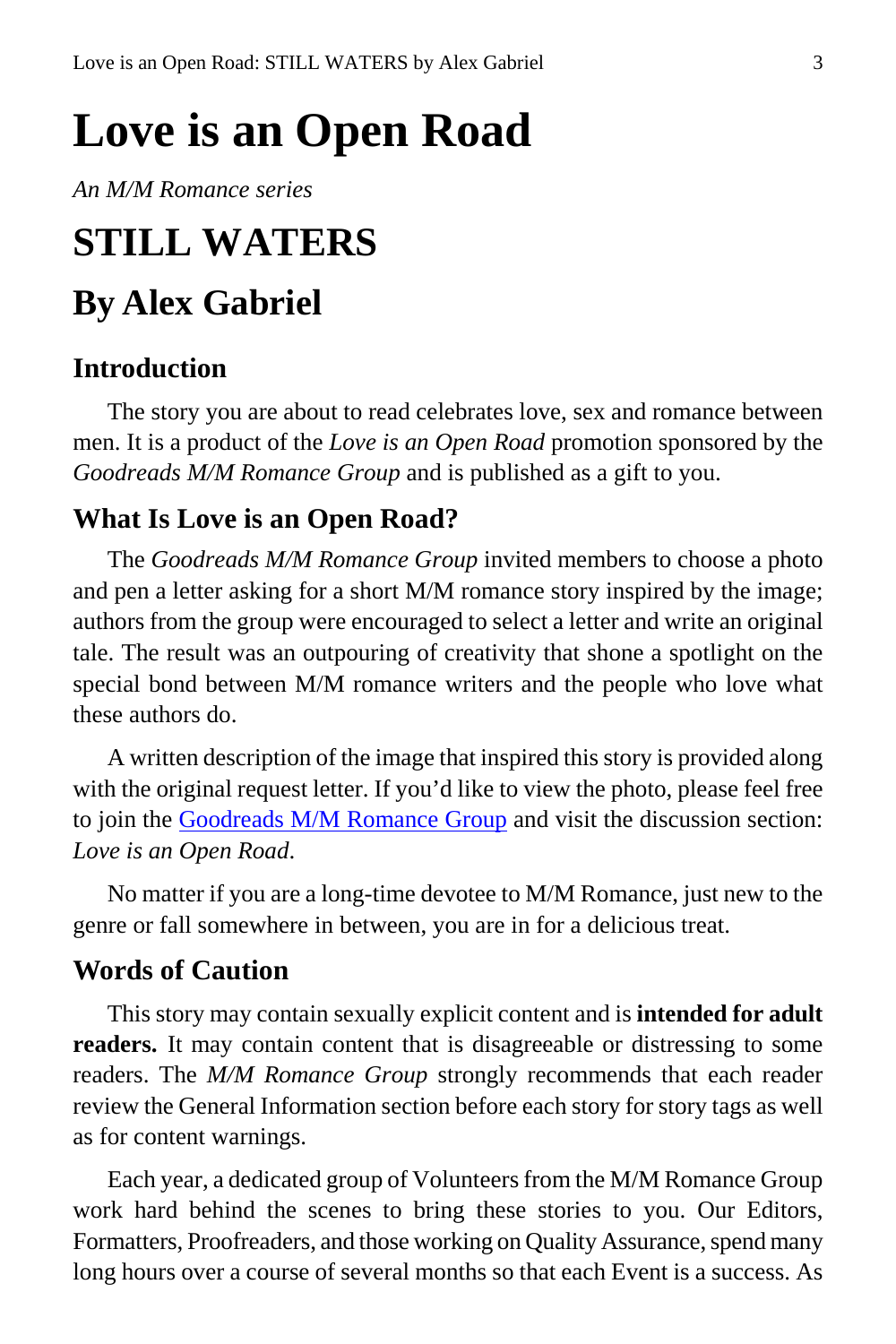each and every author also gives freely of their time and talent, it was decided that all edits suggested may be accepted or rejected by the author at any given time. For this reason, some stories will appear to be more tightly edited than others, depending on the choice of the author.

This story is a work of fiction. Names, characters, places and incidents are the products of the author's imagination or are used fictitiously. Any resemblance to actual events, locales, or persons, living or dead, is entirely coincidental.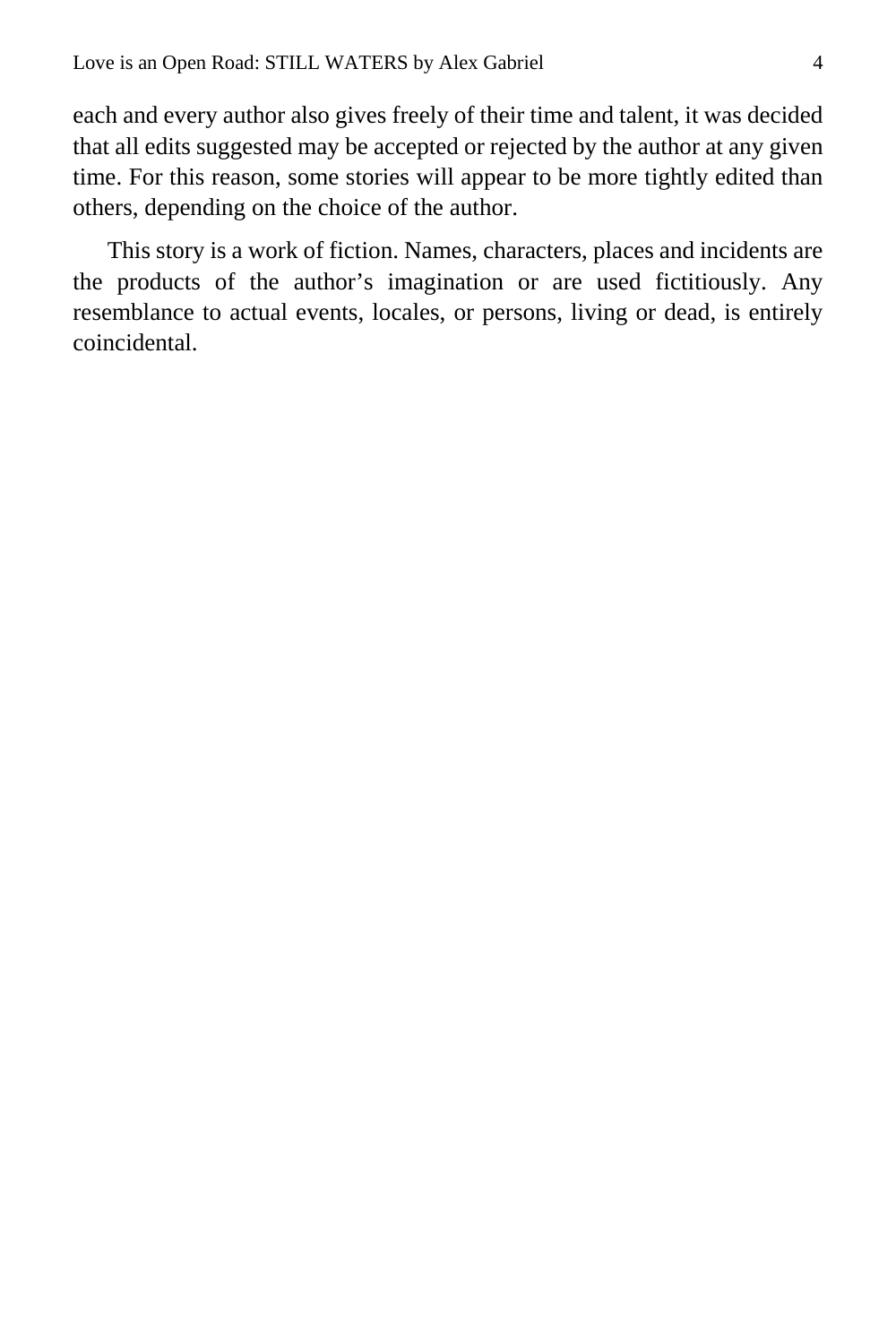All rights reserved worldwide.

This eBook may be distributed freely in its entirety courtesy of the Goodreads M/M Romance Group. This eBook may not be sold, manipulated or reproduced in any format without the express written permission of the author.

Still Waters, Copyright © 2015 Alex Gabriel

Cover Art by Alex Gabriel and SJ Eller

This ebook is published by the *M/M Romance Group* and is not directly endorsed by or affiliated with Goodreads Inc.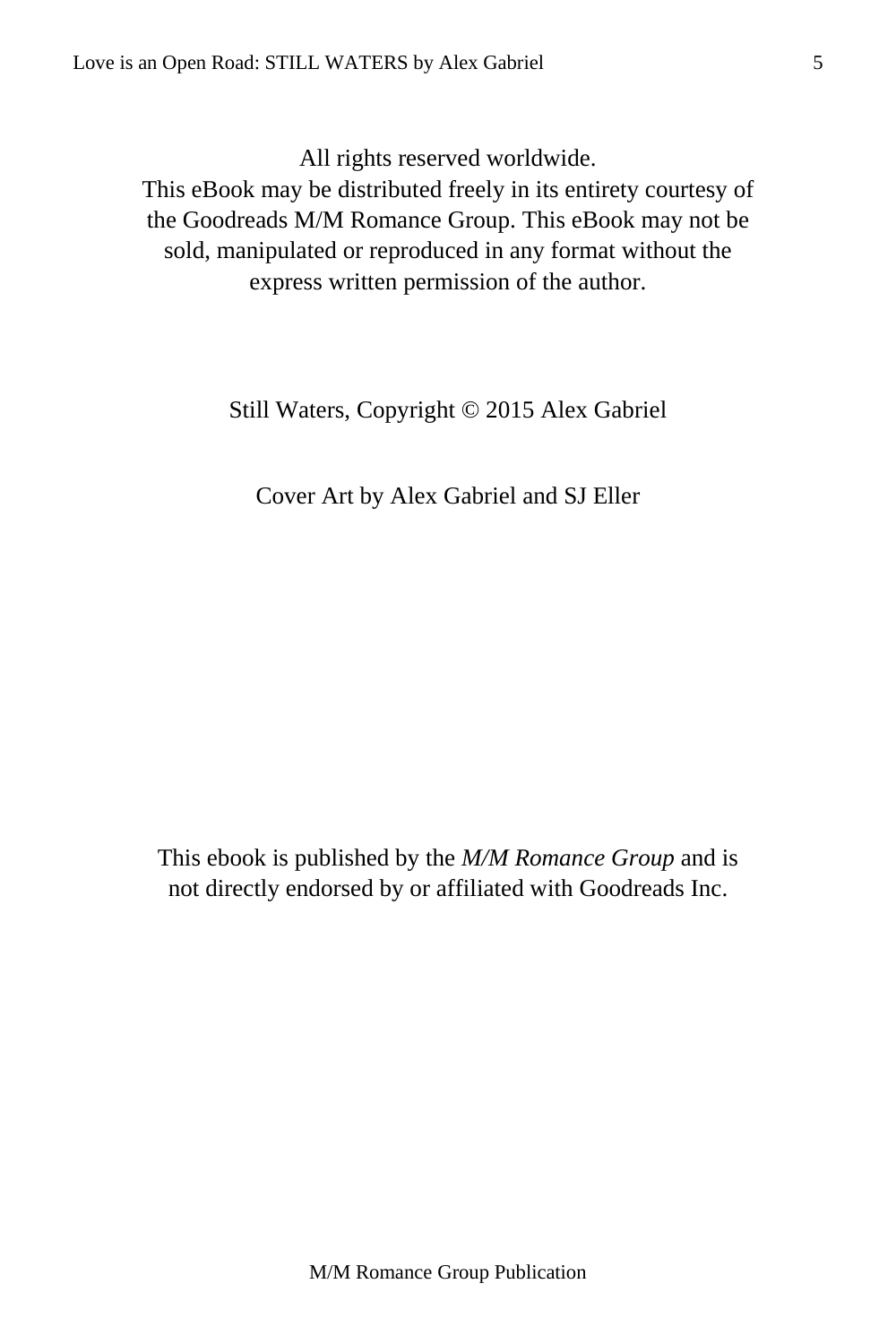# <span id="page-5-0"></span>**STILL WATERS By Alex Gabriel**

## **Photo Description**

A redheaded, muscular young man with a short beard stands in a lake, a scraggly stand of seaweed-draped deadwood behind him and mountains in the distance. He looks directly at the viewer, wearing a neutral expression. The water comes up to just above his waist, and he is lifting a sturdy white net from the water with both hands.

### **Story Letter**

#### *Dear Author,*

*I only have two words for you: ginger merman! Everything else is up to you.*

I would really appreciate it, though, if you would skip dub/non-con, 'cause I really hate that.

*Have fun,*

*Kathleen*

#### **Story Info**

**Genre:** fantasy, paranormal

**Tags:** merman, mythical creatures, shifters, fairytale/folklore, 2 alpha males, enemies to lovers, interspecies, violence

**Content Warnings**: brief reference to suicide, deaths of non-MC, descriptions of drowning, HFN

**Word Count:** 24,427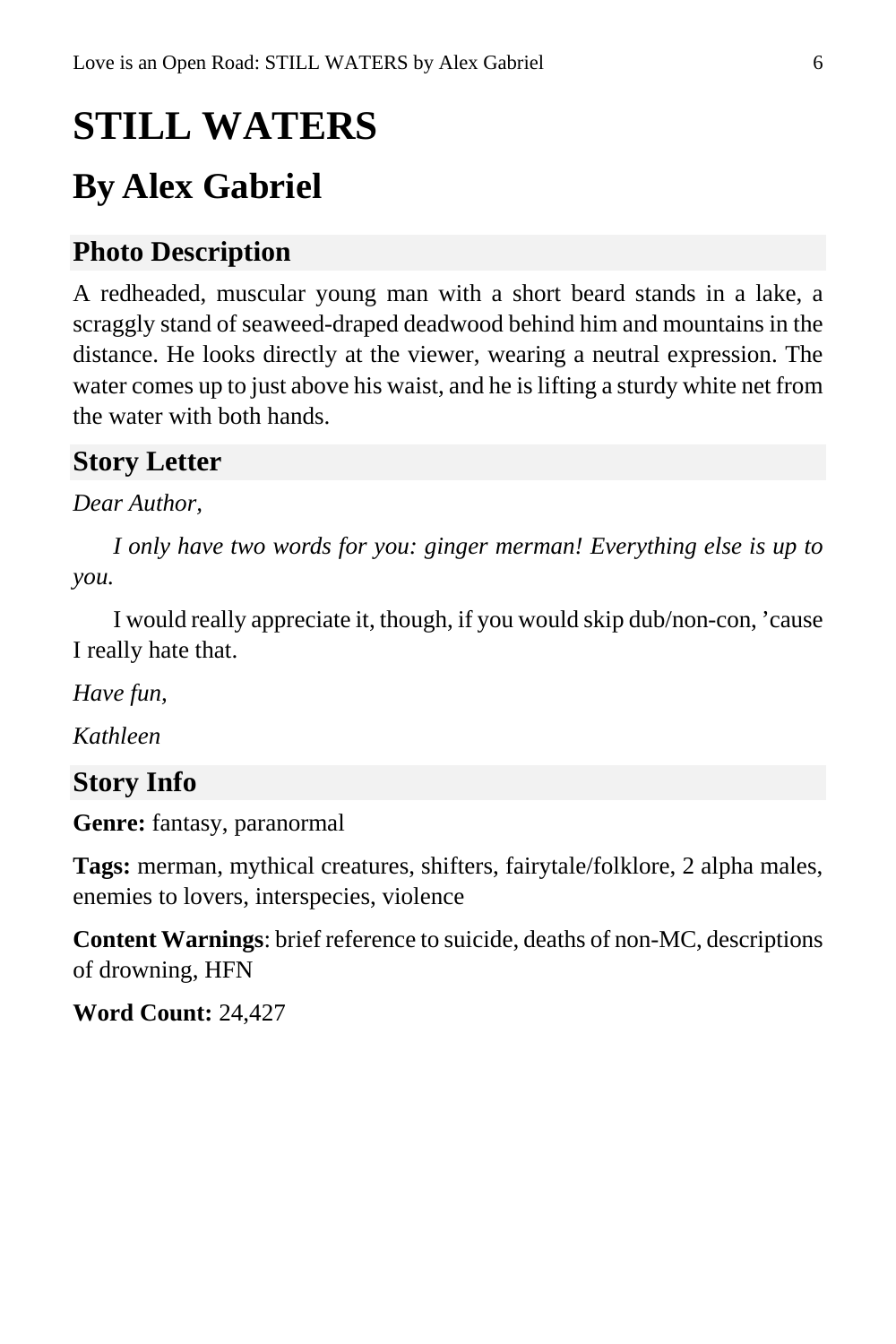#### *Acknowledgement*

<span id="page-6-0"></span>First of all, thank you, Kathleen, for the lovely and inspiring prompt—and for leaving so much space for the prompt to grow into a story in my mind.

"Still Waters" was betaed by Sonja Cameron and Anna, both of whom helped me very much. I also owe a big debt of gratitude to my long-suffering editor Elizabetta—who patiently endured torture by semicolon—my proofreaders, and all of the organizers and participants of this event.

Last but by no means least: S.J. Eller saved my cover and turned it into something that perfectly captures the mood of the story.

Thank you again, everyone!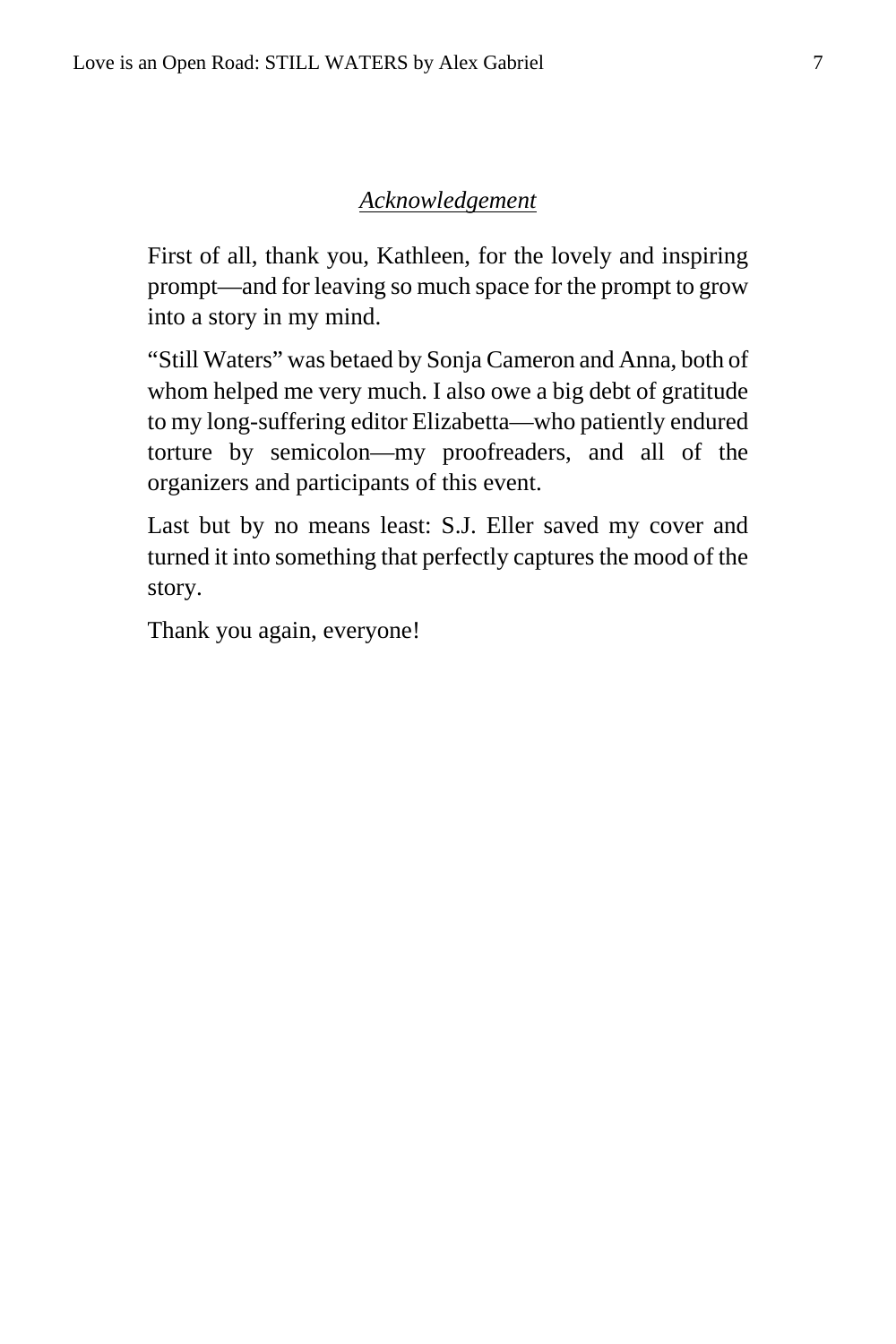# **STILL WATERS By Alex Gabriel**

<span id="page-7-0"></span>The beavers had multiplied again and were busy building yet another secondary dam a few fathoms farther down the river. They'd also dragged a corpse to the top of their primary dam and covered it up in twigs and mud. Drakjan didn't understand why beavers deposited carcasses on top of dams—it made no sense. Quite apart from the fouling of the water, a human corpse was large enough to attract dangerous predators. The beavers could just as easily have dragged the thing onto dry land and buried it there.

But that was beavers for you: extremely useful—impossibly stubborn.

At least this time, none of them had migrated to the tributary that fed into his lake. He wasn't about to put up with a dam changing the pleasant currents and energies of his lake and getting in the way of fish, and he was glad he wouldn't have to spend weeks chasing off stubborn beavers to prevent just that.

With a long-suffering sigh, Drakjan expelled the water from his lungs, shrugged on legs, and climbed painstakingly up the bank as close to the dam as he could get. The air was unpleasantly thin when he inhaled a breath of it, and the lack of substance against his body gave him goose bumps. A nearby beaver kit floated on the other side of the dam, almost completely submerged except for its small, suspicious eyes. It didn't retreat into its lodge, clearly used to his scent and presence.

The waterlogged branches of the dam bit painfully into the soles of his feet as he made his way to the obscured heap of the corpse. At least it hadn't been dead for long, so Drakjan could drag it onto dry land without much of a mess.

He grumbled to himself as he tugged the body through the thick brambles at the water's edge, dry twigs and thorns catching on its clothes and Drakjan's skin.

*"The water rushed, the water swelled, a fisherman sat nigh,"* he sang, rather than dwelling on the feeling of mossy forest mulch underneath his feet. It had been a while since he'd been out of water, and it always took some time to get used to breathing and walking. *"Tempts not this river's glassy blue, so crystal, clear and bright?"*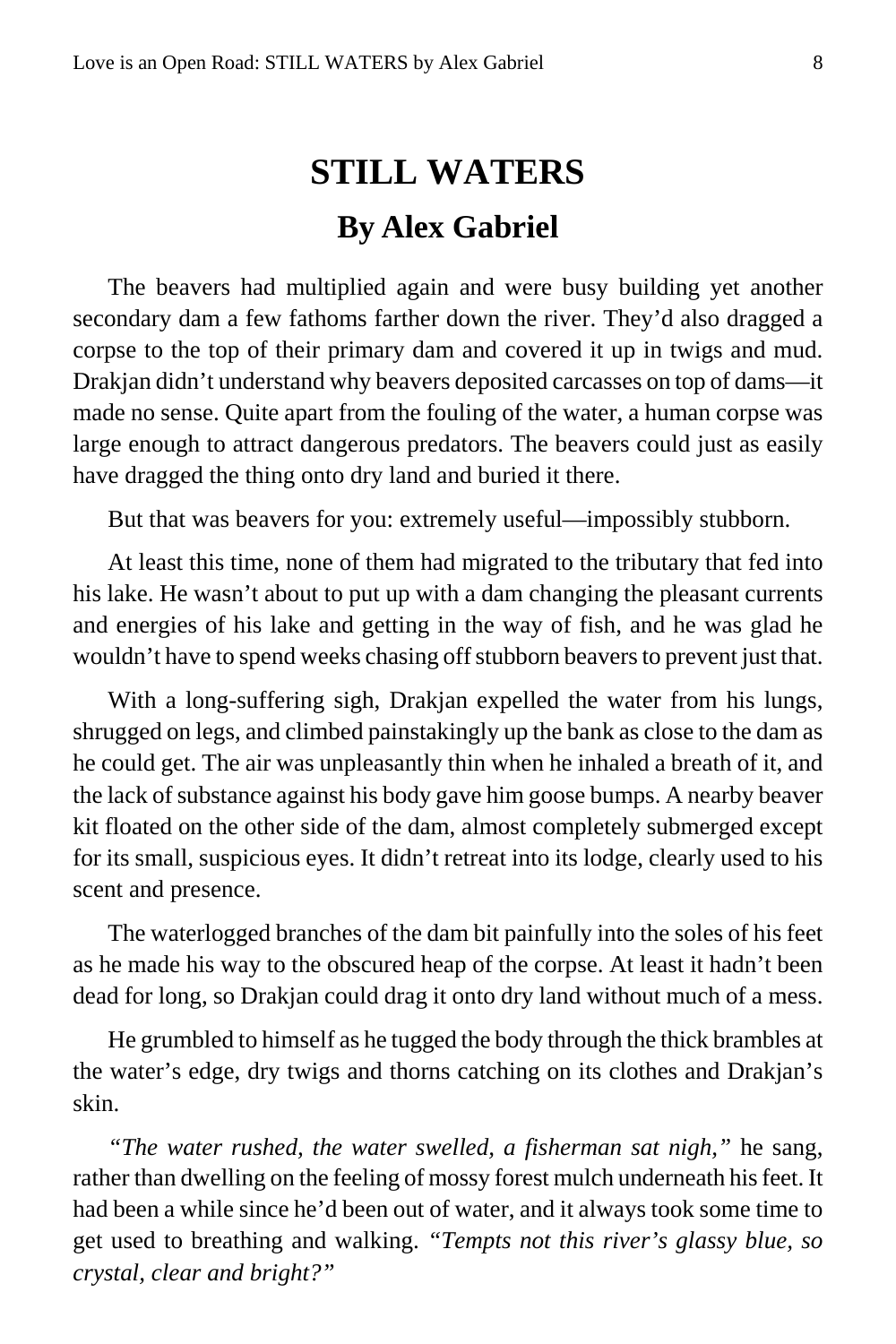He hadn't remembered how soft and vulnerable legs were. Maybe he should have taken the time to go back for his clothes, but it hadn't occurred to him and seemed too much of a bother now. Oh well, it wasn't that big a deal. The scratches would heal when he took back his scales.

*"To him she said, to him she sung, the river's guileful queen…"* Singing, at least, was pure pleasure; nothing made him as happy as raising his voice and filling the empty air with sound and beauty. The way a melody could lift and carry in this element, the way his voice rang and resonated, deep and powerful and clear… this was the one thing he truly loved about breathing air. *"Half in he fell, half in he sprung, and never more was seen."*

Two hundred fathoms or so should definitely be a safe distance from the river. Still, Drakjan was already wearing legs and scratching them up by crashing through the undergrowth, so he might as well make entirely certain nothing dragged the corpse back to contaminate his water.

Another couple of hundred fathoms, and he dumped the corpse out in the open for the carrion-eaters. He caught a small flicker of white and motion from the corner of an eye as he straightened. By the time he looked, though, whatever it was had fled and there was nothing left to see. Nothing but moss and trees and underbrush, at any rate.

The walk back to the river was far more pleasant, now that he didn't have the unwieldy shape of a hefty dead human weighing him down and catching on every twig. He slowed a bit so he could concentrate on singing. He'd moved on to another old favorite, a sailor's song*. "We love the storms, the roiling swells, the roughness of the freezing gales."* Drakjan had a vague memory of hearing this one from the deck of a ship passing by on the river's surface, a shadow of motion and mammalian warmth. *"We drive our prey with surging sails, hunt them across the endless sea…"*

Next, Drakjan sang a boisterous drinking song full of raised glasses and barrels of rum, and then something sweeter and sadder—a more recent tune he'd heard last summer, when someone had staged their drunken revels in the woods not far from here. Drakjan had gotten out of the water to listen to the music they were playing, and spent most of the night dodging clumsy teenagers stumbling off into the trees to grope each other. (Later, when the night paled with approaching dawn, five of the groping teenagers made their way to the lake to take a dip. It always happened, with this kind of party. It had been fine—Drakjan just concentrated on the synthetic heartbeat of the music, letting it drown out the real, living heartbeats in his water.)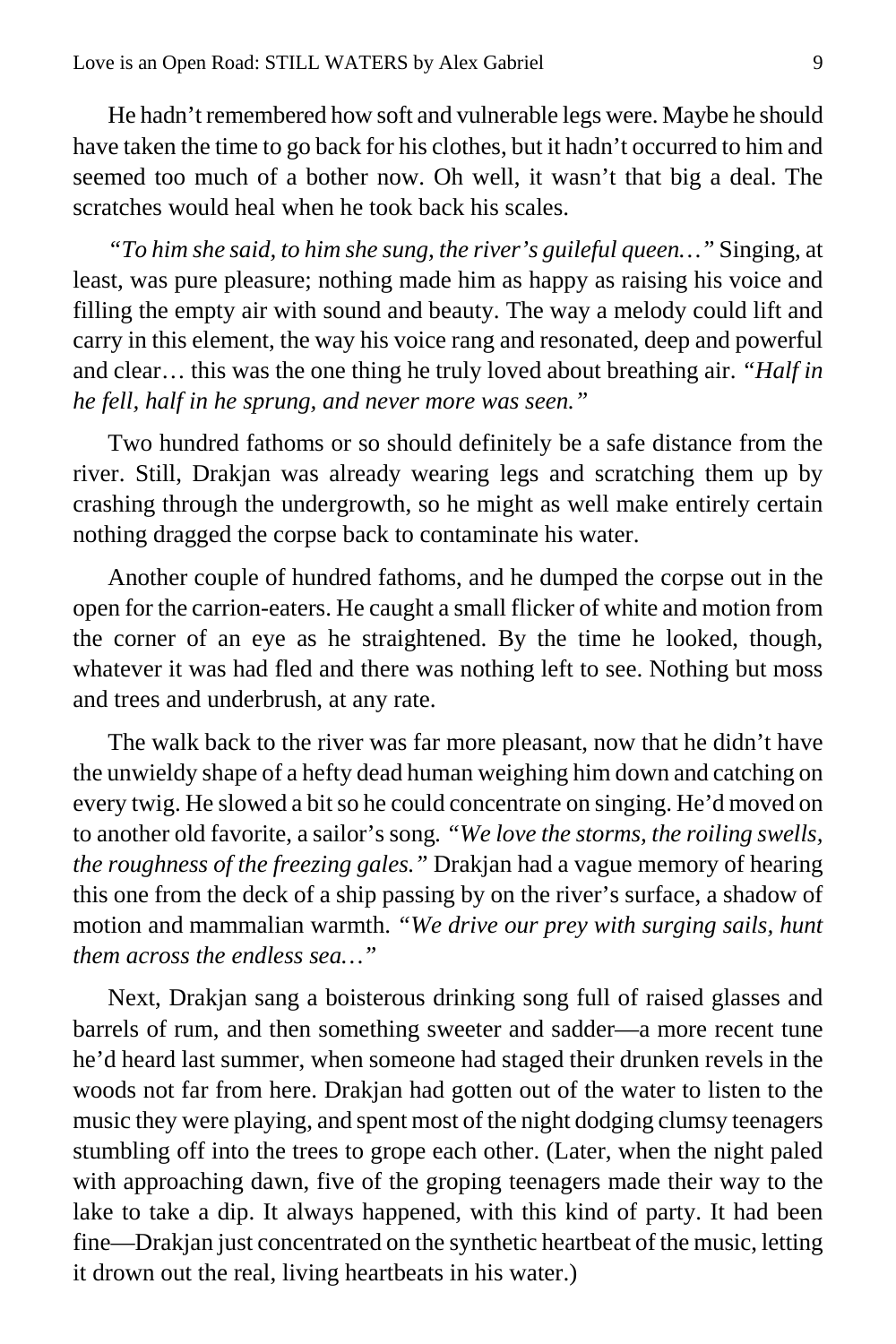He allowed the last, melancholy notes of his song to die away as he found a comfortable rock by the river to sit on. His hair was falling into his face, snagging on his fingers in tangles and knots when he tried to brush it back. Another annoyance of walking on dry land—his hair always snarled when it dried in air, its texture growing unmanageable and rough.

If he'd stopped for his clothes, he would have had a comb. He made do by tugging his fingers through the auburn-streaked mess as best he could, working out the worst of the tangles.

The pleasant summer day turned into evening while he sang ballads, arias, shanties, pop, and rock. The forest's birds joined him in song as dusk descended. Then, he sang the oldest song he knew, wordless and eternal: a song of death, and rebirth, and the silent comfort of the depths' embrace.

When dusk darkened into night, the beavers emerged from their lodge and headed out to work on their various projects. One of the new ones startled on catching Drakjan's scent, slapping the water with its tail as it dove from sight. The sharp clapping sound echoed through the evening's stillness, and every other beaver in sight immediately submerged, diving for safety.

Drakjan cast off his legs and slipped beneath the surface of the river without a splash, gratefully filling his lungs with water.

\*\*\*\*

He might have paid more attention to his surroundings if he hadn't been hungry and focused on the small movements of fish gliding through the nightdark waters. He might have—but then again, probably not. It had been a long time since he'd been constantly on guard, always anticipating an attack. He'd almost forgotten what it was like to live with every sense stretched to vibrant fullness, to thrill to every heartbeat drawing near, to every ripple meeting his silent, waiting skin.

Back then, Drakjan would have said that that constant, steel-cold alertness wasn't something you could unlearn.

Now, though… now, one moment he was lazily drifting towards his lake, languid with song, the remembered thrum and flex of melodies running through him like a joyful current. He was looking forward to the sweet cold blood of his dinner, the catch of scales against his lips, the desperate struggle of a small life winking out in his grasp—

The next instant, something unseen brushed against him.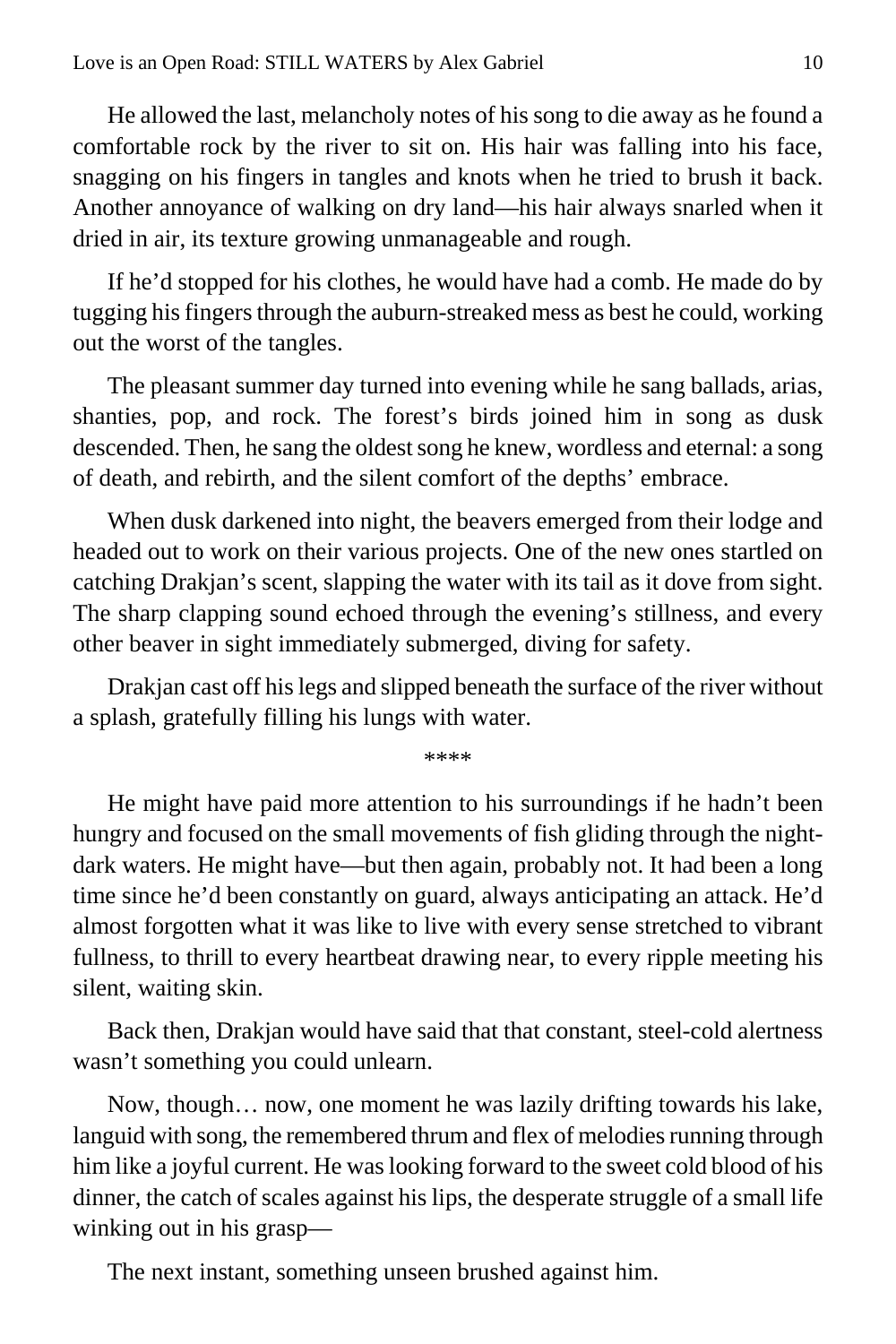He was caught off guard, couldn't stop his immediate, instinctive twist to evade and push away. That single powerful flex of his body was enough to trap his caudal fin in mesh and draw the net tight around his body, crushing his pelvic fins against his stomach and ensnaring his arm and shoulder.

He froze in the water, still as a stone, his hair drifting around him in an obscuring cloud. He could make out the gossamer threads of the entrapping net now, visible only in glimpses where the current and the glimmer of light from the surface caught them at exactly the right angle. They were woven of bast and wax and a faint whisper of enchantment, faded but sharp against his skin. There had to be anchors somewhere, too, weighed down with rocks or tied to submerged roots. And on the surface, there would be a bell or swimmer of some kind to make it obvious that something larger than a river trout had swum into the trap.

A trout would thrash and try to tear loose. It was the natural response— Drakjan felt the same urge, wanted to fight free of the net, or twist to cut through its cords with the sharp edges of his fins. The instinctual, panicked response was exactly what nets like this were built for, though. He didn't dare move more than necessary to prevent the current and his weight from pushing him forward, farther into the net; anything else would only ensnare him further. Worse, he had to have set off the alarm the instant he'd swum into the trap. He was already out of time.

But Drakjan was old, and his blood ran colder than meltwater. And attacking him in his own water… no. No matter what, that was always a mistake.

Wreathed in netting and his own hair, he drew in a deep breath of water, opened his mouth, and sang. Under water, his voice lacked the rich resonance it held in air; every note was narrowed and refined, whittled down to its essential power. Even so, his song was clear and sharp as crystal to any ear that could hear.

The currents of the lake around him swirled in sudden agitation, and rough fur brushed his side. Two deceptively plump bodies curved around him, sleek and graceful… three. Drakjan sang to them, and the beavers heard, paddling close to tear with strong, sharp teeth at the netting that trapped him.

In a single night, one beaver could fell a tree that had grown for a hundred years. This netting was less than nothing to them. They might well fear him after this, flee his presence for a month or a season, but they would calm down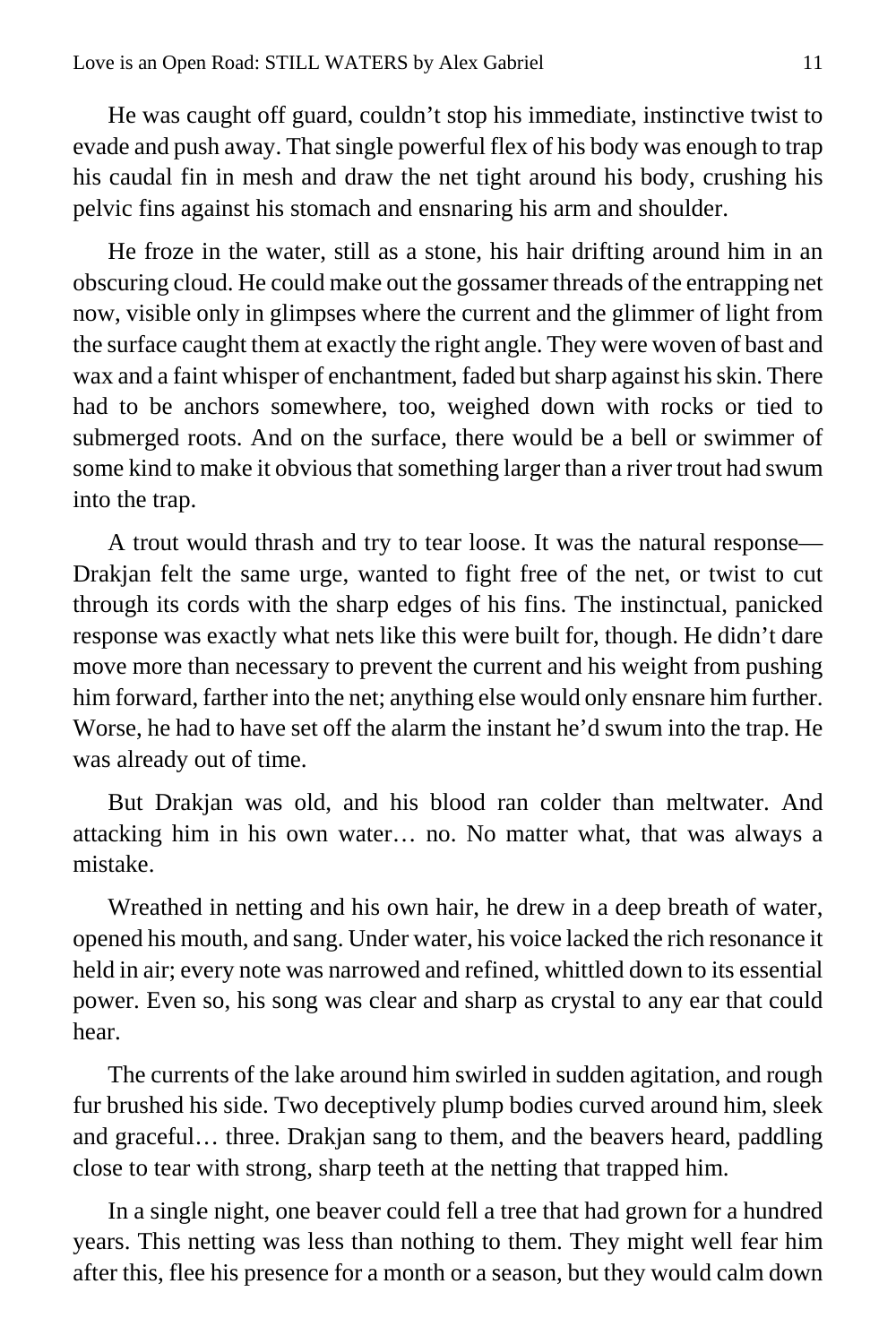eventually—and even if they didn't, time would solve the problem. Their kits would not remember.

Within moments, the confining pressure of the net fell away. Drakjan wrapped his fingers in the loose threads as the beavers darted off. Sparks of enchantment stung sharply against his palms as he pulled on the net enough to keep the lines to the surface drawn tight, jostling it a little for added realism.

After so long, the wild, feral grin felt almost unfamiliar on his face.

There was no betraying warmth of flesh in the water—no jagged currents caused by someone moving awkwardly, out of their natural element. The only warning Drakjan had was a flash of motion, blurring into silver and black. It was enough. He'd been waiting for this, every muscle and nerve tense and ready.

Steel-scented motion piercing the water. A burst of heat. The wild drumbeat of a heart.

Drakjan shot to the side, twisting to avoid the spear and whipping the tattered remains of the net around the weapon's shaft as it flashed by. He caught a hard blow to the side as he doubled back. His attacker had adjusted mid-strike, quick as a striking moray eel. Still not fast enough, because Drakjan caught hold of the spear with one hand as he surged upwards, caudal fin flared.

He erupted into air in a burst of spray, lifting almost entirely out of the water. The human had let go of the spear in time to prevent himself from being thrown off balance. He was crouching on a makeshift construction of logs and planks that stretched out over the mouth of the river—high enough it didn't touch the water, not massive enough to catch attention from below, in the dark. It had to have been constructed in a very short amount of time, and it was exactly the kind of thing Drakjan wouldn't notice until it was too late.

The hunter was fast, too. He'd already scrambled back far enough on his construction that Drakjan couldn't grab him, couldn't reach him even with the spear. In another instant Drakjan would fall back into the water, giving the hunter time to reach the safety of dry land.

Or not.

Drakjan laughed as he threw himself forwards, crashing down on the wooden construction with the full force of his considerable weight and momentum. The pain of impact was negligible, and entirely worth it. Because the structure collapsed instantly, and the human slipped right off into the water, and then…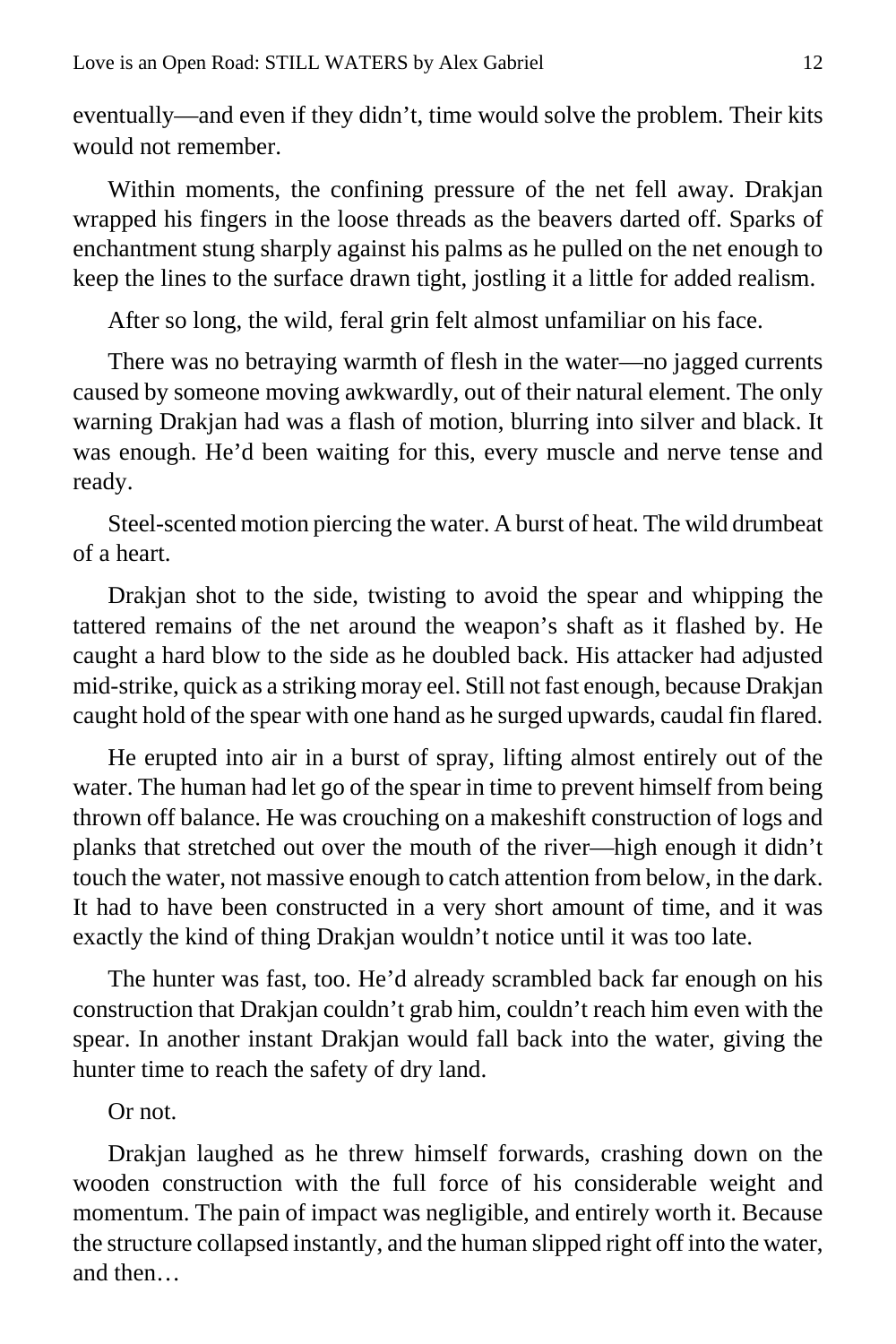Then, he was Drakjan's.

Everything slowed and stilled around him, long-dormant instincts coming alive with a rush. A warm body in his water, a driving heartbeat resonating through the clear depths. The flailing motions of a creature unsuited to this element, pushing against the water with no rhythm, no traction.

He came up below the human like a wave, inexorable and swift. He twisted into the familiar spiral without thought, graceful and smooth; caught up the human tightly in his grip, locking his arms securely to his sides even as Drakjan flipped them over in the water. He rolled to his back so the human faced up towards the receding surface, now dark with night, but other times alive with the play of sunlight on the surface.

Nothing else felt like this—the dark, welcoming deep beckoning from beneath, the heaving struggles of the blood-hot creature burning in his arms. So alive, so frantic. Quick staccato heartbeat, strong with fear.

Eternal moments passed as he slipped deeper down, the human held tight and close in his arms. Against the night-dark cloud of his hair billowing around them, the human's last escaping breath gleamed like the rarest and most precious of diamonds.

And that—the moment the human fell back against him, no longer struggling, surrendering to Drakjan, to the deep; the moment his heartbeat stuttered erratically, falling into the most exquisite, fluttering rhythm of them all…

That was when Drakjan remembered, with a sharp wrench that tasted of bitter regret, cut with sorrow: he didn't do this anymore.

He rose through the water so quickly that his hair blinded him when he broke the surface, and he had to shake it away from his face. The man in his grip didn't move, wouldn't breathe, but his heart beat still. Weakly, yes, but it would do.

Drakjan threw the half-drowned human against the muddy ground of the shore with enough force to expel some of the water from his lungs—drew air into his own lungs to exhale it into the hunter's. It took several more moments, but then he began to retch weakly, heartbeat strengthening and speeding as he began to breathe again.

Drakjan was shivering when he found his legs and dragged the limp shape of the human fully onto dry land. He was shaken, and there were too many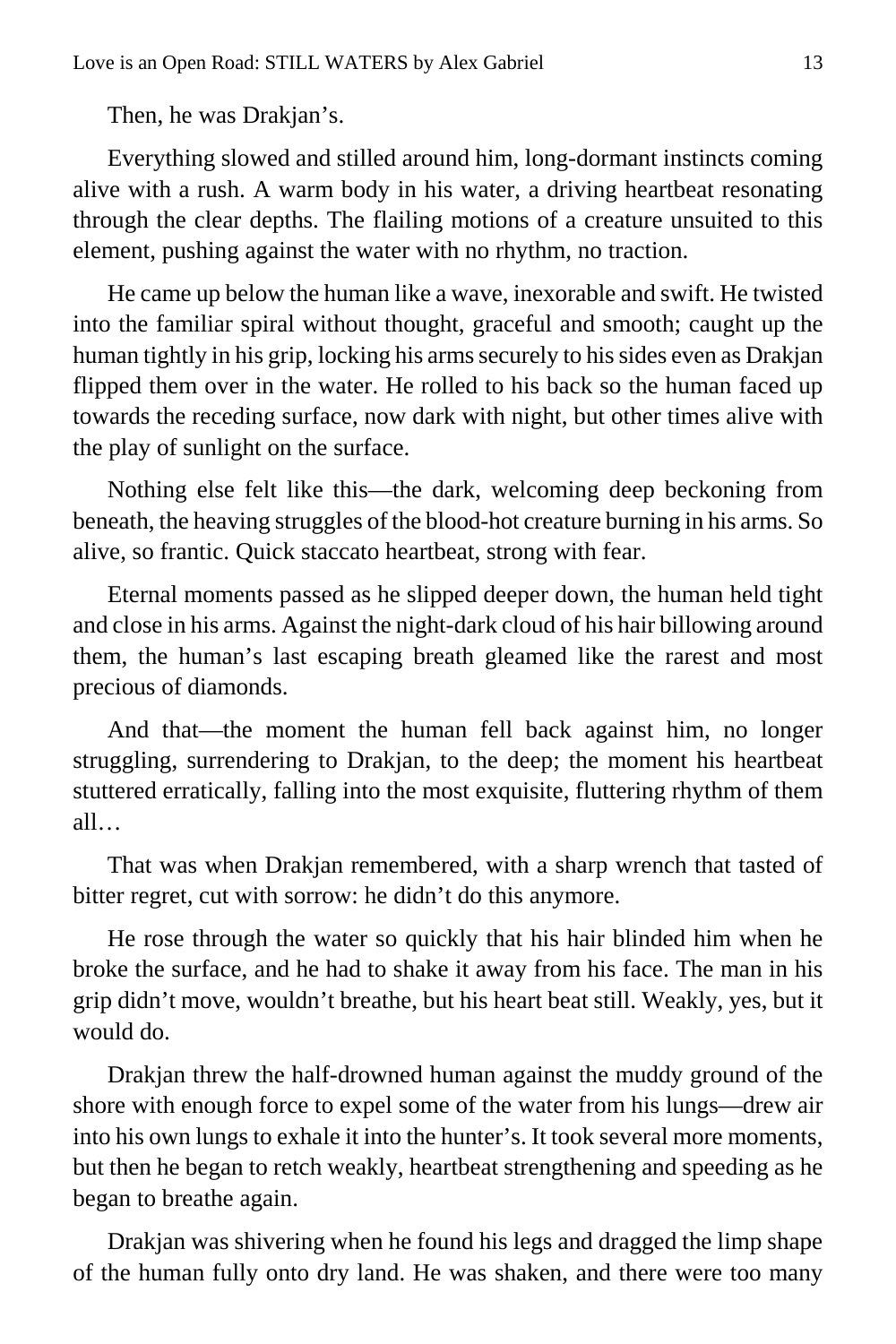possible reasons for it. Was it the frustrated need to finish what he'd started, or relief that he'd caught himself in time? Or was it perhaps simple grief, the pain of everything he had lost…

Except that he hadn't lost anything—he had decided to give something up. It was his choice, it always had been. He reminded himself of this as he turned the human who'd tried to kill him to his side, waiting for the man's heartbeat to steady and his breathing to even out into shallow rasps. Drakjan had chosen this life, and that made all the difference.

He walked backwards into the water, watching the semiconscious hunter, and refused to call the wrenching tug at his center longing.

Drakjan spent the night in the deepest part of his lake, curled into a bed of silt cushioned with soft tendrils of waterweed and moss. He did not sing, and he did not sleep.

When dawn turned the lake's surface silver, gray, and gold, the hunter was gone.

\*\*\*\*

The yearning never truly went away. There were hours when he forgot to notice it—days, sometimes. It was always there, just the same. He'd come close to succumbing many times, but this was the first time he'd been close enough to feel the currents of the weakening struggle against his skin, breathe in the water curling temptingly around a drowning body.

It was a horrible thing to face the prospect of never again experiencing the unique thrill, the absolute rightness and beauty of that last, faltering heartbeat… that last exhaled breath dancing towards the distant surface like a shoal of silvery fish. The coolness of the water seeping into mammalian warmth as life stilled.

He'd never been able to give it up, and never would be. Not truly. But he'd taught himself to delay giving in to the need, just for one more day… one more hour. One more drunken teenager bathing in his lake, laughing and fearless. One more squealing child splashing through the shallows of his river. One more soft, warm air-breather thinking nothing of wandering along the shores of the waters Drakjan claimed as his.

No, the yearning never went away. It wasn't the most important thing in his life anymore, though.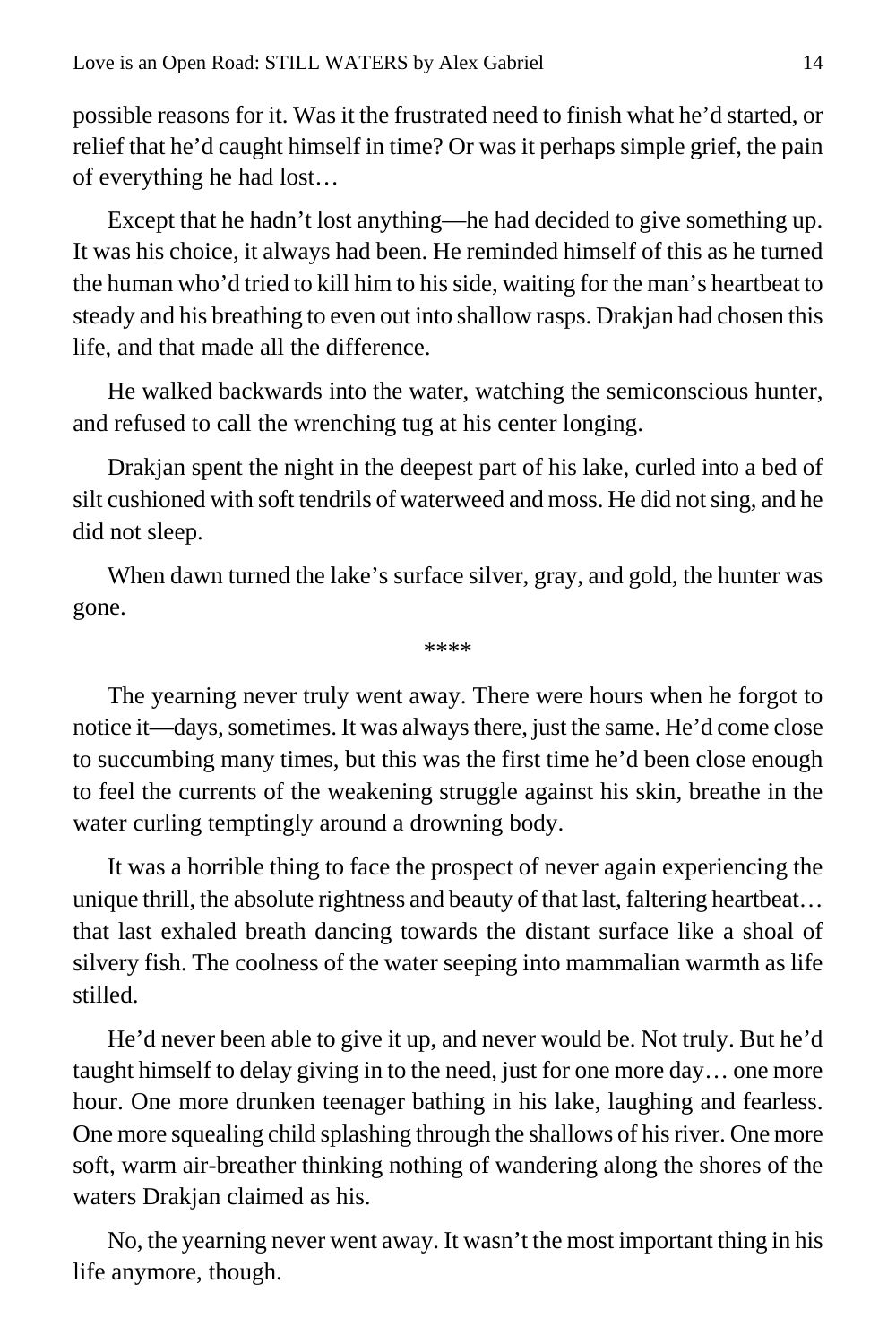Drakjan loved this lake—so large and deep and lush with life. He loved this river, warm and sparkling with sunlight in summer, cooled into crystal shades of gray and white in winter. He even loved the wide blue sky above the water and the forest that surrounded it. Loved that all of this was his, undisputed and easy. Most of the time, he even liked the safety and routine of his life here, the way every day blurred into the next, seasons slipping by in a haze of uneventful tranquility.

He wanted this; he wanted to keep it. Wanted to stay. And if he had to give up part of himself to do it…

Drakjan shook his head and opened his eyes, the water swirling with the vivid red of his hair.

It was going to get easier again. He only ached like this now because the hunter's attack had brought every one of his old instincts raging back to life. As soon as they calmed once more, Drakjan would be fine.

He was still trying to make himself believe this when he jerked around, every sense on full alert, straining. What was that? He'd felt something—

There it was again, and this time he knew exactly what it was. Flesh, blood, and bone. Mammalian warmth dipping into his lake.

Drakjan threw himself towards the intruder without thought. He sliced through the distance from the depths to the shore in less than a heartbeat and broke the surface in a shower of water, already flexing into a lethal forward arc towards the intruder, who—

Who was entirely familiar and crouched casually on the old pier, one hand dipped into the water with no spear or net in sight.

Drakjan flipped out every fin he possessed to slow his momentum, twisting to fall backwards into the lake with a graceless splash, no more than an arm's length from his visitor.

#### The sheriff?

The expression on Drakjan's face just then could not have been remotely suitable. It was a good thing the sheriff was occupied with scrambling back from the splash, cursing and fruitlessly trying to brush water from her uniform. Too late, too slow, whispered Drakjan's instincts. It would have been an easy thing to reach her before she made it safely back to the shore. The pier was low to the water, and—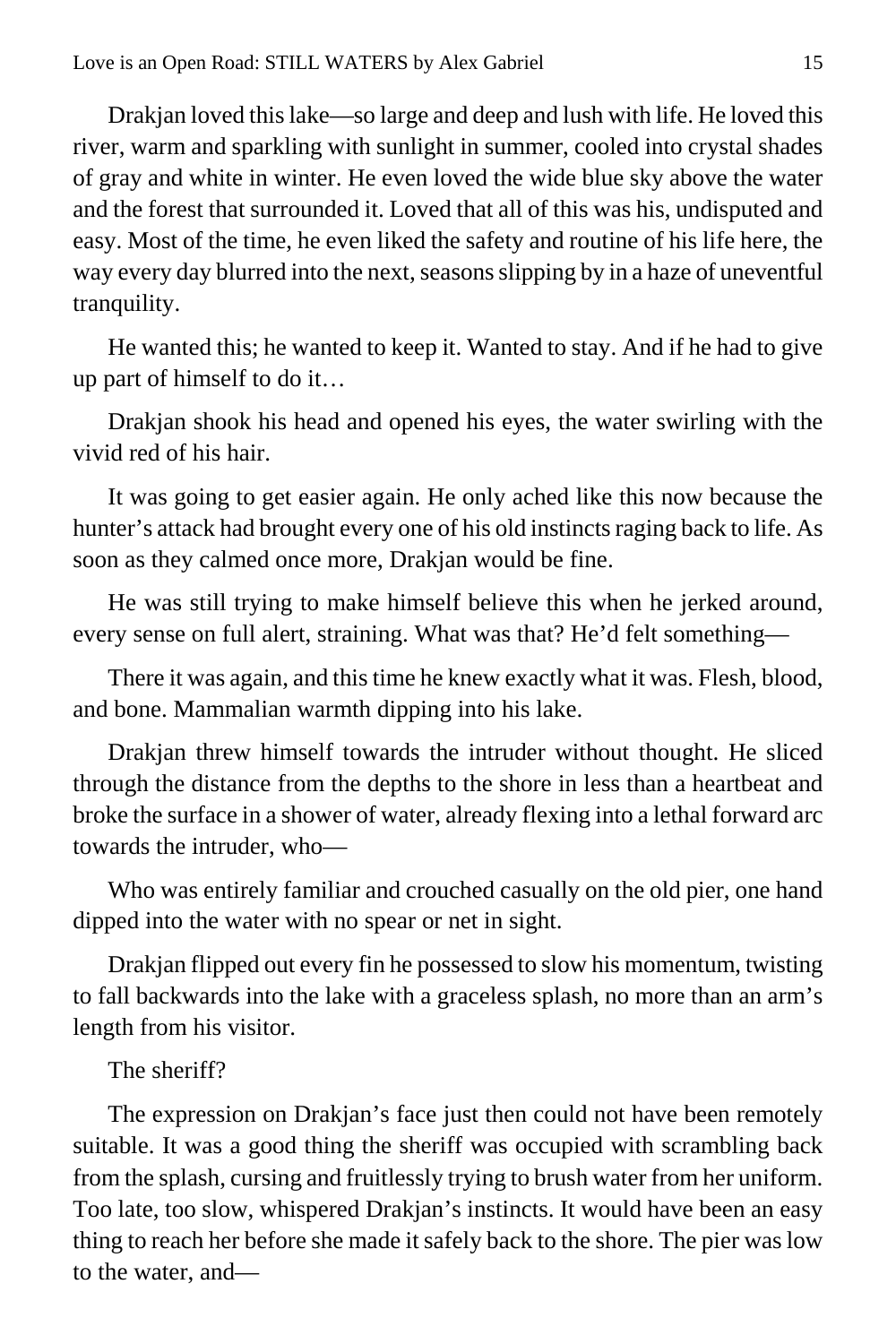But it was only a moment. In the next instant he had himself back under control, and was dragging up the mild, friendly curiosity that he thought an early-morning visit by the wolves' protector warranted.

He breathed out water and inhaled air for the second time in as many days. "Sheriff," he said, as neutrally as he could.

"Julian." She nodded to him in the usual careless way of her people. Her smile was not the usual one, though—it was a thin, gray thing instead, and entirely failed to reach her eyes. "I'm afraid I have disturbing news."

All things considered, Drakjan seriously doubted this. He managed a concerned look anyway.

"There's been an—accident." She hesitated over the word just long enough to make it obvious. "Thomas Baker died late last night. I don't want to go into the details now, but he most definitely did not die of natural causes, and the circumstances are unsettling."

Judging by the sheriff's expression, he was expected to show some kind of reaction. Drakjan cast about for an appropriate response before settling on shock and dismay—presumably the suspicious death of a member of her clan warranted as much. Accordingly, he opened his eyes wide and sank deeper into the water, as though recoiling from the news.

It appeared to be the correct response. The sheriff nodded grimly, mouth set. "We're calling an emergency meeting. Everyone needs to be in on this. Tonight at eight, down in the council hall."

Silence stretched for slightly too long as Drakjan parsed this in his mind. Leaving aside the fact that this amount of drama seemed like an overreaction to him... hadn't that sounded suspiciously like an invitation?

"You want me to join you at this meeting."

She gave him a steady look. "Yes, Julian, we do. You know me, so you know I'm not prone to running scared, but this? This is bad. All the freeholders need to be there because everyone needs to be made aware, and also because we have to pool our knowledge and resources. Even Marian's coming down from the mountains, and you know how cougars hate crowds."

Drakjan stared at the sheriff blankly for a long moment before managing to dig up an appropriate response. "I'll be there."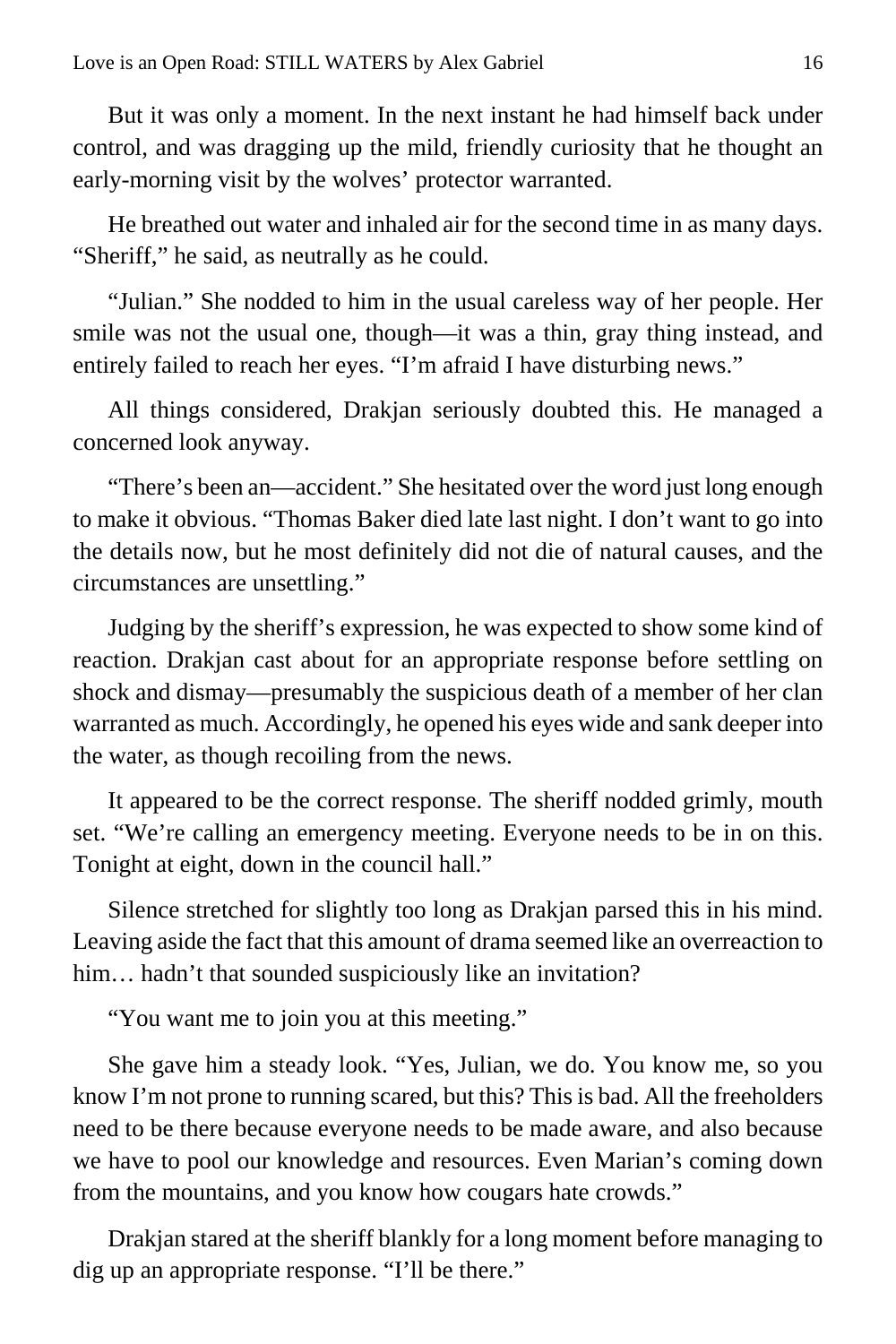The sheriff nodded brusque acknowledgment and took a step back from the end of the pier. She hesitated before turning to leave, though. "You know you can come down to town anytime. You're always welcome."

To this, Drakjan truly had no response.

"It's just that you seem—" but she broke off with an impatient shake of the head. In Drakjan's previous encounters with the sheriff, she'd been gruff, but good-tempered and energetic. Now, she seemed oddly diminished. "Never mind. I'll see you tonight. Be careful."

"I'm never careful," Drakjan said, too confused and distracted to stop himself. The halfhearted snort the sheriff gave indicated she hadn't taken him seriously, anyway.

By the time the true absurdity of the situation hit him, Drakjan was back in deeper water, with only the fish to hear his incredulous bark of laughter.

When he'd first arrived, he'd gained his territory by simply taking it. Nobody had been here to defend these waters. As incredible as it seemed, they appeared to have been essentially unclaimed, merely tagged onto the adjoining dry territories. There was some grumbling from air-breathers who wanted to swim or fish or use boats, but nobody ever outright challenged him. Over the years, Drakjan worked out the conditions of coexisting with the people whose territories bordered on his… and as far as he was concerned, that had been that.

But not only was his claim to the lake and river unchallenged—no. No, far more than that, he'd actually become an acknowledged freeholder while he wasn't paying attention, merely by turning up and sticking around. His claim was now officially recognized and respected by the other freeholders in the area. Respected to the extent that he'd actually become a member of the joint council of leaders.

He laughed until his stomach hurt and his fins trembled. Then, he got ready to walk in the air.

\*\*\*\*

The key to the old boathouse had rusted in the water by the base of the pier's farthest pillar, but it still opened the door. His clothes were where he'd left them, draped over the hull of the canoe that sat rotting in the shack's musty gloom. Drakjan grabbed them quickly, eager to get out of the stale air. He was already half out of the door when he remembered his backpack, and had to turn back briefly. A moment later he'd finally escaped out into the sun, sneezing as old dust bit into his sinuses.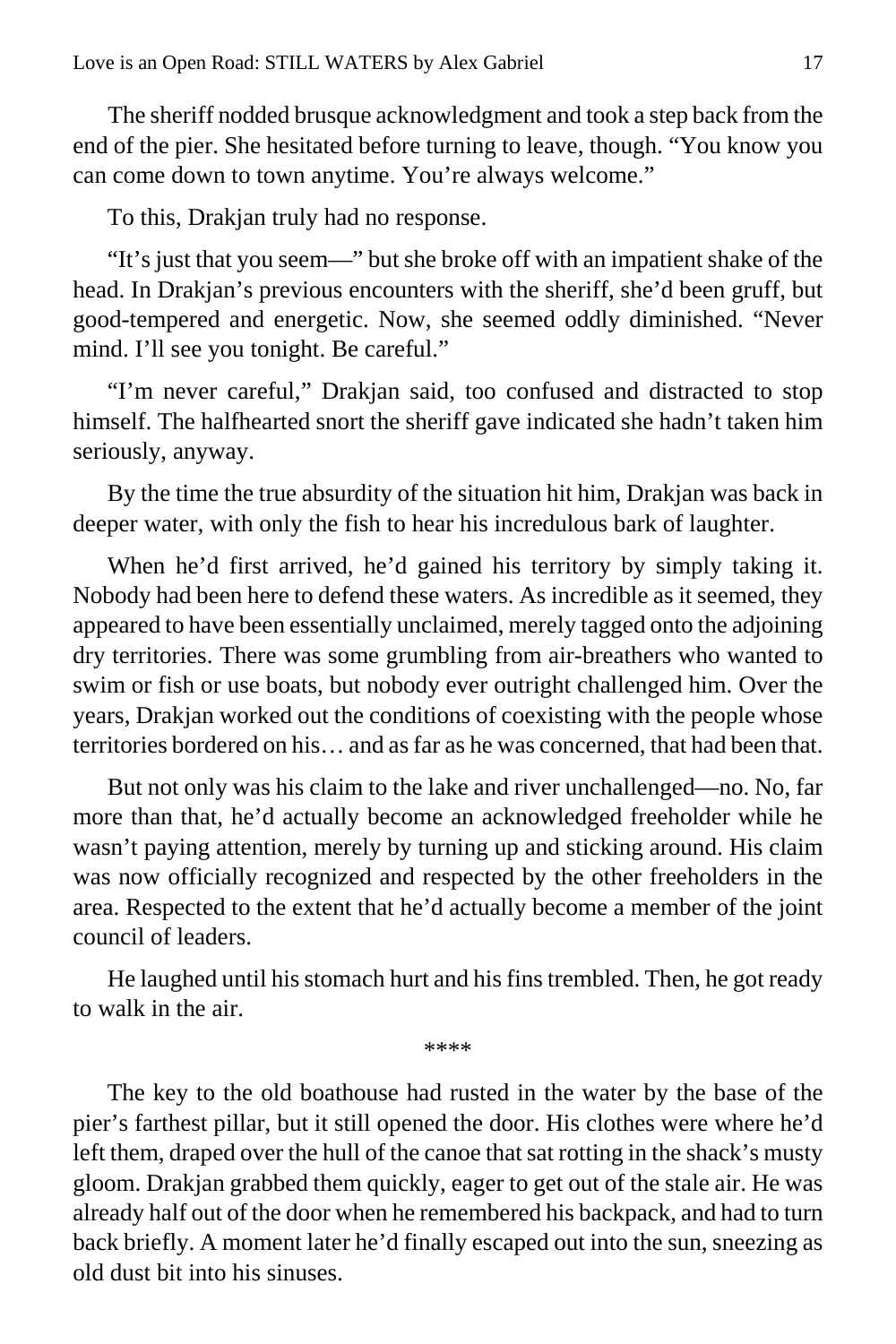He balanced carefully on his legs as he pulled on his jeans and T-shirt. His sneakers were battered and discolored, feeling uncomfortably stiff when he jammed his feet into them. They softened a little when they grew wet, but he'd get a new pair when he got to town. Shoes were unpleasant enough when they weren't moldy.

Which reminded him. The bears sometimes paid him with money when they came to fish in his river. Unless one of the wolves who came to his lake to splash around on the surface had stolen it, he should still have some left… And he did, as he found when he checked the backpack. It should be enough. He didn't need much.

With his feet and legs encased in shoes and jeans, the overgrown trail leading from the boathouse to the road was comfortable enough to walk. It was a warm day, and it didn't take long for the water to dry on his skin. He sang a boisterous drinking song he remembered from an inn by his first stream, and the cheerful tune took his mind right off the various niggling annoyances of walking on dry land and breathing air.

Drakjan could probably have hitched a ride to town once he reached the road. He didn't, though, and not just because he'd never liked cars. He had no need to hurry, and a lot to think about.

Such as: A hunter had attacked him here, in this land, in his own lake, where Drakjan had believed himself safe. He'd attacked in a way that showed he knew exactly what he was doing. And now the wolves were upset that one of their kind had been murdered. It seemed likely these two events were linked, considering. Come to think of it, Drakjan had found a dead body, too. Another first, and something it now occurred to him the sheriff might find interesting. He'd have to remember to mention it to her.

Drakjan had been telling the truth when he said he was never careful. It wasn't in his nature to float about speculating about potential threats or to twist himself out of shape trying to steer clear of hypothetical dangers. Nor did he generally spend much time musing on things that did not concern him, or how they might possibly come to concern him in the future. Still, this might be one of those times when the stream of events rushing by was too torrential to ignore.

It took him several hours to reach the town by foot, traversing a distance he could have crossed in minutes in the water. He didn't mind, especially since he found that after he'd once again gotten used to the way everything felt and worked on dry land, he felt calmer… more settled. The yearning was still there,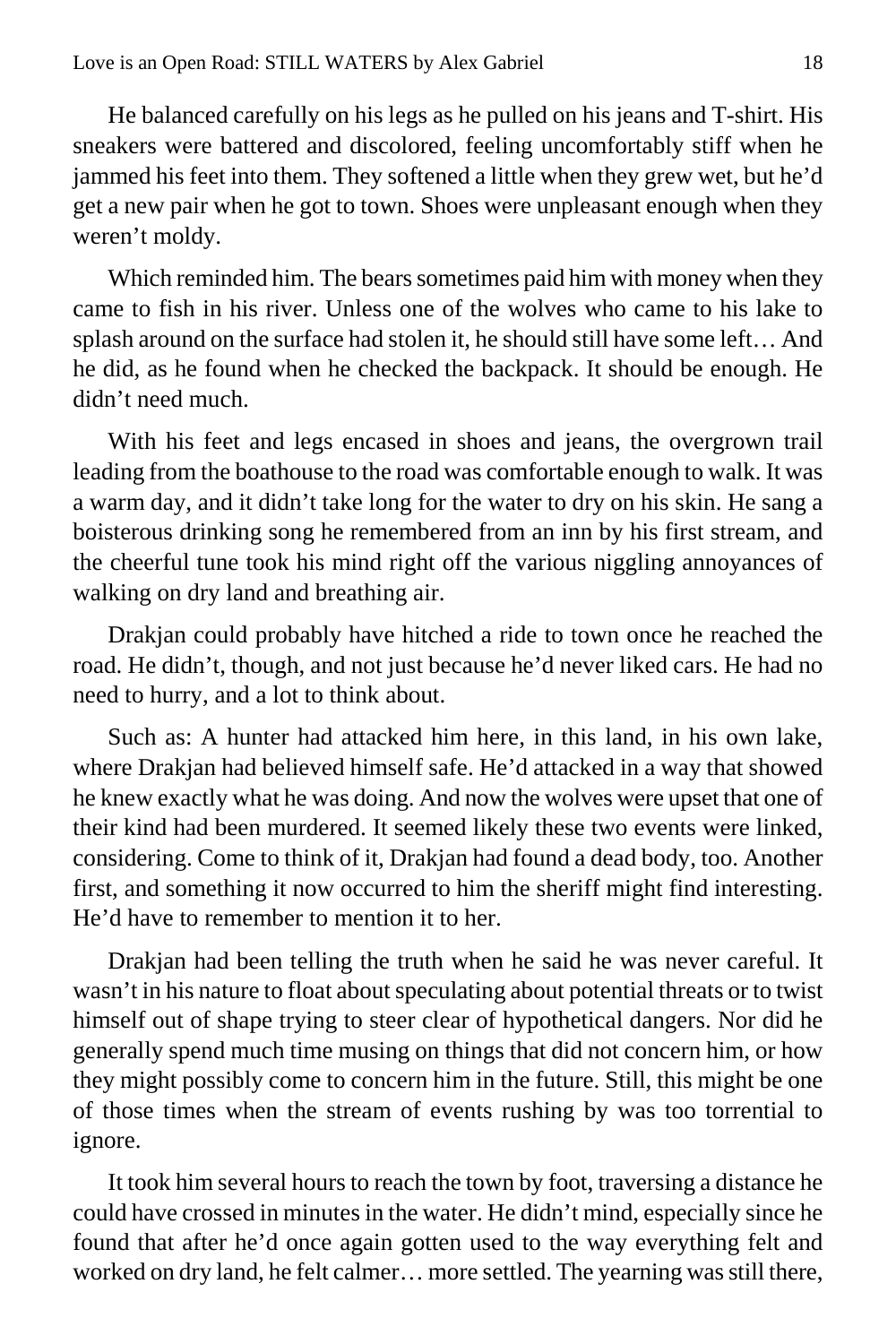of course. It always was. It was far less immediate in its urgency when there was no way for Drakjan to give in, though.

He saw something moving off in the woods once or twice as he walked, along with flashes of white fur or fabric. He never spotted anyone, though, and didn't feel like going out of his way to check. It might just have been a bird or a deer, anyway.

Some wolf children were chasing each other through an orchard at the edge of town. They scattered when they caught sight of him, melting away into the trees. On land, they were almost graceful.

The barbershop was still every bit as jarringly bright and artificial as he remembered. Drakjan had forgotten about the giant image of an arctic wolf on the far wall, but he remembered the faux-fur chairs grouped around a table full of fashion magazines. He also remembered the way people stared when he came in. Both the plastic-draped man in one of the chairs and the barber himself—a broad-shouldered wolf with a weathered face and a short white beard—actually froze in place to gape at him.

When he checked his reflection in the mirrors, Drakjan could see why they were surprised. His hair and beard had grown long when he hadn't been paying attention, turning into a heavy copper mass streaked with bright, sun-bleached bronze and blood-dark strands tinted by the depths of his lake. In water, his hair spread into a concealing cloud when he floated quietly in the shallows, looking up into the sky beyond… it streaked back smoothly behind him when he swam, with no drag to slow him down.

In air, his hair dried into a tangled mess, coarse and unsightly. It sat on his head like a nest of dried-out red algae tossed up on the shore, conspiring with his equally unsightly beard to all but entirely obscure his face.

Recently, the days and seasons had begun to blur into each other with sameness. Really, it was a good thing that something out-of-the-ordinary was happening. He could do with a change.

\*\*\*\*

The council hall was a wooden single-story building surrounded by a park. The park featured pleasingly arranged clusters of trees, well-tended stretches of lawn, and small, shallow bodies of water. Drakjan lingered by a burbling brook for a while, trying to soothe his growing unease. It felt wrong to be away from water. No water meant no escape, no retreat. All of his natural weapons involved water—on dry land, he was relatively easy prey.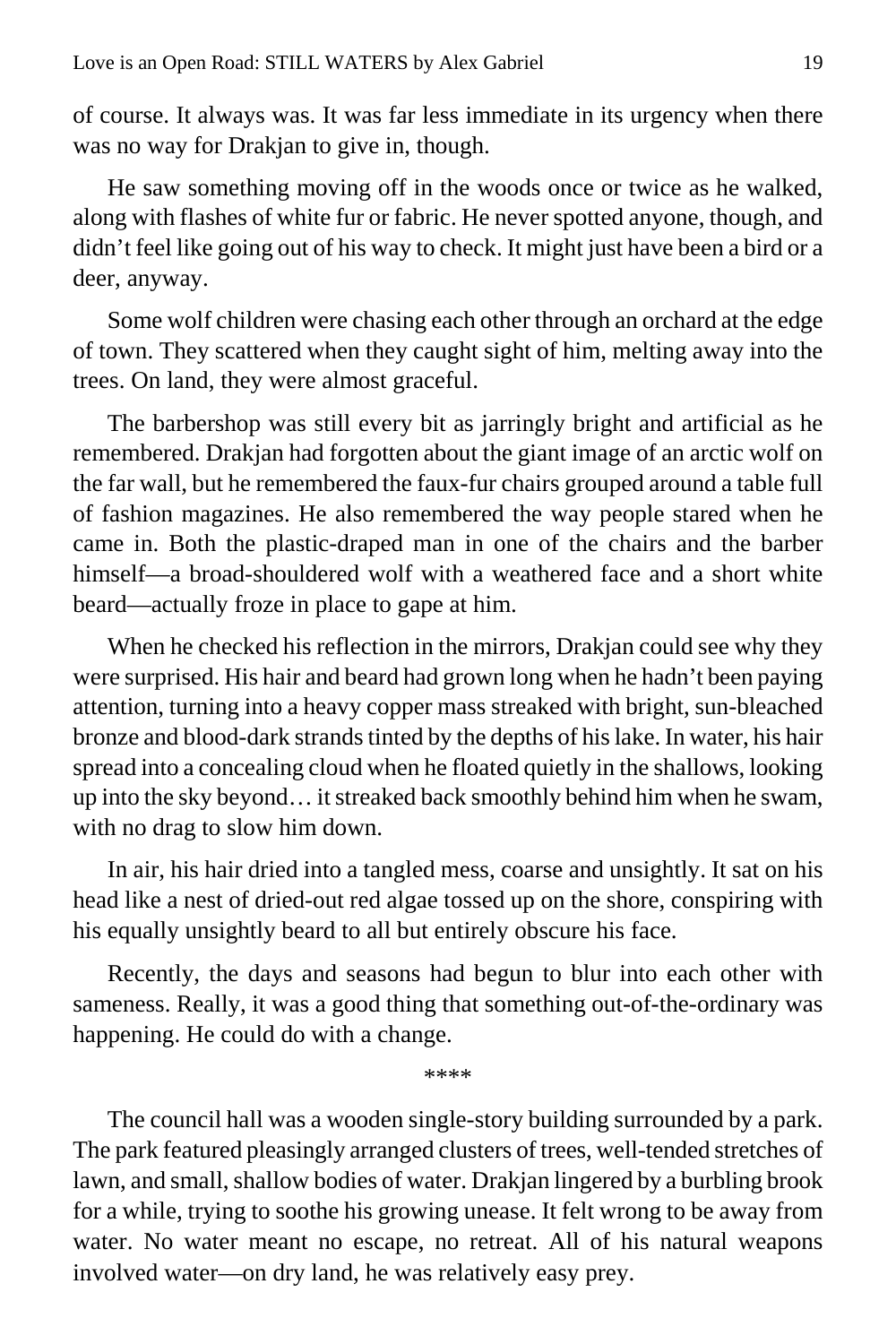While the shallow brook didn't help much, the quiet did. Drakjan took off his new shoes—far more comfortable than the old ones, even soaked through and found a place to sit for a while, dangling his feet into the pleasantly cool water. He sang a mournful ballad about a woman waiting by the shore, hoping for the return of her lover who was lost at sea.

By the time dusk began to darken the sky, he felt considerably more at ease.

Several chatting wolves were standing around the council hall when he arrived. They fell silent as he walked past, but he didn't know any of them, and nobody moved to stop him. Inside, the hall was spacious and airy. The door opened directly into a single long room, which was empty except for a large table set up at its other end. Intricate patterns of polished woods made up the floor, flooded with patches of evening light falling in through the windows.

Drakjan looked up, expecting to see shields and flags—the sigils of the houses and clans that made up this community. Instead, the carved wooden rafters of the high ceiling were adorned only with the elaborate silver threads of a decorative lighting arrangement.

"Julian!" The sheriff detached from a group of wolves halfway down the hall and came to greet him. "You're just in time. Let me introduce you to some of the others before the meeting starts."

Jennifer, he remembered abruptly. The sheriff's name was Jennifer.

"Jennifer," he said, and nodded acquiescence.

She shot him a sideways look as they walked down the hall together. She seemed more relaxed in her own territory—her smile was still a thin, pale thing, but something had softened in her demeanor. "You look good."

Cropped short to his skull, his hair was an unremarkable shade of deep auburn, touched with the lighter shades of the red and orange autumn leaves that floated on his water's surface. Drakjan liked the way it made him look young and almost vulnerable, his face open and soft, all smooth skin and even, clean lines of bone and flesh. Even his eyes fit the image—large and clear enough to seem innocent, for all that they mirrored the murky darkness of the depths of his lake.

"It was time." Drakjan would miss the camouflaging drift of his hair in the water, but if he was going to be spending time on land, this was much more practical. He hadn't needed concealment for a long time, anyway. Although… perhaps he could have used it now, for the first time since he'd come to this place. The hunter still lived, after all, and was likely to try again.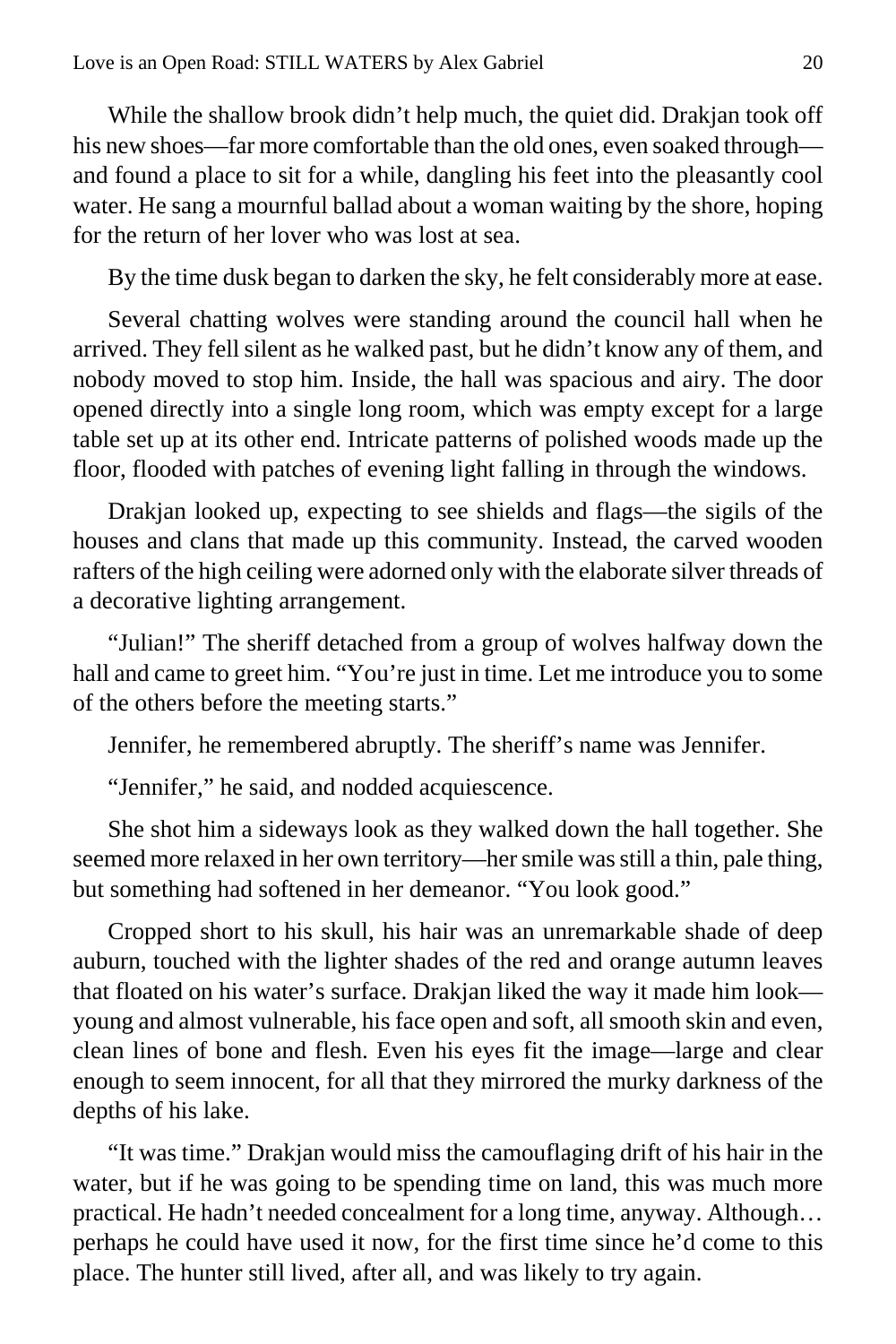Oh, right… that reminded him. "I found a body at the beavers' primary dam," he said.

He got more of a reaction than he'd anticipated. The sheriff actually stopped in her tracks to stare at him, wide-eyed. "You found what?"

"A human corpse," Drakjan explained. "A man. He must have been in the river."

Several of the others were drifting over, no doubt drawn by the sheriff's shocked exclamation. All of them seemed highly interested in his tidings, and Drakjan found himself repeatedly detailing when he'd found the body, that he'd never seen the man before and had no idea who he was, and where—to the best of his knowledge—the body was now.

"How did he die?" The sheriff was still staring at him, as were her compatriots.

Drakjan very carefully did not roll his eyes or sigh. Really, what did it matter? Dead was dead, after all. Still, faced with so many fearful, anxious gazes, he did his best to cast back his mind and dredge up as many details as he could. The man had been clothed, he knew that much—wearing something relatively sturdy, too, something that had allowed Drakjan to get a good grip, even when brambles caught and tugged at his burden. There hadn't been any blood, but Drakjan couldn't recall whether it had washed away before he'd found the body, or whether there hadn't been any open wounds in the first place.

In the end, he shrugged, offering up the only thing he could say with certainty. "He didn't drown."

Nobody seemed satisfied with this, but Drakjan couldn't help that. After another round of questions, the sheriff selected several of her police officers to go look for the body. Since the woods were bear territory, the bears sitting at the table were asked for permission. One of them decided to come along, and then someone else wanted to be part of the excitement, too. There was such a ruckus surrounding the entire thing that Drakjan was glad the sheriff insisted he stay for the meeting, and so couldn't join the body-hunting team.

When the meeting finally began there were about twenty people left, all gathered around one end of the too-long table. Most of the gathered clan leaders and freeholders seemed to know each other already, but there was a round of introductions even so. Over half of the people present were wolves. The others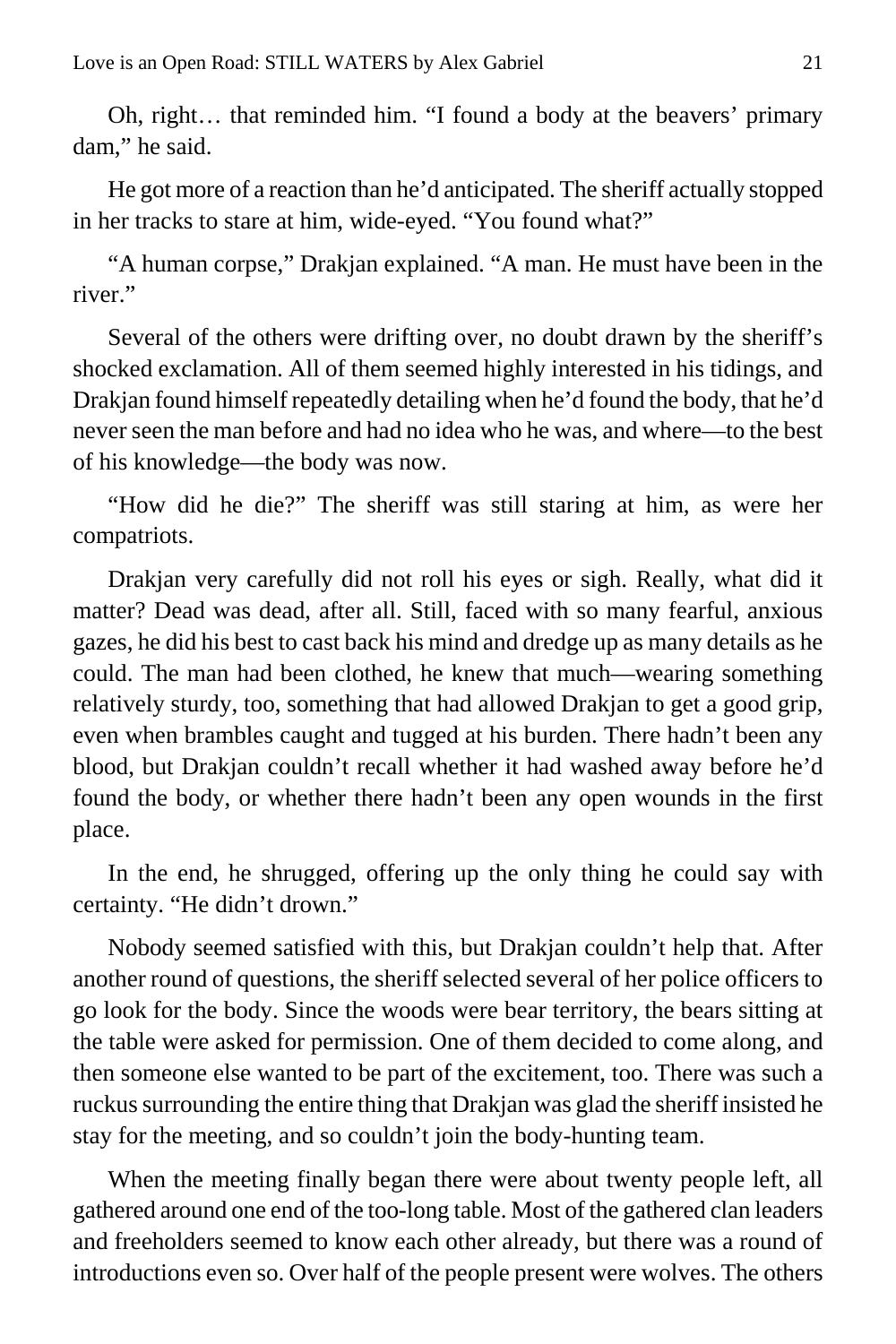were mostly bears, but there were also two cougars—a muscular, stocky woman named Marian and her teenage son. Apparently, their clan held the mountains Drakjan's river sprang from. He'd never met a werecougar before, and studied them with enough interest that he missed the rest of the introductions. They seemed rather ill at ease, sitting very straight and still.

Drakjan was dragged from his observations by a sudden silence, and found that everyone was looking at him. He smiled winningly and swept a gaze around the table. "I am Julian. I hold the lake and river. If you want to swim or fish in either, ask me first."

With the introductions over, they proceeded to the actual reason for the meeting at long last. It transpired that late last night a wolf living in the outskirts of town had found her husband sprawled in the middle of the flowers in their front yard, stone cold dead in the truest sense of the word. Investigation brought to light that he had frozen to death on a balmy summer night. He had, in fact, frozen to death so thoroughly that he was frozen solid all the way through, and still hadn't thawed even now.

Unsurprisingly, everyone's reaction to this tale consisted of shock, horror, disbelief, and helplessness, various blends of which were expressed at great and unnecessary length.

Drakjan watched it all without much interest until it occurred to him, with a sudden shock of white-hot realization, that clearly none of these people had ever so much as heard of a death of this kind.

Off the top of his head, Drakjan could think of three different creatures that killed with cold. He'd be able to come up with at least as many again if he gave it a moment of thought. But the people here had never heard of a single one.

Drakjan straightened in his chair, heart thudding into overtime. A hunter who knew how to attack Drakjan. A dead man in the river. And a wolf killed by something that had never walked this land before. There really was only one possible conclusion: the rip had opened again, and something had come through.

During his first seasons in this place, Drakjan had guarded the westernmost reaches of the lake obsessively. He'd been certain that the rip might open again at any moment. He was constantly on guard, ready to meet what would come through, eager to catch it while it was disoriented and vulnerable. But nothing ever had come through, and eventually, he stopped expecting it.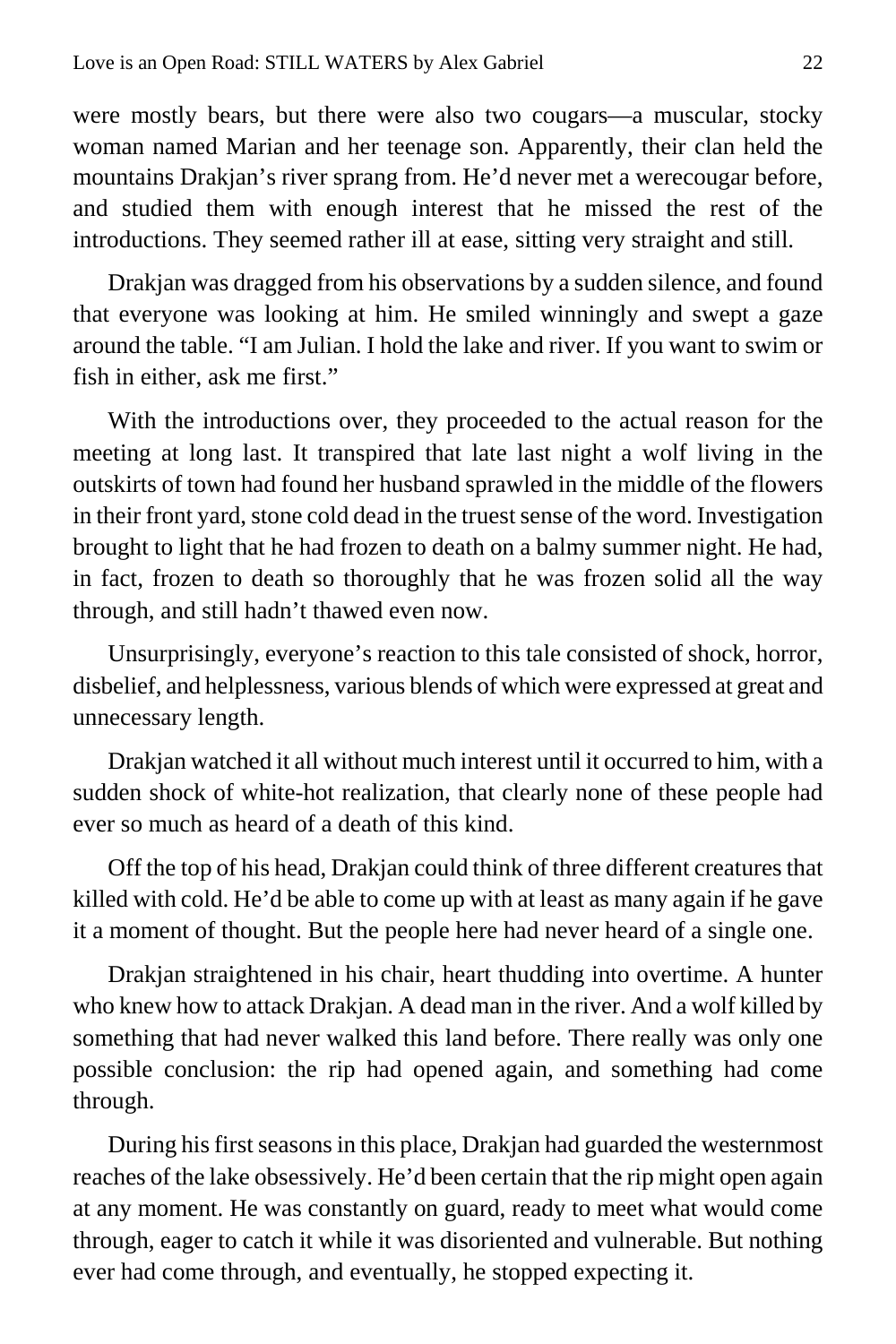Even now, nothing had come through into the lake. He would have known—he was too attuned to his waters to have missed it. But what if the rip didn't always open in exactly the same place?

The deep water had been exactly what Drakjan needed—exactly what he'd been desperately, hopelessly yearning for as his life's blood spilled freely onto dry dirt. He'd theorized before that the rip had opened in response to his dying wish. Death magic was wild and powerful, and if something in the vicinity had responded to Drakjan's need…

He caught himself pressing a hand to his stomach where his T-shirt concealed the scar he would always carry.

Only a water creature would wish for the safety of the depths when facing death. Maybe this time, the rip had responded to a different need and opened on dry land—in the woods, or on the banks of the river.

Right on cue, a small commotion by the door announced the return of the delegation that had been sent to look for the corpse in the woods. They'd found it, as one of the wolves reported breathlessly—it had taken them a bit of time to locate the spot Drakjan had described, but eventually they'd found the body right where he'd said it would be. They'd then brought the corpse straight to the medical examiner, and though the results of the autopsy wouldn't be in until morning, the examiner's first impression was that the man had died of multiple stab wounds made with a large knife, or something of the kind.

A silver-plated dagger, thought Drakjan. A thrice-folded cold-iron sword… or a spear.

\*\*\*\*

The sheriff caught up with him by the door. "A minute, Julian—We need to talk."

Drakjan's mind was crowded with too many memories and old thoughts, caught in a world he'd left long ago. It took him a long moment to even understand the wolf was talking to him, because she was using the wrong name.

"I spoke to my cousin the other day," the sheriff was saying. She captured his gaze and held it, direct, hard, and even. Her voice was just as steady and deliberate, and she was balancing her entire body lightly on the balls of her feet. "You know, the one who lives up north, by the ocean."

Several heartbeats passed before Drakjan recalled himself enough to lower his eyes. He'd conceived of "Julian" as a harmless and retiring man, not someone who would willingly get into a dominance battle with one of the top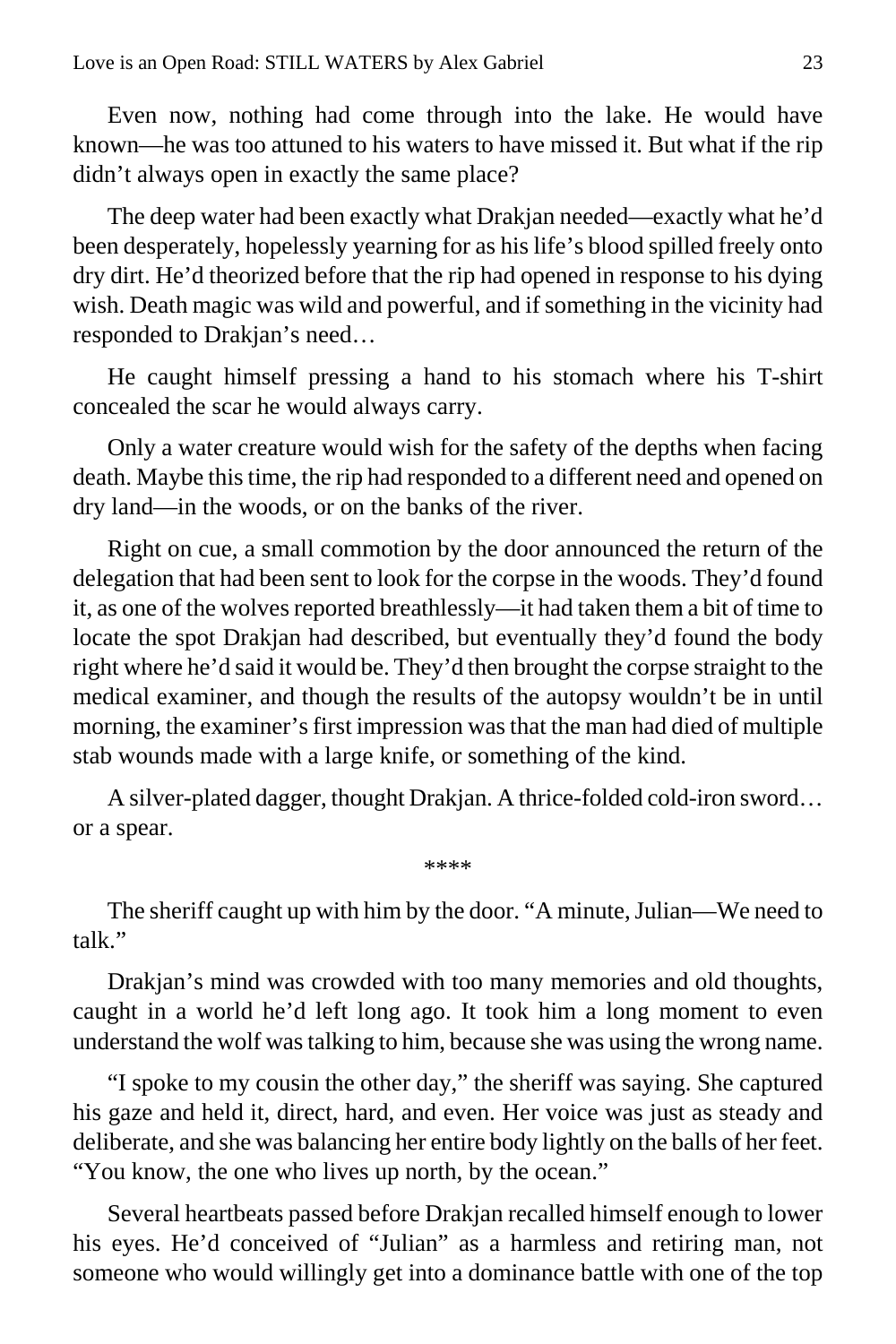wolves. Not unless she challenged his territory, at any rate. But what on earth was she talking about? What did the sheriff's cousin have to do with stabbed or frozen corpses?

The sheriff's mouth tightened at his lack of response, her eyes narrowing. "We talked about merpeople."

From one instant to the next, the sheriff held every last drop of Drakjan's attention. He wasn't sure what kind of expression was on his face, but it was sure to be far too dramatic a reaction. It was clear his response hadn't escaped her notice; she'd been expecting it, watching for it.

He'd underestimated her. The knowledge clenched in his gut, drawing him up cold and tight.

"Turns out they don't swim up rivers more than a few hundred meters or so because of the water. They only live in saltwater." Her voice was measured and cool, giving away just as little as her watchful gaze. Drakjan couldn't believe he'd never seen this in her before—this hidden hardness, the glint of tempered steel. "They also live in pods. They're like wolves that way. My cousin's never even heard of a merman who lived alone."

Air rasped in his lungs like dust, but he'd caught himself now. She'd taken him by surprise, that was all. "Sounds like your cousin needs to check his facts." His tone was perhaps a touch too cold, but even Julian could be forgiven for taking exception to such nonsensical suspicions. "I'm doing very well in my lake, thanks. And I enjoy being on my own. People get on my nerves."

She didn't respond and didn't look away, just held his gaze. He couldn't tell what she was thinking at all. Everything seemed possible, and his breathing slowed, his body relaxing into readiness as everything around him grew as clear and sharp-edged as ice.

"Julian," she said then, low and hard. "I'm not blind. Do you think I can't recognize a lone wolf just because he has fins instead of paws?"

Drakjan blinked, thrown off-balance all over again. A lone wolf…? He was certain he'd heard that right, but it made no sense.

"Whatever happened with your pod, it doesn't matter." The sheriff was still staring at him, all steely no-nonsense intensity, but he had no idea what to make of her expression anymore. "What matters is the present. What matters is that you're here now. You belong with us now. So come into town more often, Julian. It isn't good for a social creature to be alone."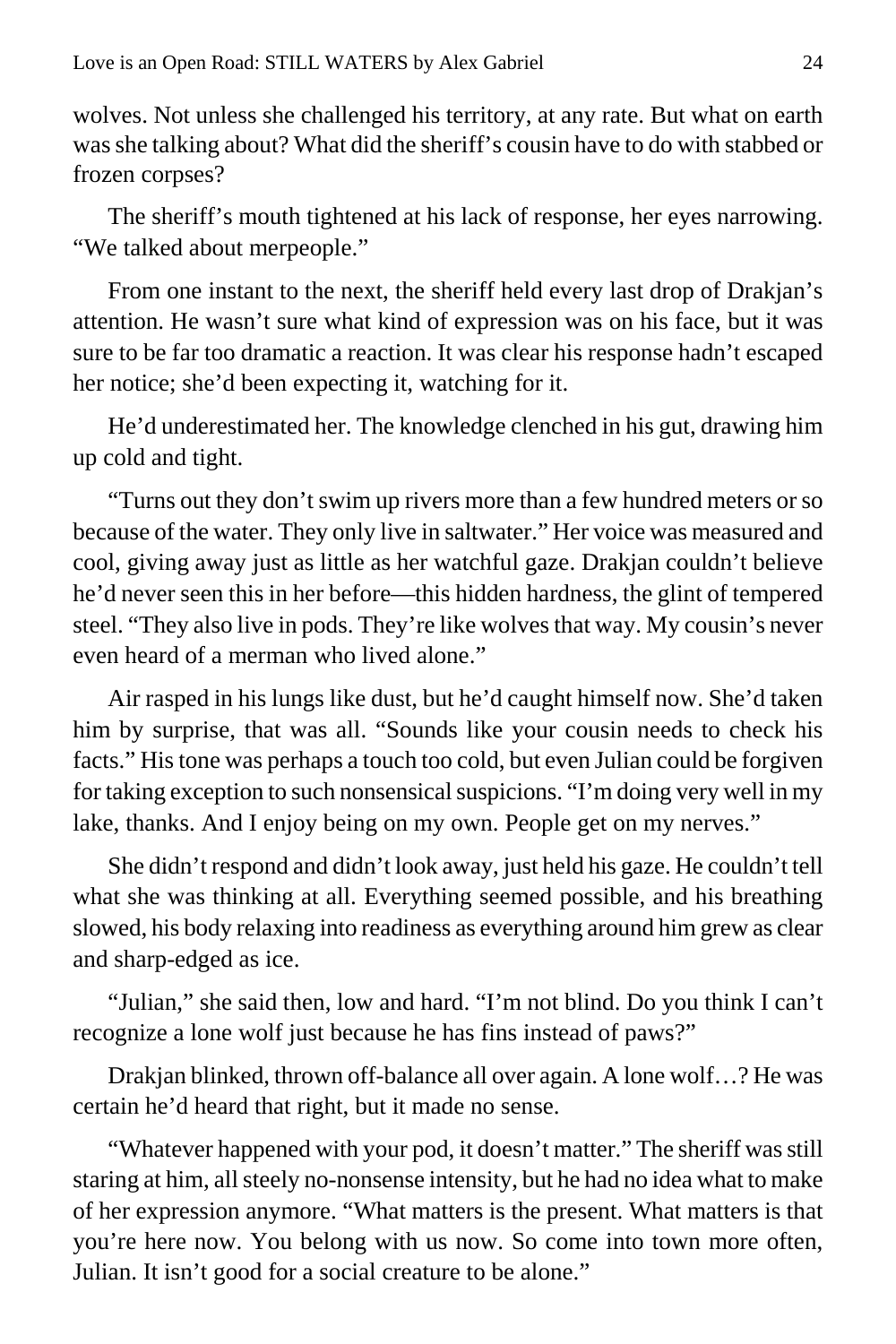Drakjan didn't know what to say. He was suddenly very aware of his wet feet and the damp climbing up the legs of his jeans. For a wild, reckless moment all he wanted was for the sheriff to look down and notice, just so he could find out what bizarre explanation she might come up with.

"Stay in town for the night," she went on, with a hint of gruff warmth. "Just tell Donna at the White Hart that I sent you. We're meeting again in the morning, once the second autopsy is in. Also, I'm going to get a phone with a solar charger you can take back to the lake with you. We need a way to keep in touch."

"I see," he managed at last. It came out sounding mostly neutral, if maybe a bit bemused. He counted it a definite win.

\*\*\*\*

By the time he reached his lake's shore it was almost midday, and Drakjan was done with dry land and all who dwelled upon it. These people were still strange to Drakjan in many ways, and he was growing more and more certain that he would never truly understand them.

Good. He didn't want to understand them too well. Thinking the way they did had to be highly unpleasant, considering that two corpses had kicked off this amount of general panic and dismay. He had no idea what the actual point of the meetings had been. To him they seemed like a pointless exercise in wolves and bears assuring each other that swift measures of an unspecified nature would be taken, while cougars looked on in fidgety silence and wished themselves a thousand fathoms away.

Drakjan's feet hurt. His eyes were itchy and hot, his tongue dry. The taste of dust clung to the back of his throat, and he felt sticky with sweat, heat, and dirt. The feeling was not unfamiliar, even though he couldn't remember the last time he'd spent this much time on dry land. He didn't try to remember very hard, truth be told. It hadn't been in this place, and Drakjan was content to let the distant past blur into obscurity, the veil of time blunting the sharpness of steel, blood, and dead, brackish water.

He dropped the backpack and kicked off his sodden shoes with relief, his eyes already locked on the clear depths that awaited him. Apart from everything else, he was so hungry. He'd barely been able to force down two mouthfuls of the coarse, bloodless fare the wolves considered breakfast. Where Drakjan came from, werewolves did not eat bread and hard-boiled eggs. Not that he'd ever met one, up close and personal… not that he'd ever wanted to.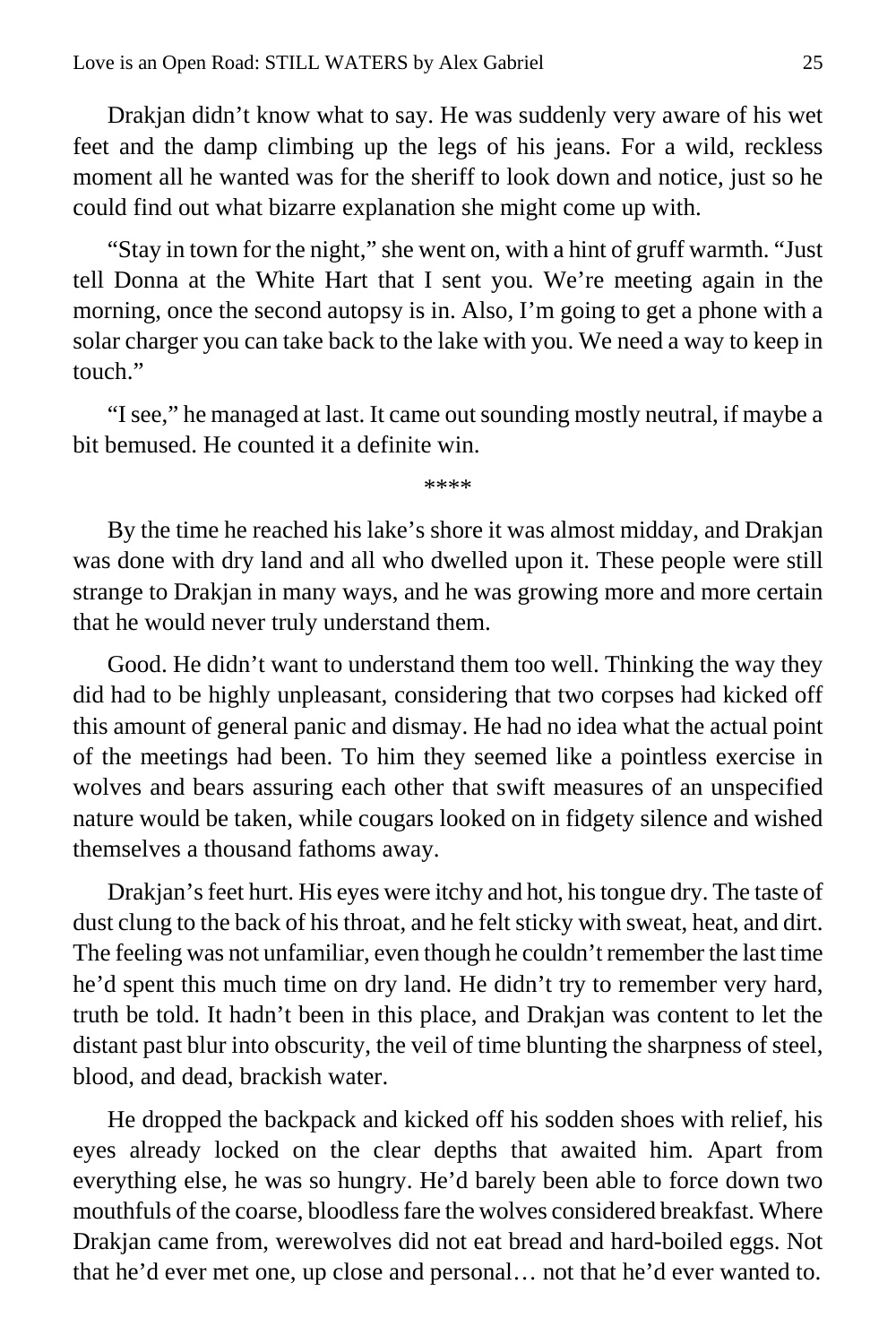He sighed as he tossed his T-shirt on top of the wet sneakers and unbuttoned his jeans, skimming them down his thighs. He'd put his clothes away properly later, once he'd spent some sorely needed time in the soothing embrace of the—

#### "No! Stop!"

Drakjan turned too quickly and almost lost his balance, his jeans tangled around his knees. The low bushes right next to him erupted with the form of a man, and in the next instant a hard shoulder plowed into his stomach, folding him over and stealing the air from his lungs.

He staggered back, barely managing to stay on his feet and not fall over his own jeans. His instincts were screaming at him to batter with his tail, slice with his fins, but he couldn't. Even his useless legs were constricted, and the attacker had gotten a firm grip around his middle and was pushing him over the uneven ground, forcing him to stumble backwards and off-balance, away—

Away from the lake. Away from the water.

Desperation shot through Drakjan in a wave of ice-cold determination and clarity. The world slowed and stilled as though it had dipped underwater. He stopped trying to resist the hunter's force and gave in, stepped back to buy a moment of balance. It worked, and it was enough to let him twist to the side and bring down an elbow on the back of the hunter's head. The blow failed to connect properly, but the glancing impact made the hunter falter briefly and gave Drakjan another small opening. He seized it without hesitation, throwing himself further to the side and twisting in the hunter's grasp like an eel, gaining just enough space to aim a vicious knee at the hunter's face.

He missed—damn those jeans—but the hunter's grip loosened further. Drakjan expected a dagger to the gut at any second, but it never came.

He kicked at the hunter's knees this time, brought his hands together to punch down on the back of the man's neck, and then finally tore free of his weakened grasp.

The hunter was blocking his way to the water. Drakjan retreated quickly, backing down the path that led away from the lake even as he hastily pulled his jeans back up. He needed an alternate route to the water. The underbrush here was too thick to break through quickly, but just a little farther on, the shrubs gave way to grasses and low brambles. Maybe he could dodge—

Surprisingly, the hunter was following him fairly slowly, making no move to lunge at him again. Perhaps he was content with driving him farther away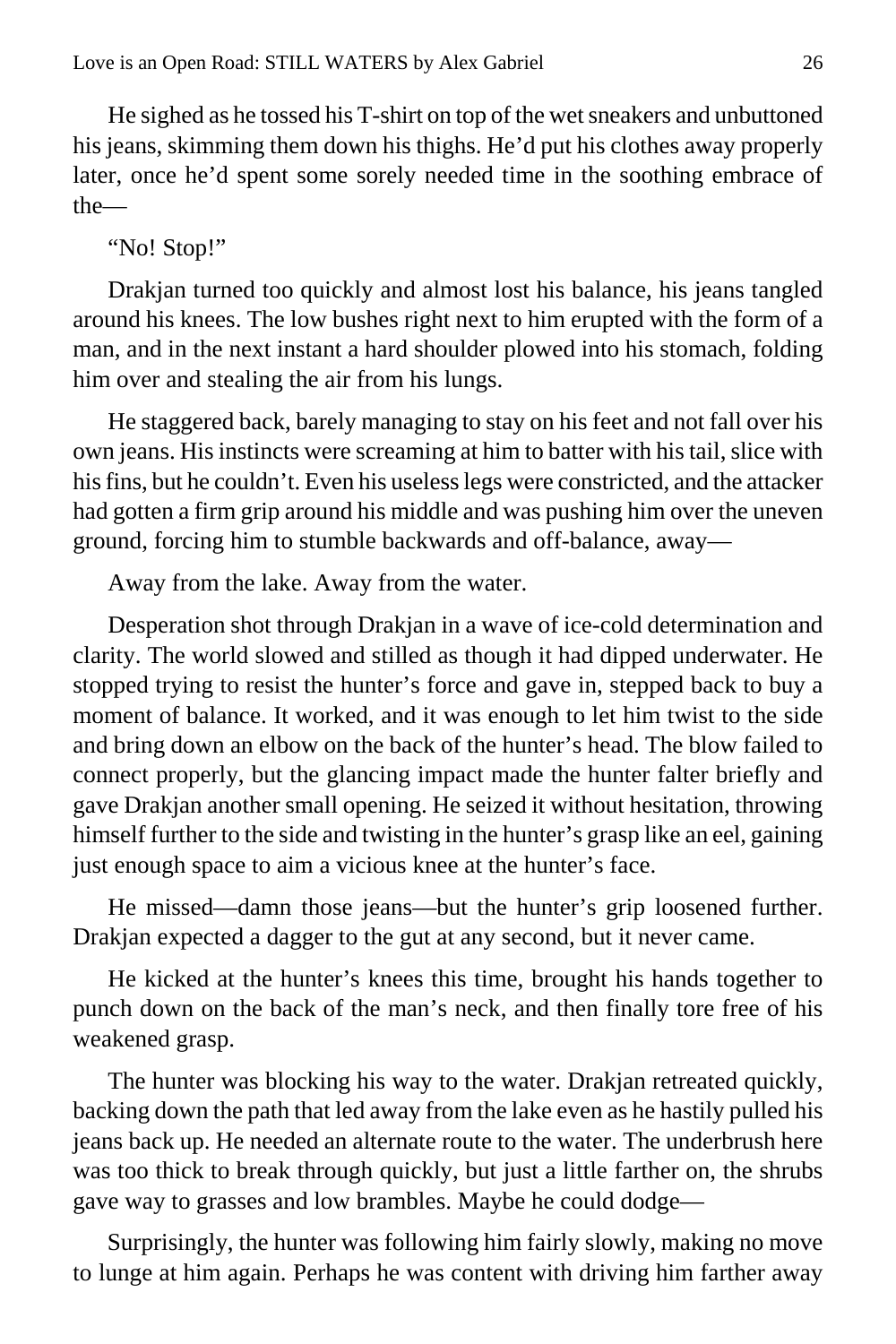from the water for now. Drakjan took him in with a single glance: Sharp steady gaze, sturdy hunter's clothing, and a sheathed silver dagger at his belt. Tall and well muscled, no visible wounds, healthy and quick, every move smooth and purposeful. Young but clearly experienced, and with no hint of uncertainty about him, not the slightest flicker of anger or fear. His hands were raised in readiness, but he wasn't holding a weapon, and even so, Drakjan knew that rushing this hunter would be a fool's choice.

Should have drowned him when he had the chance. Should have held him tight and taken him to the bottom of the lake, held him until he sighed out his last breath into the water and stilled, cooled—

"Idiot," the hunter spat. He'd stopped now, staying barely two arm's lengths out of reach. "There's a nix in the lake. Stay away from the water!"

Drakjan took another step back, and another again before he could stop himself. When he struggled to pull in breath, the thin, insubstantial element he inhaled was so alien that for a moment, he felt like he was suffocating.

It had been so long since he'd heard that word. It was a word that didn't belong here, in this peaceful land where a single dead body could cause such shock and horror. Not here, where young wolves swam in his lake, bears fished in his river, and he went to meet with the land-dwellers in their hall, respected, not feared.

The word *nix* belonged to a different world. Like Drakjan himself. Like this hunter.

"You don't belong here," Drakjan said, lips numb. "You need to leave."

That got him a snort. "Didn't you hear me? You have a nix. If you'd gone swimming in there, you'd be dead by now."

Drakjan laughed; he couldn't help it. The hunter misunderstood, of course, eyes narrowing in what looked like a mixture of disbelief and disgust. Maybe he was wondering if he should just have left the foolhardy civilian to his fate… perhaps it was what such stupidity deserved.

It had been so long since anyone had recognized Drakjan for what he was. Drakjan almost wanted to tell him—at least he would be able to understand, unlike anyone else in this place.

"You're not from around here, are you," he said instead.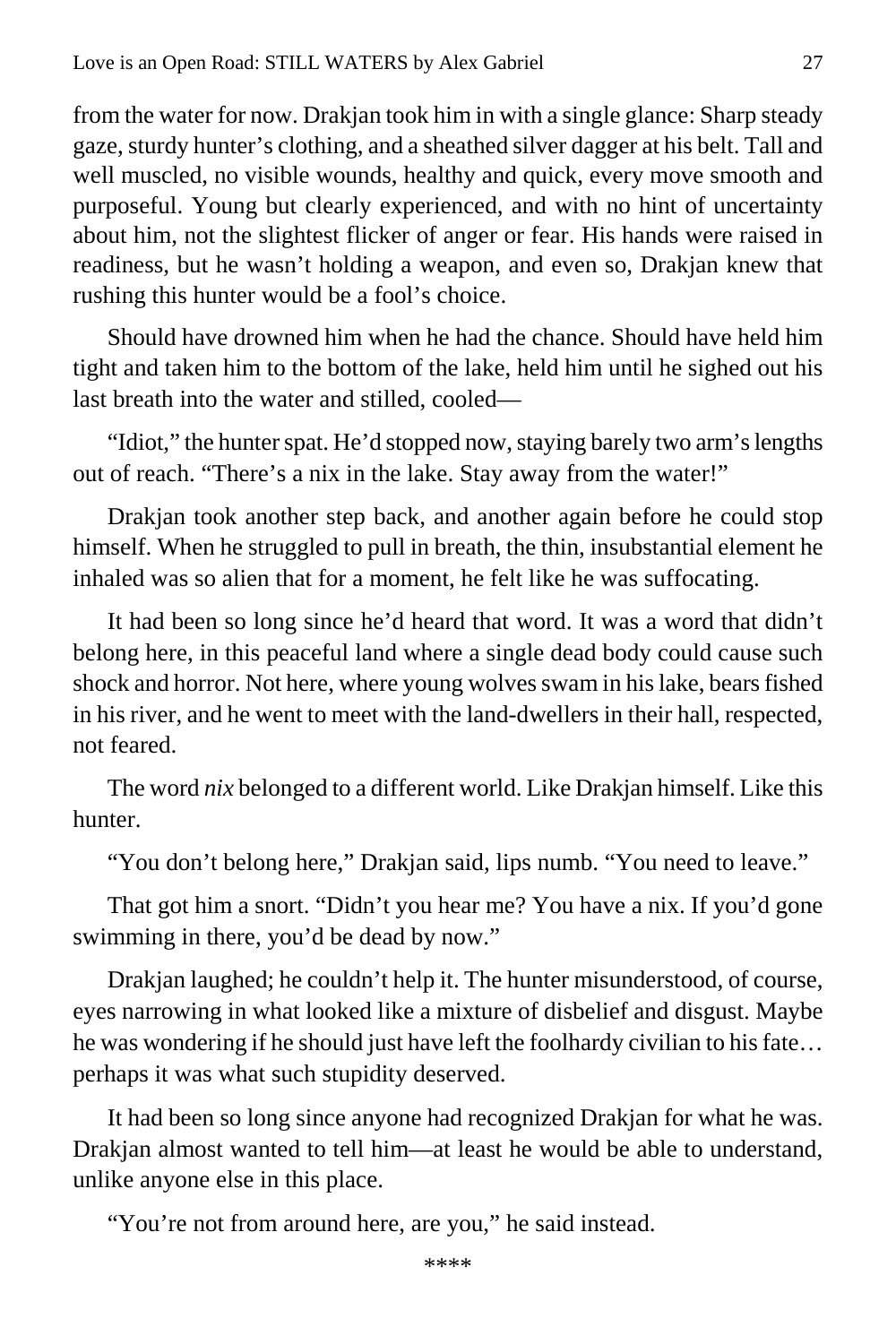The hunter was definitely not from around here. He'd made himself right at home, though. He'd set up camp in the woods, just out of sight of both the river and the lake. Drakjan didn't venture into the forest unless he had to, so he would likely never have found the hunter here. Even the bears probably wouldn't have come across him. They were lax about marking and patrolling their territory and usually only came to this stretch of the woods when they wanted to fish.

Even in the midst of the bears' woods, the small camp was unmistakably the hunter's territory. Drakjan lingered at its edges, reluctant to step inside. There was a low, mottled-brown tent that faded into the forest landscape to a surprising degree. There was also a small portable stove with the scent of cooking rabbit curling from it, half a dozen self-made wooden spears, and a stack of arrow shafts waiting for fletching.

Clearly, this hunter was not a problem that would go away on its own.

"Hraban," said the hunter and held out an arm, palm up. His gaze was unswerving and direct.

His eyes were the murky blue-green of sunlight filtering through the topmost layers of water. Drakjan hadn't noticed this when he'd left the man in a near-drowned bundle on the shores of his lake—hadn't noticed it just before, either, when he'd thought he was fighting for his life. It wasn't just the eyes, either. The hunter was a perfect blend of even-featured good looks and the rough-edged hint of danger. In another time and place, Drakjan would have sung to him across a crowded waterfront tavern and followed up with a drink and an invitation. It'd probably have been the last mistake Drakjan would ever have made.

In this time and place, Drakjan stared at the hunter's extended forearm for half a beat too long before he recalled himself and reached out to grasp it in greeting. "I'm Julian."

He found that he was humming beneath his breath and broke off quickly, covering with a cough. At least the water was at his back now, with no hunter to block the way. He was wearing his shoes again, too, so he'd be faster if he had to run.

The hunter—Hraban—found two metal cups and what looked like a kettle, and set about making some kind of hot drink. It actually took Drakjan a moment to catch on. He hadn't forgotten the old rules, but they'd never been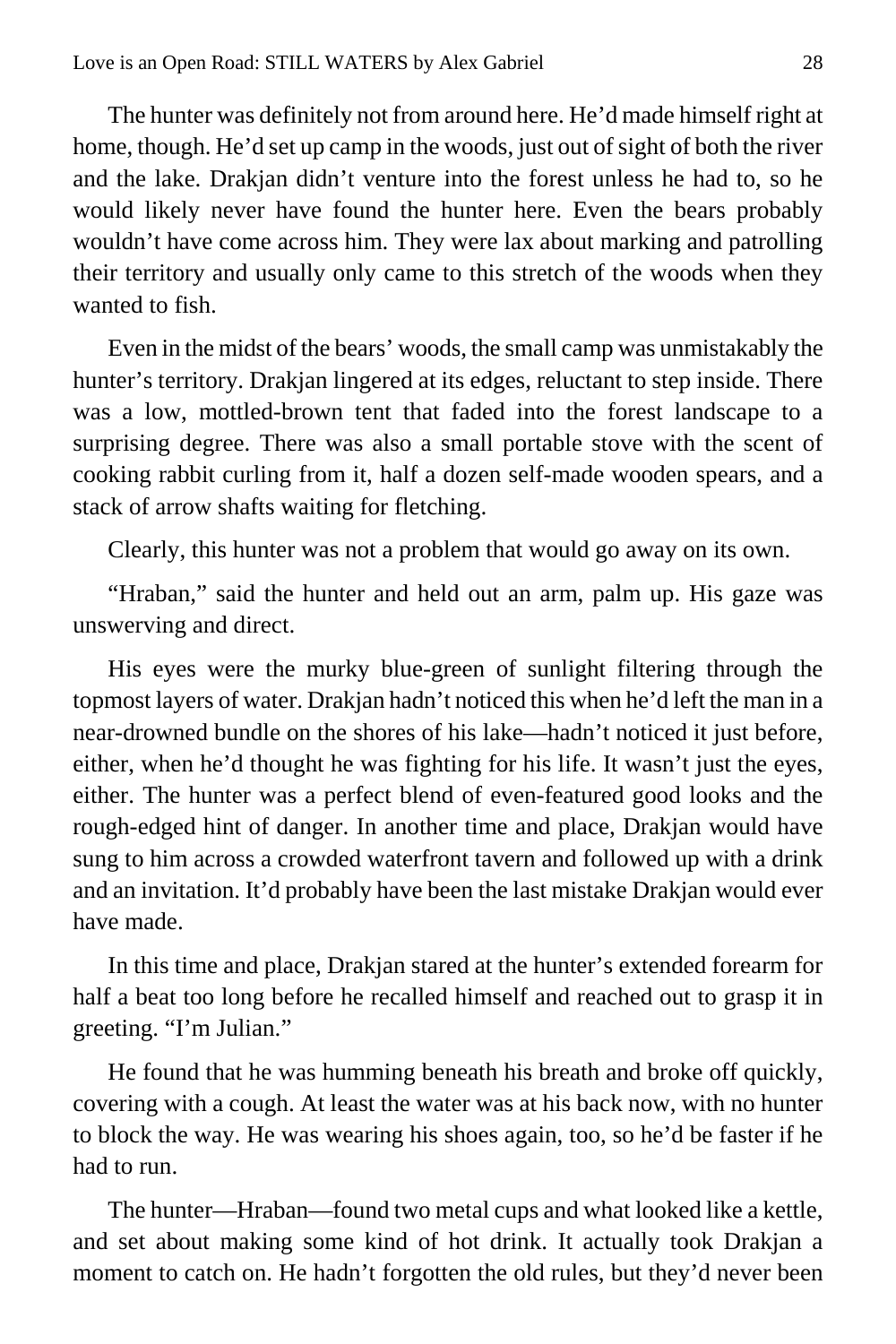relevant here before. Still, he knew what Hraban was doing. Inviting a stranger into your home and sharing food or drink with them invoked the laws of hospitality—a quick and effective way to establish an official truce between humans.

Drakjan found the man's proper, traditional ways strangely settling. He didn't hesitate when Hraban offered him both cups, choosing one at random and satisfying his part in the ritual by taking a sip of something too pungent and far too hot.

"How long have you been here?" It was too abrupt, and he knew it. He should have found some kind of lead-in, or at least waited until Hraban lowered his own cup.

The hunter took his lack of polite restraint in stride, though, and didn't pretend to be confused about the meaning of the question. "Four days."

Four days in which two violent deaths had occurred. Hardly a coincidence.

Hraban didn't ask anything in return, didn't do anything except stand there and calmly sip his drink, his attention steady on Drakjan over the rim of his cup.

Drakjan was many things, but he had never been patient. If Hraban wasn't going to ask for information, Drakjan would simply provide it for him and consider the debt repaid. "We found a corpse by the river two days ago. The medical examiner says it was stabbed multiple times in some kind of violent altercation." Belatedly, it occurred to him he should have said "he," not "it." Oh well.

Hraban raised his eyebrows slightly, cool and still as the deep waters, and still did not speak.

If that's how he was going to play this, that was fine by Drakjan. Even leaving aside the obvious next question—to which he didn't actually need an answer anymore—he had plenty of things left to ask. "What was it?"

"Werewolf," Hraban said, and nothing more.

Drakjan choked on an involuntary bark of laughter, because of course it had been a werewolf—of course it had. He wasn't surprised that the reaction made the hunter's gaze sharpen, a slight vertical line appearing between his brows.

This time, he didn't have to wait for Hraban's question. "What made you say I'm not from around here?"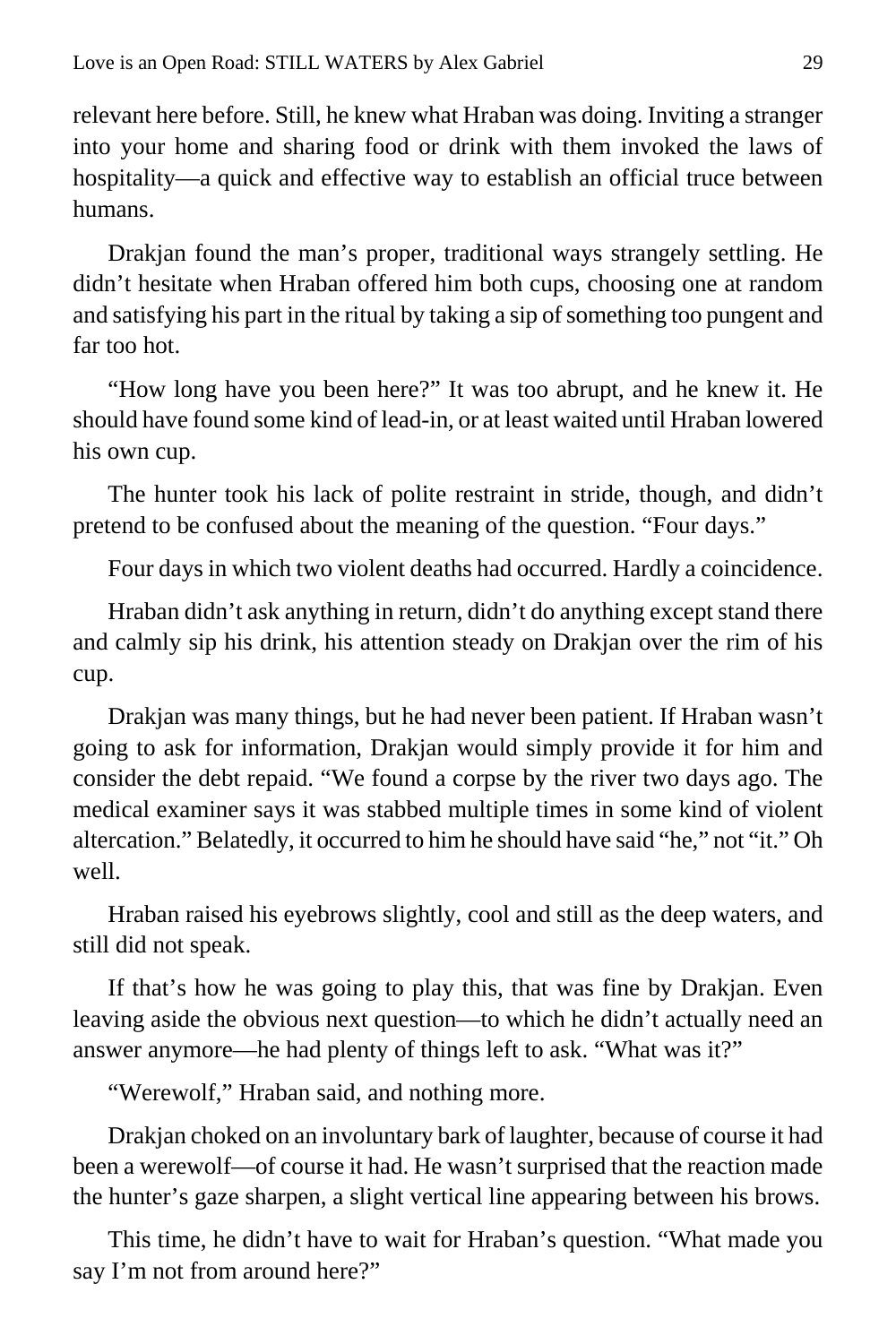"Just that—you don't belong here." Drakjan paused, reaching for the right words to describe something he'd never fully understood. "You don't fit this place, and I know there's a rip somewhere near. A rip that things from elsewhere come through sometimes." Two times that he knew of, so far. "I haven't been able to find it from here. I don't know how it works. But I do know it's there, and it's obvious you're from the other side."

Hraban's brows seemed to be the most expressive part of his face. Without additional cues from the rest of his features or body, it was hard to say what their slight upward quirk meant. It could have been simple acknowledgment just as easily as a request to elaborate, or even an expression of disbelief. "And you know this because you came through the same way."

Not a question—but then, it wasn't Hraban's turn to ask. He was just angling for free additional information.

It occurred to Drakjan then—quite without warning—that this kind of thing might well be more common than he knew. There were rumors about the secrets hunters kept. "What do you know about rips?"

"Not much." Hraban turned his cup in one hand, idly shifting his weight. Drakjan tried not to tense too obviously at the motion. "I've heard of them as portals. They're very rare."

That was hardly anything at all, really, but Drakjan didn't push. Not yet. Instead, he did his best to look friendly and harmless as he took another careful sip of the beverage Hraban had given him. Now that it had cooled down a little, it was almost palatable.

Hraban swept his cup around in a wide arc, indicating everything around them—the forest, the river and lake, the valley and mountains beyond. "What is this place?"

How could he even begin to answer a question like that? It would take hours to adequately describe the strangeness of the sheriff and her wolves, never mind the bears and the cougars, and the way the were clans had divided everything up into territories they ruled in a joint council.

On the other hand, at its core, the matter really was quite simple. "It's different. Safe." Soft, he thought, but didn't say. Strange, like the unrealistic dream of a world that could never be—except that somehow, it was. "Peaceful. There have been two violent deaths since you arrived, but before that, there was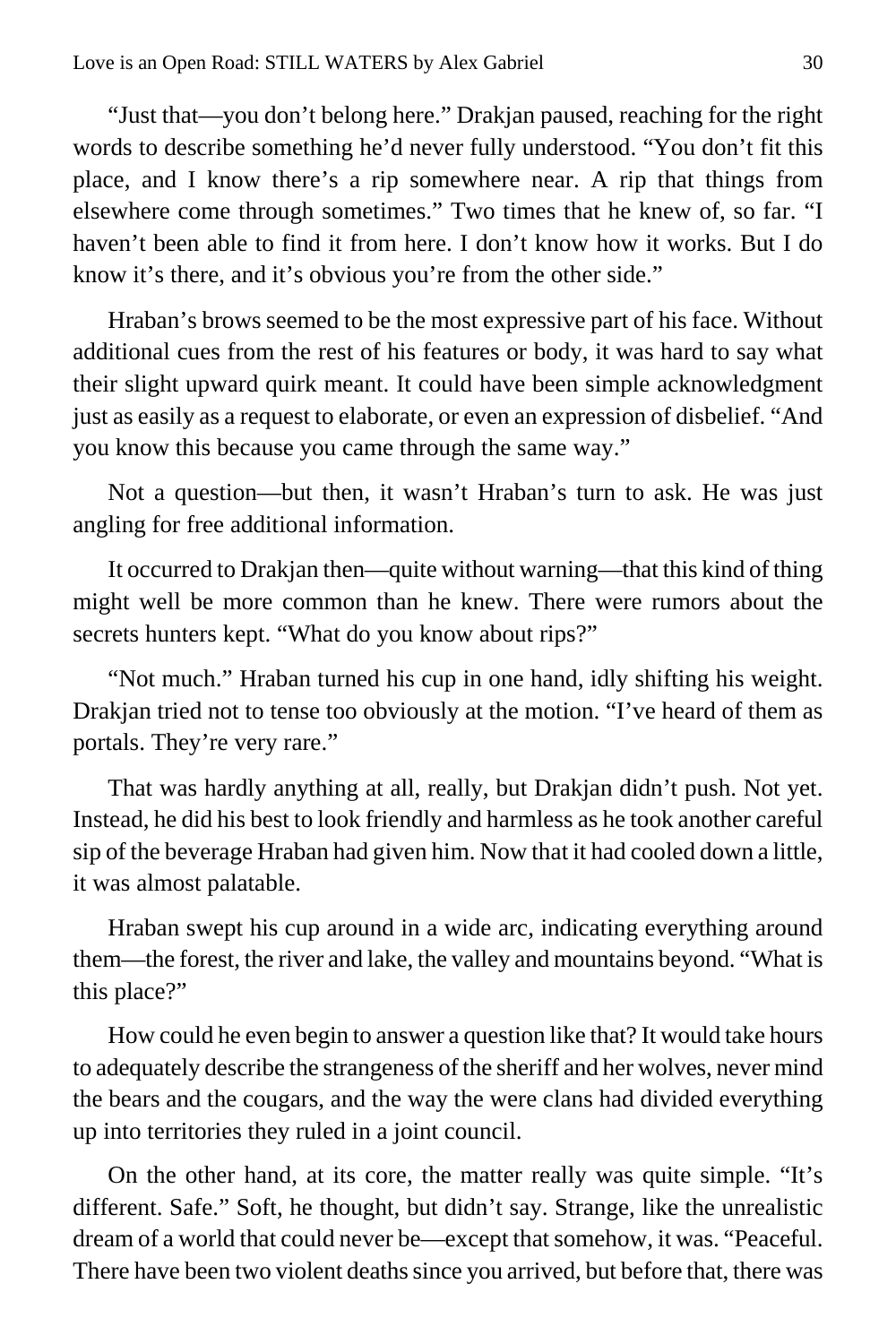nothing. It's not—It's like a reflection in a clouded mirror. There's no edges, no… The people here are just different." Soft, yes. Strange and naive. But also…

Hraban scoffed, his face hardening into disbelief. "There's a nix in the lake. Its singing was practically the first thing I heard when I got here, and it nearly drowned me when I tried to kill it. Tell me again how different, safe, and peaceful this place is."

"You're still breathing air, aren't you?" Drakjan snapped, and then caught himself. Too late.

Suspicion flashed over the hunter's face like quicksilver, and in the next instant, his gaze snapped down. Drakjan couldn't help but follow his gaze to his own sneakered feet, standing on old brown leaves and soil… the hems of his jeans, dark and dripping with moisture.

If he'd hesitated for even a second longer before bolting, the hunter would have caught him. He was right behind Drakjan when he splashed gracelessly into the shallows of the river, belly flopping with no more elegance than one of the wolves.

A spear whirred by next to Drakjan's ear as he submerged. He was still wearing legs, and a second wooden shaft sliced through the water by his side as he dove hastily for the safety of deep water, slow and clumsy without his fins.

He was struggling out of the damn jeans so he could finally shrug off the legs when he felt the splashing. In the lake out by the pier, blood-warm mammalian bodies were moving awkwardly through the water, irregular ripples racing outwards like a signal. Wolves had been swimming in his lake regularly ever since spring passed into summer. Drakjan had assumed all the drama over corpses might keep them away, but it seemed he'd underestimated their resilience.

The idea sprang into his head fully formed—he didn't stop to think.

He surfaced a safe distance from the shore to find Hraban standing on the bank, watching for him with another spear in hand. For a long moment, they stared at each other in silence, neither of them moving. At this range, hurling a spear would be nothing but the waste of a weapon. It would be more foolish than that to try to drag down an armed and alert hunter who stood a full two steps back from the water.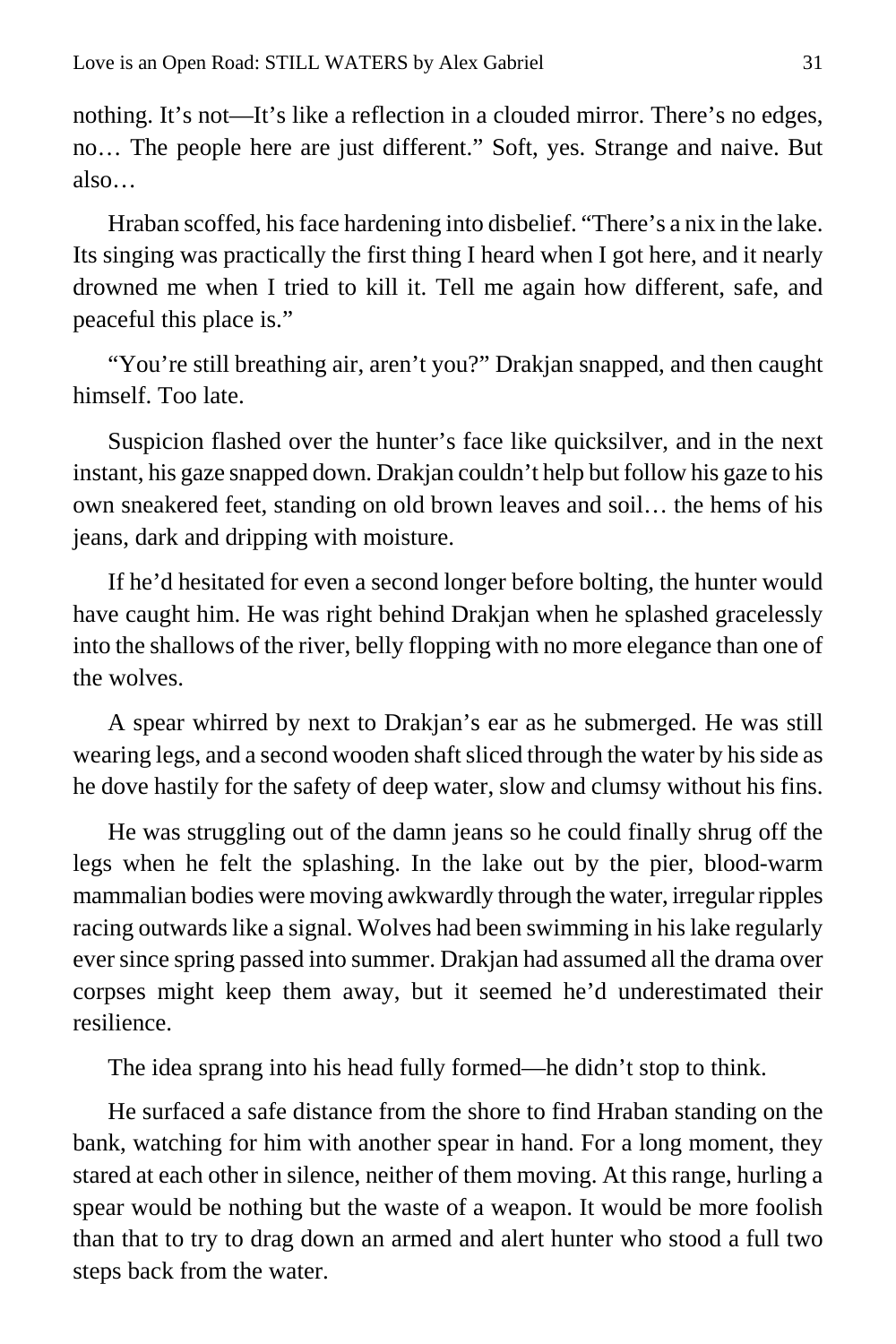On the other side of the rip, this could only have ended with death. But then… back there Hraban would have drowned when they first met, and Drakjan would have bled out on dry land long ago.

"There's people bathing in the lake," Drakjan shouted. "Thought you might want to know." He flipped his caudal fin showily into air as he dived, just to be obnoxious.

\*\*\*\*

Drakjan usually stayed as far away from bathers as he could. When they turned up to spread their blankets on the open, grassy patch of ground by the pier, Drakjan swam towards the snow-capped mountains that bordered the far reaches of the lake. Sometimes he went all the way into the cliff-edged valley that split off from the main body of the lake, drinking in the deep, rock-edged silence. There were caves down here, some large enough for him to enter, others too small to serve as anything but a home for tiny fish that darted around him in silver swarms when he got too close.

Now, he headed for the warm bodies in his water at full speed, cutting through the distance between them in an instant. He surfaced with a showy splash that made the smaller wolves shriek and giggle. He knew these particular bathers… They'd asked his permission to swim some seasons back, and returned regularly. Three of them were on the shore, lounging on two large blankets, while one older and four younger ones paddled around in the water.

By the time the hunter caught up, Drakjan had exchanged friendly inanities with the parents on the shore, declined the offer of a pastry, assured them he'd let them know if the kids got too noisy, and discovered that the wolves in the water thought it was funny when he scooped water on them with his fins. He considered grabbing the littlest one and dragging her along the surface of the water at speed. She would have loved it, but he chose to stay put in the end she was shrieking more than loudly enough to lead the hunter here, anyway.

His timing could not have been better. The hunter was just bursting onto the scene when Drakjan took on legs to stand in the waist-high water, the littlest wolf clinging to him with a wide, gap-toothed smile on her face.

Hraban froze. His gaze darted from Drakjan to the people in the water to the three sitting on their blankets. Everyone turned in surprise at his sudden appearance and several of the wolves exclaimed at the spears in his hand.

Drakjan had thought there might be shouting, or threats, or other such useless and annoying things. There weren't, though. The hunter merely prowled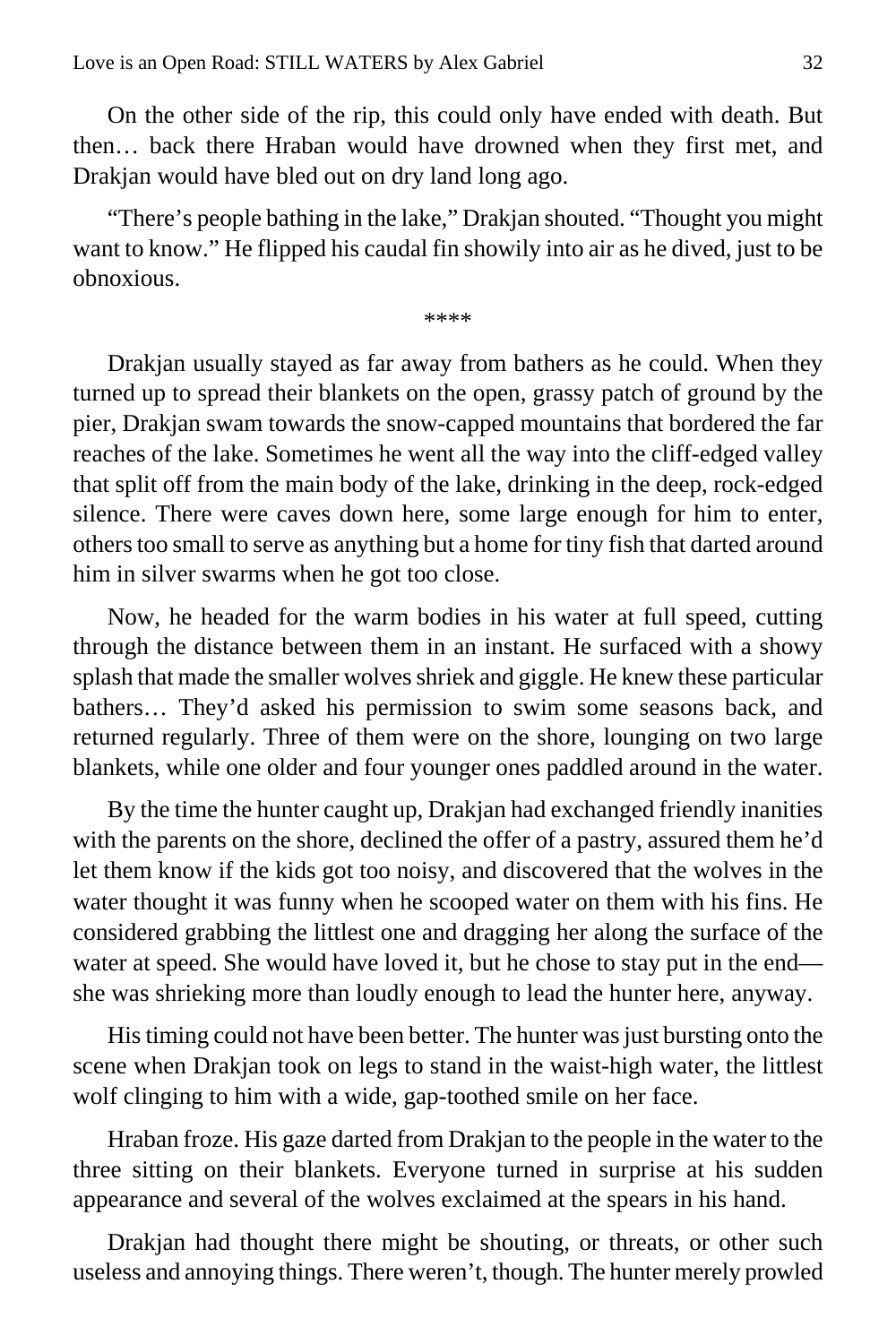closer, ignoring the recoiling wolves. He was all focus and tightly wound power waiting to be unleashed. He walked like a stalking predator. Ironically enough, the sight reminded Drakjan of nothing so much as a werewolf he'd once seen in his own world, prowling along a river in his search for prey.

"What do you want?" Hraban had come so close he didn't need to shout. The cold depths of his gaze were very steady and very calm.

Drakjan wondered whether the hunter would step into the lake in exchange for the little girl, if Drakjan told him to. The self-sacrificing thing always seemed like rank stupidity to Drakjan. Once someone sacrificed themselves, after all, they had no further influence over what would happen. And really… he didn't think Hraban would be so foolish.

He hoisted the girl into his arms, tickling her to make her squirm and giggle. There wasn't a drop of caution or apprehension in her. Her parents were definitely alarmed, but they weren't afraid of what Drakjan might do. It was Hraban they watched, distressed by his menacing air and the weapons he carried.

"I want you to listen, and to watch closely, and to think," Drakjan said, low and vicious. "These people have been here to swim three times this season. Late last summer, they were here almost every day... and so were many others. Some evenings, packs of young people come to grill meat and drink by the lake."

The hunter was definitely listening, and he was watching closely enough to flay Drakjan's skin with the sharpness of his gaze. As for whether or not he was thinking… Well, they'd soon find out.

There was a wild, vindictive kind of joy in this, and the smile on Drakjan's face felt vicious. That wasn't why he was doing this, though. It was simply better to do this all at once. Better to show Hraban exactly how different this place was, and not leave him to find out on his own in a way that might blow up in everybody's face… including Drakjan's.

"Little pup," Drakjan said, and tugged carefully at the girl's ear. "Will you change for me? Let me see how far you can turn back your ears."

She didn't hesitate. One moment, he was holding a girl; the next, her shape stretched and twisted, and a wolf cub blinked up at him with laughing eyes, tongue lolling between tiny, needle-sharp teeth. Her ears twitched crazily, as though she were trying to chase off flies.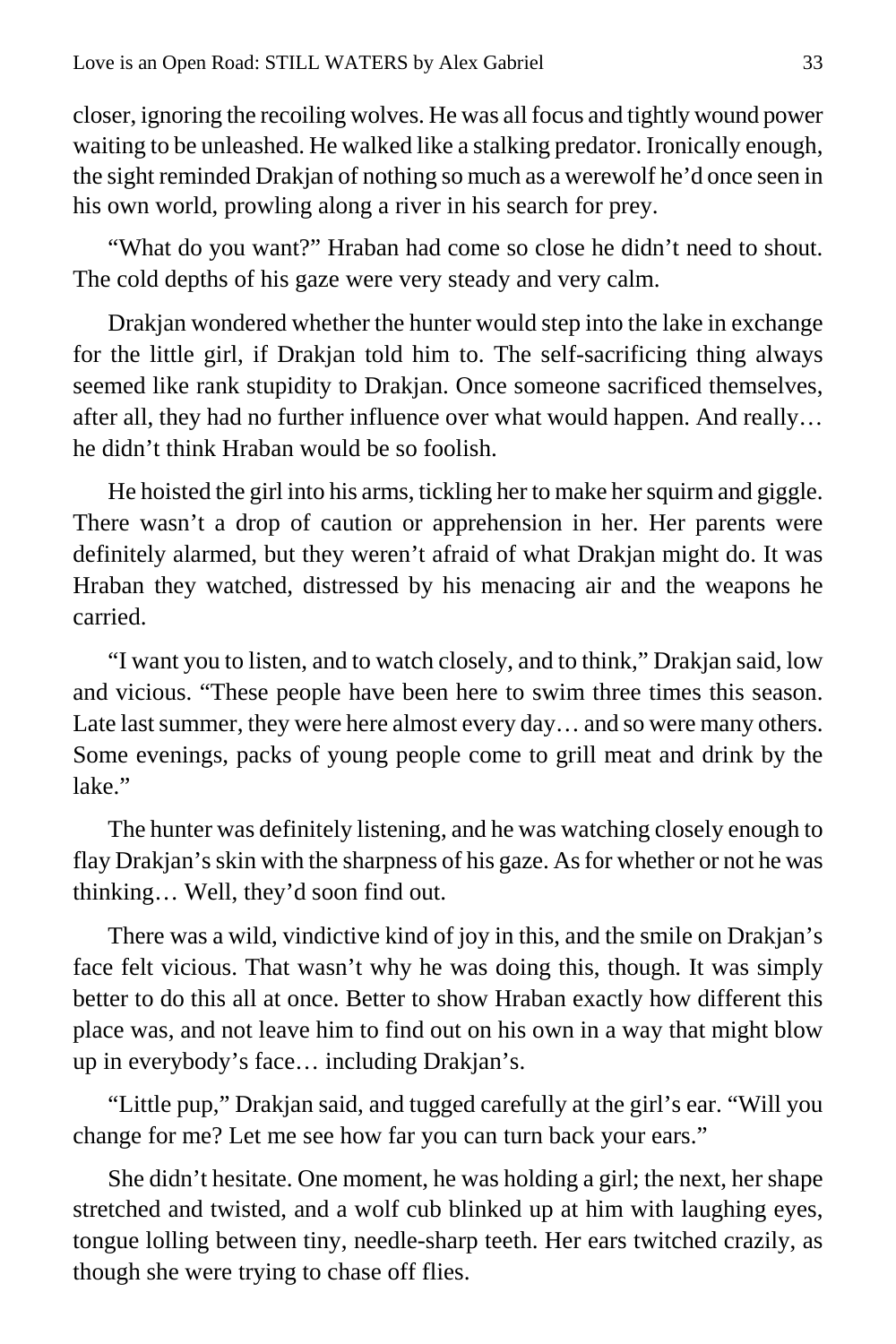Drakjan tickled her again before putting her down into the water. She paddled with clumsy enthusiasm and gave him a quick, friendly snuffle before turning to make her laborious way back to her parents.

On the shore, the hunter had turned white as snow, eyes wide and disbelieving.

Once on dry land, the tiny sodden wolf shook the water from her fur to loud complaints from her parents. By the time she'd bounced over to be cuddled and stick her nose in the picnic basket, Hraban had faded back into the shrubs and disappeared.

\*\*\*\*

Fresh blood in the water didn't always draw Drakjan's attention, but it did when it was human.

The hunter was waiting just upstream of the beavers' dam, a prudent three steps back from the water. He glanced up when Drakjan surfaced but then immediately went back to dressing the small cut on his arm. His dagger hung at his belt, and the hilt of a sword protruded over his left shoulder. No spears or other long-range weapons were in sight.

Drakjan hadn't given Hraban the greatest odds of actually bothering to think before going after the wolves. Granted, adaptability was part of what made hunters good at what they did, but it didn't seem likely that extended to openmindedness. Still, what did Drakjan know? It wasn't as though he'd known many hunters. Not to talk to, at any rate.

Out of nowhere, the question of what odds Drakjan would have given himself popped into his head. What were the chances a wounded nix on the run would settle in well here, as opposed to leading to a slew of deaths and shattered worldviews?

He diverted himself by looking for the beavers, but none were in sight. Perhaps they'd fled into their lodges when they noticed him.

"How did the second person die?" The hunter had finished bandaging his arm. Now, he was staring at Drakjan as though he wanted to suck his soul out through his face. "You said there'd been two violent deaths since I arrived. I know what happened to the werewolf, so what was the other death?" If Drakjan hadn't been listening for it, he might not even have heard the tiny hitch over the word *werewolf*.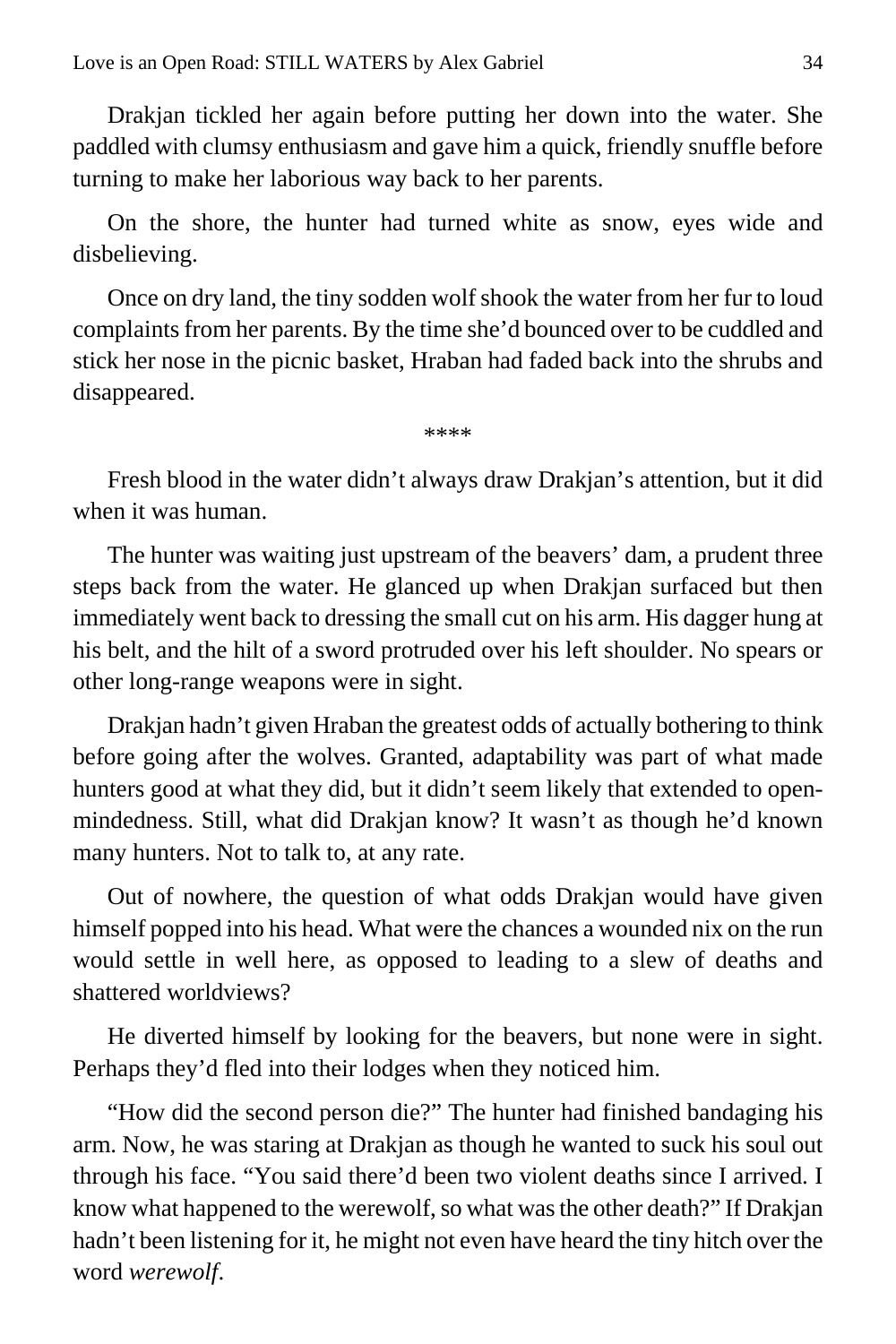By rights, Drakjan should have bargained for the information, but he was too curious. He wanted to see where this was going. "One of the wolves was found frozen solid in his own front yard." He tried to remember any additional details the hunter might like to know but couldn't think of any. After the first two or three minutes, he hadn't paid much attention to the medical examiner's long-winded speech. "Nobody has a theory so far."

The hunter nodded, mouth set in a grim line. "I need to see the body."

Drakjan laughed. "Yeah, good luck." Not even these wolves would open their morgue to every random stranger. And this particular random stranger… well. Even if he got rid of the weapons, the predatory economy of the way he moved would remain, as would the look in his eye. Hraban had made himself into a blade in a place much harsher than this one. In this world, he stuck out like a bloody harpoon.

"You can get me in." Hraban's smile was a sharp, vicious thing. "After all, you're a freeholder and a member of the council, aren't you, Julian?"

He must have gone back to talk to the bathing wolves. Drakjan was surprised, and even somewhat impressed.

Once, Drakjan had lived right by a bustling harbor town, in a river so wide only a single bridge led across it. Drakjan remembered the taverns with fondness. Every evening they were full of sailors, merchants, and assorted rabble, all of them drinking, whoring, and singing with no thought of caution. Nobody remarked on one more stranger who sang with them.

It was a rare morning that didn't find a wash of blood on cobbles, dead bodies crumpled in alleys or tumbled in with the day's refuse. That much was normal and expected. But there'd been a long stretch of days and weeks in which the harbor had run wild with fear. People on street corners shouted of evil and repentance; every night, torch-bearing mobs roamed the streets, sharpened silver glinting in their hands. And once during that stretch of time, Drakjan had floated in the river and watched a rangy shape creep along the mooring ropes towards a ship. He'd watched the boneless way it moved, the muscles corded on elongated and twisted limbs… the claws and fangs and the wild, mindless blood-thirst burning in sulfur-yellow eyes. He'd watched, and not swum closer.

That creature was to the wolves here as Drakjan was to a minnow in the stream. But the thought that a hunter who'd just killed one of those real wolves would turn around and sit down for an amiable chat with a family of wolves on this side of the rip…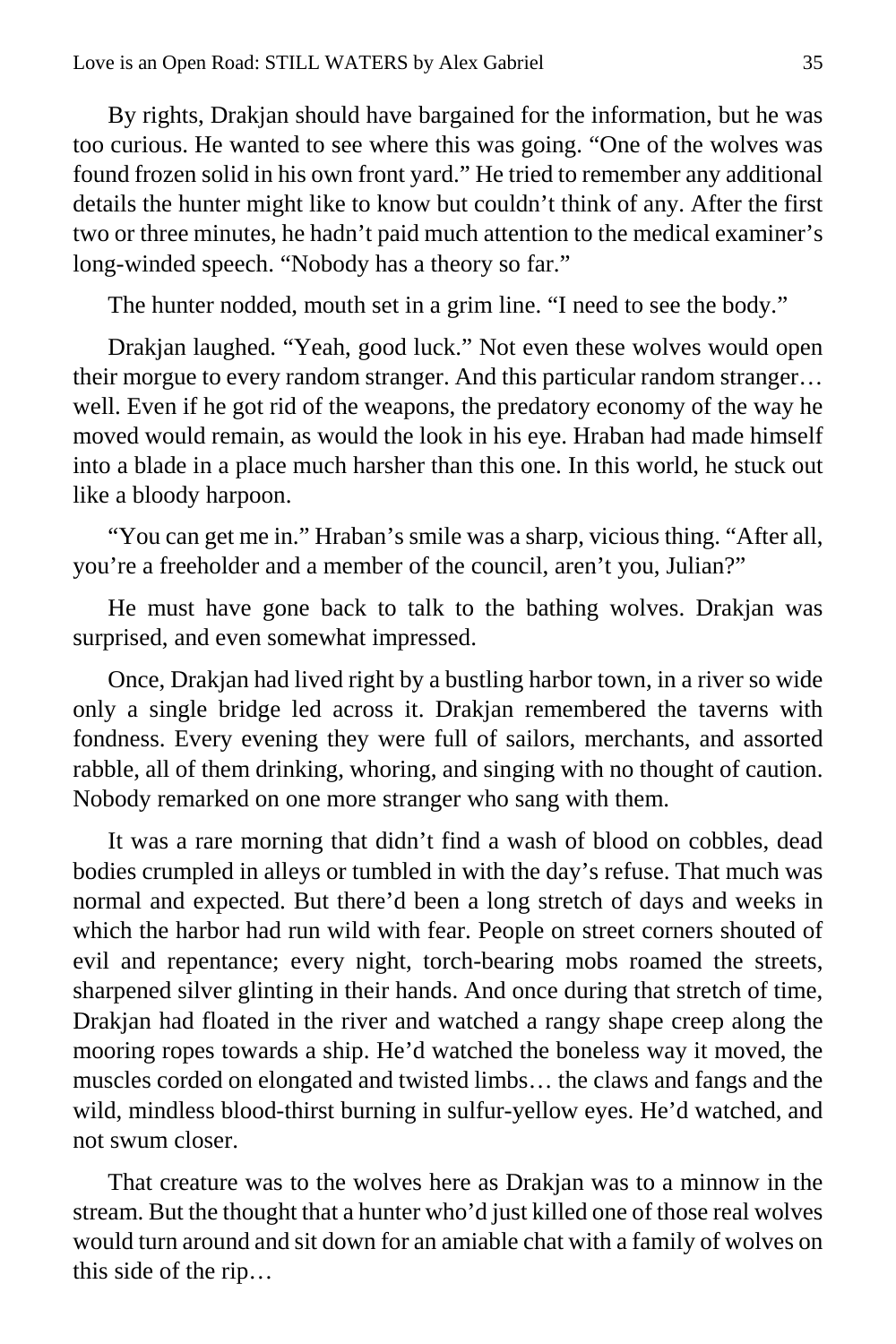Unless, of course, the wolf family was dead now… But looking at the hunter's cool, steady lake-green gaze, Drakjan couldn't imagine it.

The silence had grown long between them by the time Drakjan drifted a bit closer to the shore, the better to watch the subtle play of expression on the hunter's face. "Why would I help you?" It was a genuine question, and his curiosity was perhaps a bit too open in the tone. He couldn't help it. It had been a long time since he'd felt this interested in anything but his lake.

"Because it is different, safe, and peaceful here." The hunter quirked an eyebrow at him, the words almost—but not quite—mocking. "Because you have made a place for yourself in this world. Because something may have come through the portal with me, and whatever it is, it must be stopped."

Drakjan considered this and decided those were good reasons. Even so, he wasn't about to take the risk that this was all some elaborate scheme to lure him onto dry land. "Give me metal, then. I'm not taking your word alone."

The hunter's face twisted. "You still have my spear."

Except that the spear hadn't been freely given in any sense of the word. Drakjan stared at the hunter in disgust until he grimaced and pulled out his money pouch.

He tossed a half copper into the river in a showy high arc that only narrowly missed hitting Drakjan in the chest. "I am Hraban, and I give this metal to you freely. I shall not harm you, so long as you do not harm me in turn."

In truth, Drakjan had no idea whether there was anything more binding to this ritual than a mix of superstition and tradition. The hunter might know, of course, but asking him would rather defeat the purpose. "I am Drakjan, and I freely accept your gift of metal. There will be peace between us until the sun sinks into darkness."

Hraban wore an odd look as Drakjan swam to the shallows and stood on his legs to climb to dry land. He didn't attack, though, not even when Drakjan walked right up to him. Either the ritual was binding, or the hunter wanted his help more than his death. Either worked, so Drakjan put the matter out of his head for now and led the way to the boathouse to get his clothes.

"Drowner, is it?" Hraban said a bit later when they were walking along the road leading to town. "Drakjan suits you much better than Julian."

He shrugged. Julian had been one of the first male names he'd come across here, and all he'd needed was something that wouldn't stand out. Which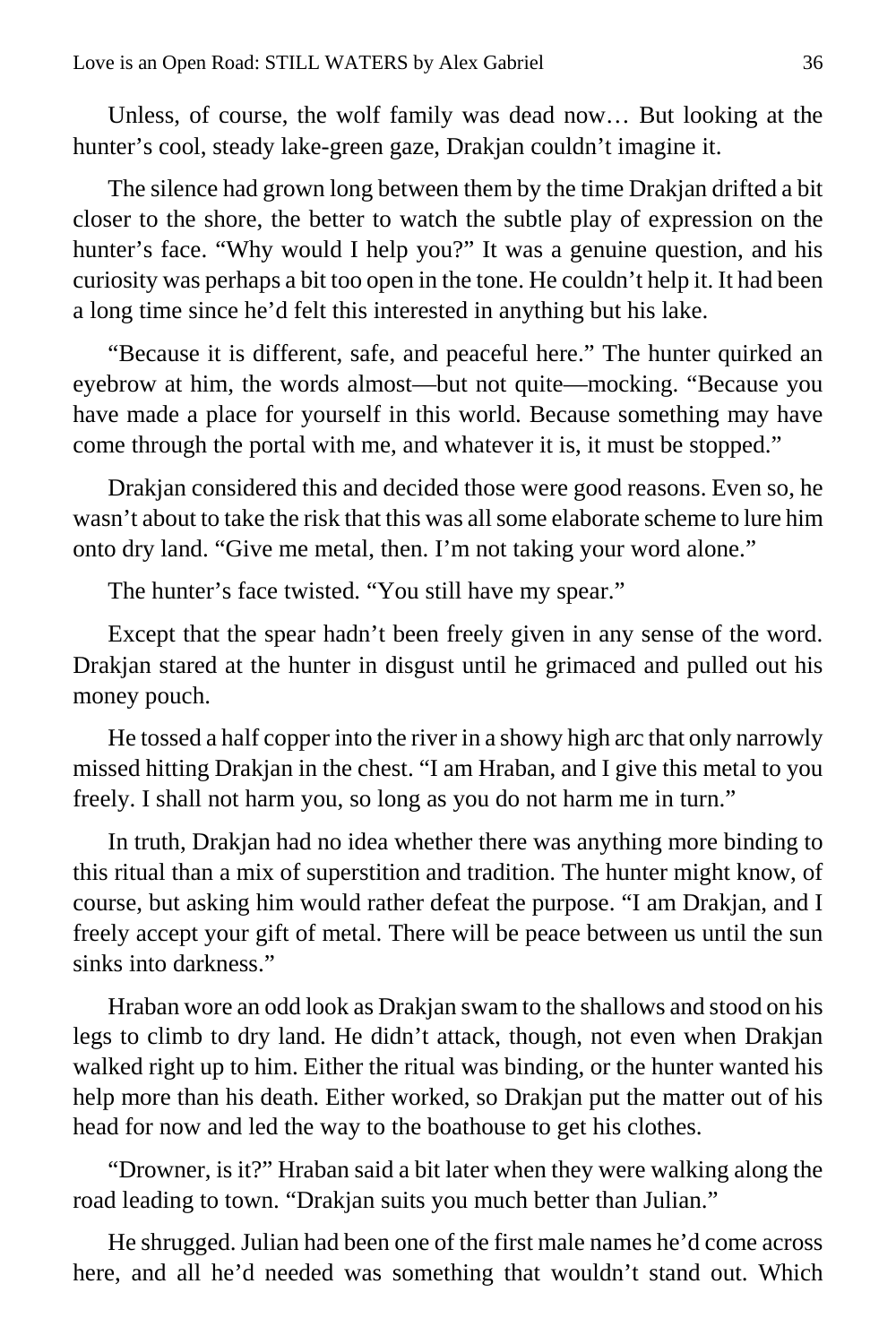reminded him… "I hope Ben suits you, because nobody's called Hraban here. You're going to stand out enough in other ways. You don't need your name to advertise that you don't fit."

Hraban thought about this for a moment before nodding once, curtly. "Ben suits me perfectly, Julian."

He really was a quick study, wasn't he.

Hraban went on to prove the point by spending the better part of the walk into town asking about this world, especially the wolves they were going to see. It was only when the town grew visible in the distance that he finally asked the question Drakjan had been expecting all along. "How long have you been here?"

Drakjan hadn't had an answer for every question Hraban had asked. He didn't have an answer for this one, either. In the end, he simply shrugged. "Many seasons. Why should I count them?"

"You never tried to go back?"

"No." In the beginning, he'd been wounded, and this had simply been a safe place to recover, away from hunters and other nix. Then, he'd started to wonder if he could just stop—if he could pretend to be weak and harmless like the people who lived here. He'd never held a territory this large, nor one this untouched and clean, full of fish, frogs, beavers and all manner of thriving animals and plants. After a life spent fighting tooth and fin for small pockets of water wrested from the territories of others, perpetually on guard against all who would take it from him…

He remembered the grating, unsettling feeling of another nix in his water. Remembered the unmoored hollowness of not having territory at all, darting through hostile waters or forced to walk over land. "No, I never tried to go back. I did want to keep an eye on the rip, but I couldn't find it again. It moves around—You didn't come through where I did."

"Did anything else come through with you?"

Drakjan bared his teeth in an expression that had nothing in common with a smile. "Oh yes. A human… A hunter."

Hraban didn't ask. It wasn't necessary. "The theory is that it's death magic." His lips were a thin white line, and he didn't look at Drakjan. "Sometimes, when the border between life and death thins, a creature will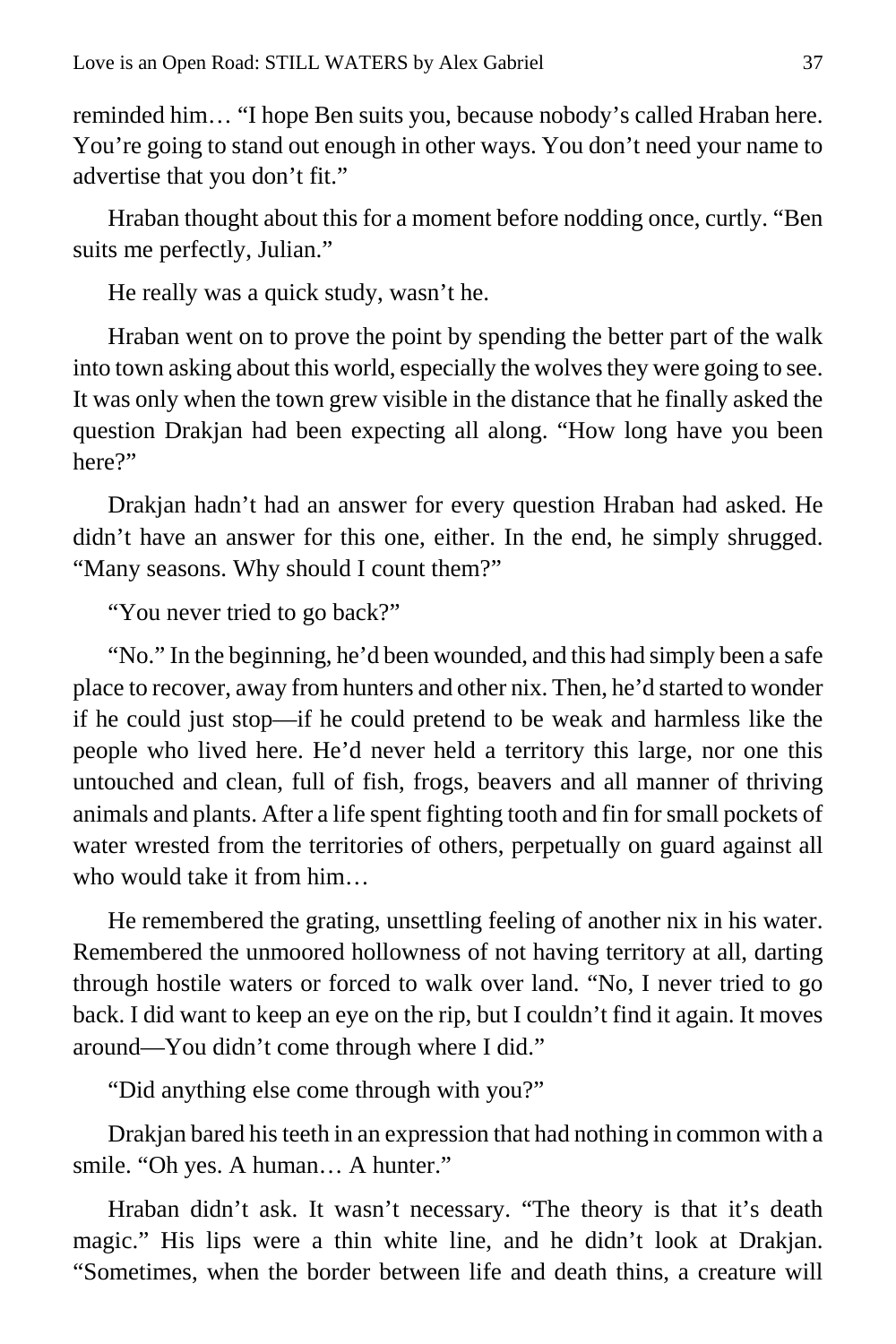refuse to cross and end up stepping through into a different world. The portal is never open for long, but there is a moment when others can pass through."

He didn't ask any more questions after that. It was just as well. They were walking through the suburbs by then. The people here lacked many things, but all wolves had good ears.

\*\*\*\*

Thomas Baker was no longer frozen solid, but the thawing process hadn't made him any more interesting. Drakjan looked him over once, took note of the grayish-blue cast of the dead flesh and its odd consistency—not pale and bloated like a corpse floating in water, but still noticeable—and then found his mind wandering.

"He's still frozen at the core," the medical examiner said. He was handing Hraban a gleaming instrument that Hraban promptly used to poke around in the body. He felt around the dead man's sparse hair, inspected his eyes, ears and mouth, and then asked the examiner for help in turning him over.

The back view was no more inspiring than the front, in Drakjan's opinion. He suppressed a sigh and turned aimlessly, casting about the white room for something—anything—of interest.

The sheriff left the other two to their examining and came over to him, pulling him aside to stand between a massive sink and a clear-fronted refrigeration unit. "Who exactly is he?"

"That's Ben," Drakjan repeated. Judging by the sheriff's expression, she did not consider this a satisfactory reply. There wasn't much else he could say, though, so he just gave her a small shrug. "I told you, this is what he does. He's a policeman too, where he comes from."

"Where you both come from."

"Yeah. We go way back." In a way, that was even true.

Emotions flew over her face too quickly for Drakjan to catch. After a moment, she snorted and rocked back on her heels, crossing her arms over her chest to give him an oddly appraising look. "Julian. In all the years I have known you, you have never once—"

"What's this?" The sharp note in Hraban's voice caught Drakjan's attention, drawing him back over to the laid-out corpse. The hunter was examining the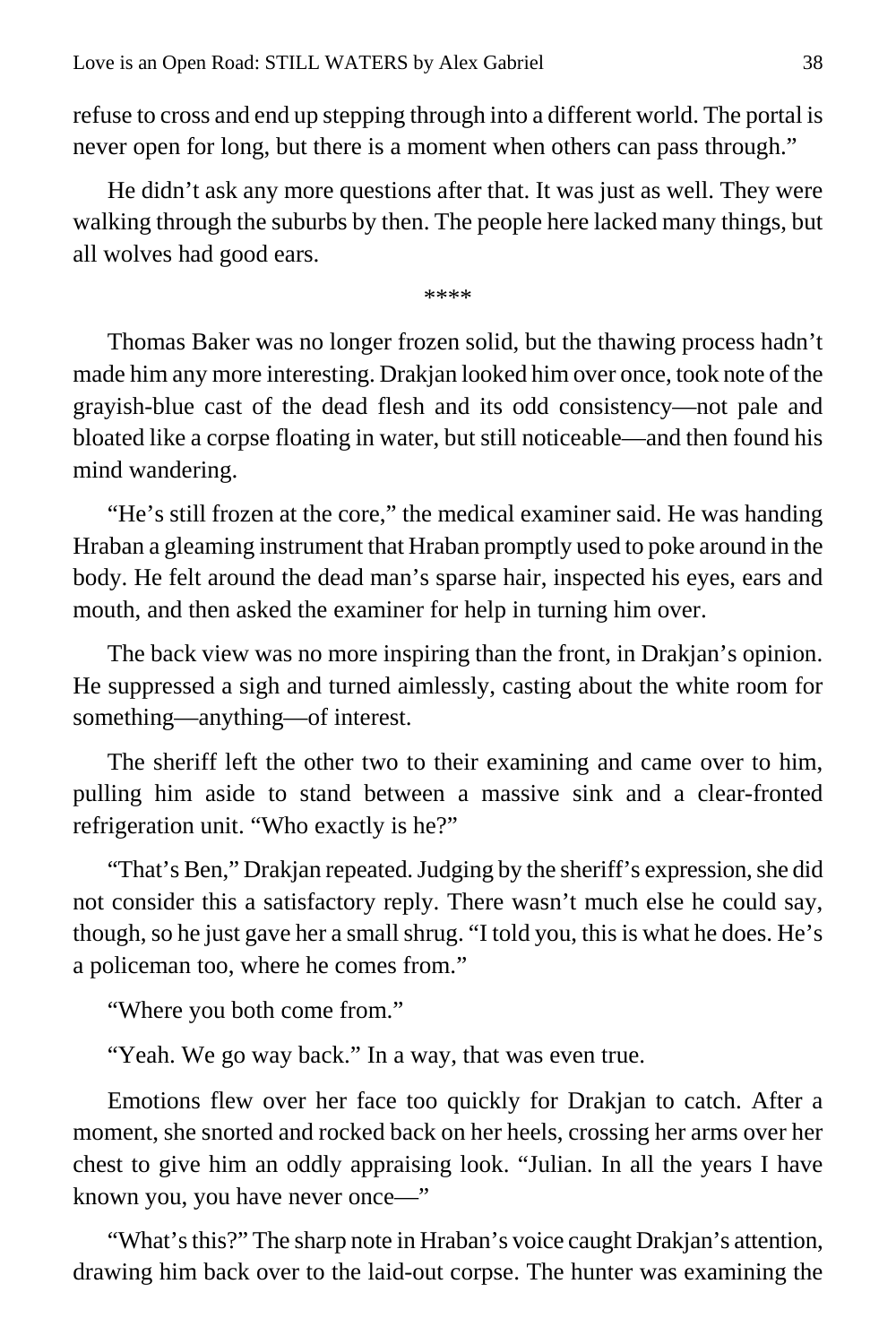dead man's hand, turning the spotlight over the table to provide an even more blinding brightness. "Andrew, look at his fingers."

The medical examiner—who was presumably named Andrew—bent forward to look. "Oh yes, the burns. Good eye there, I almost missed them at first. They're only first degree, very light, and inflicted antemortem. He probably burned himself lighting up his cigarette."

Hraban stiffened almost unnoticeably, the lines of his back and shoulders straightening. "Are there photos of how he was found?"

There were. They showed the frozen wolf in a well-tended front yard, looking like a statue that had toppled sideways into a flowerbed. He'd been frozen solid while standing up, hands cupped in front of his face. In the closeup his mouth was puckered, lips pursed slightly in a way that made him resemble a startled trout. It looked rather amusing, but Drakjan politely refrained from smiling.

Hraban turned abruptly, and Drakjan found himself struck all over again by the way the color of his eyes evoked the lake, even here in this mercilessly bright, white-and-steel room.

The dead man's belongings were laid out on a second table. There were clothes, shoes, a wallet, a set of keys, and a crumpled tissue. Nothing looked remarkable in any way—certainly not remarkable enough to account for the spark that lit in Hraban's eye as he surveyed the collection. Drakjan found himself caught not so much by the puzzle of what trail the hunter had found, but more by the way the thrill of the chase sharpened his gaze and tightened his stance.

"Sheriff Smith, would it be possible for me to see where he was found?"

The sheriff looked to Drakjan. He wasn't certain what she wanted from him, so he simply smiled and nodded to indicate that this was all perfectly normal, and Hraban knew what he was doing.

She rolled her eyes, but didn't comment and simply led them out of the building. The medical examiner tagged along, probably because he had nothing better to do. Hanging around in his sterile white room waiting for interesting deaths to occur had to be a pretty boring job around here.

They didn't have to go far. The sheriff led them to a small two-story house several blocks from the station. It was indistinguishable from every other house on its street, right down to its neat wooden fence and carefully tended lawn and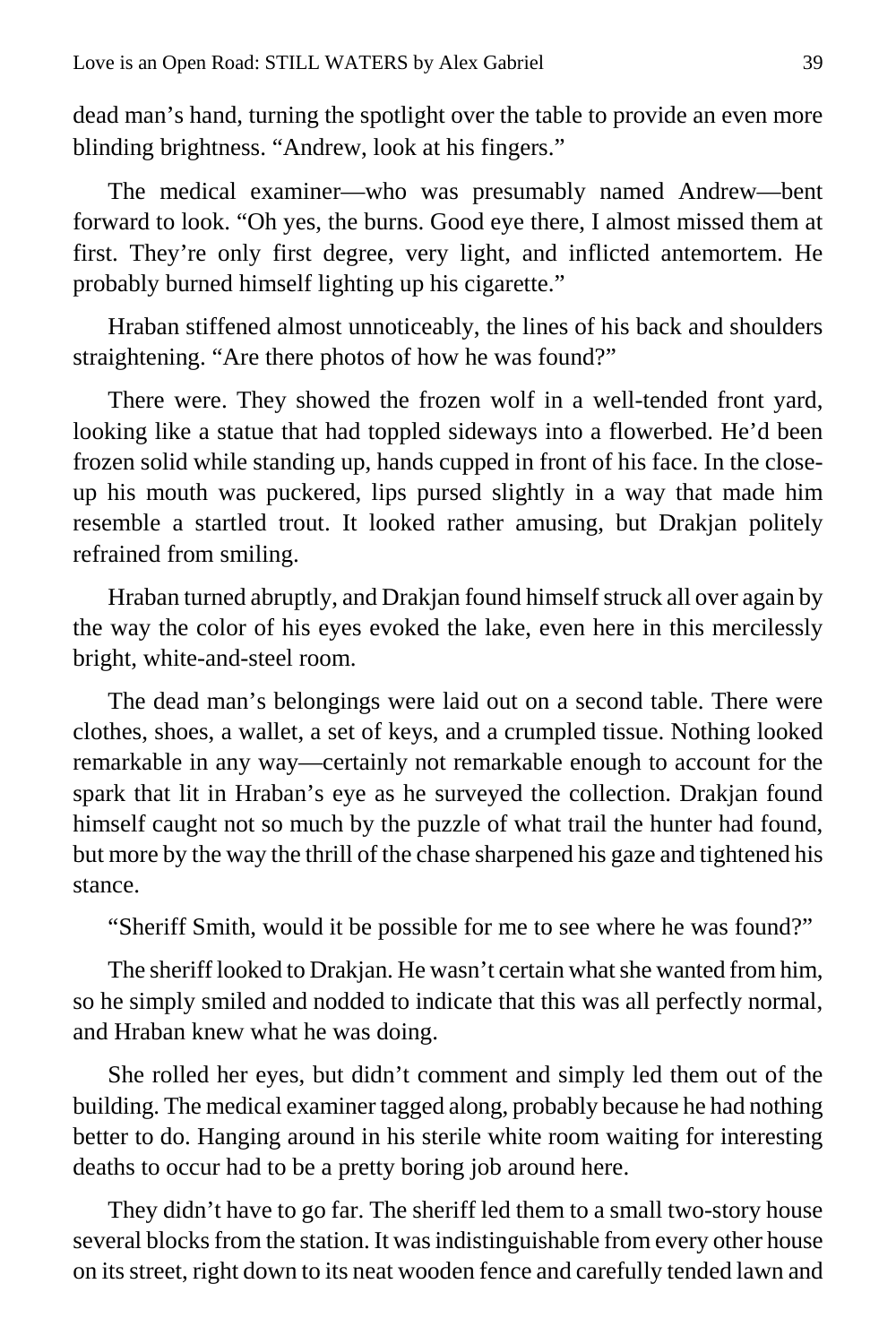flowers. Hraban strode into the front yard with no hesitation, pushing open the low, wooden garden gate with enough force to make it rebound. By the time the rest of them followed, he was already kneeling in the middle of the flowerbeds, patting over the soil methodically with flat hands.

Whatever he was looking for, he found it almost instantly. His hands stilled over a certain spot and his mouth thinned into a grim line, eyes narrowing dangerously.

Drakjan knelt beside him, curious. Even before he touched the soil next to Hraban's spread fingers, he could feel the cold radiating from it—beneath a thin layer of loose dark earth, the ground was frozen solid. Now that he knew, he could see that the plants rooted in the patch in question were beginning to droop.

The two wolves took their turn feeling the unseasonal coldness of the ground. Hraban ignored them in favor of the woman who had just opened the front door, peering out hesitantly with red-rimmed eyes.

"He came out to smoke, didn't he?"

The woman nodded, and her entire face twisted up. It took a number of long, shallow breaths before she finally spoke, and even then her voice came out thin and unsteady. "He was trying to quit, but he… and he always—I made him go outside to smoke. I didn't want the scent to seep into the curtains and the sofa. I was already asleep, and he must have popped out for one last cigarette—"

His nose wasn't as good as a wolf's, but now that Drakjan was alerted to it, he could smell an acrid hint of cigarette ash in the air. It was coming from the front porch, and in another instant Drakjan spotted the ashtray standing next to a small, exceptionally ugly metal wolf.

He lost track of the conversation for a bit as he stared at the wolf statue. Truly, the ways of these people were beyond comprehension.

"Very well, Ben," the sheriff was saying when he tuned back in. "What's your theory?"

Hraban dusted the remains of soil from his hands and stood, fixing an even, lake-green look on the sheriff. "Unfortunately, I don't have one yet. I'll have to get back to you."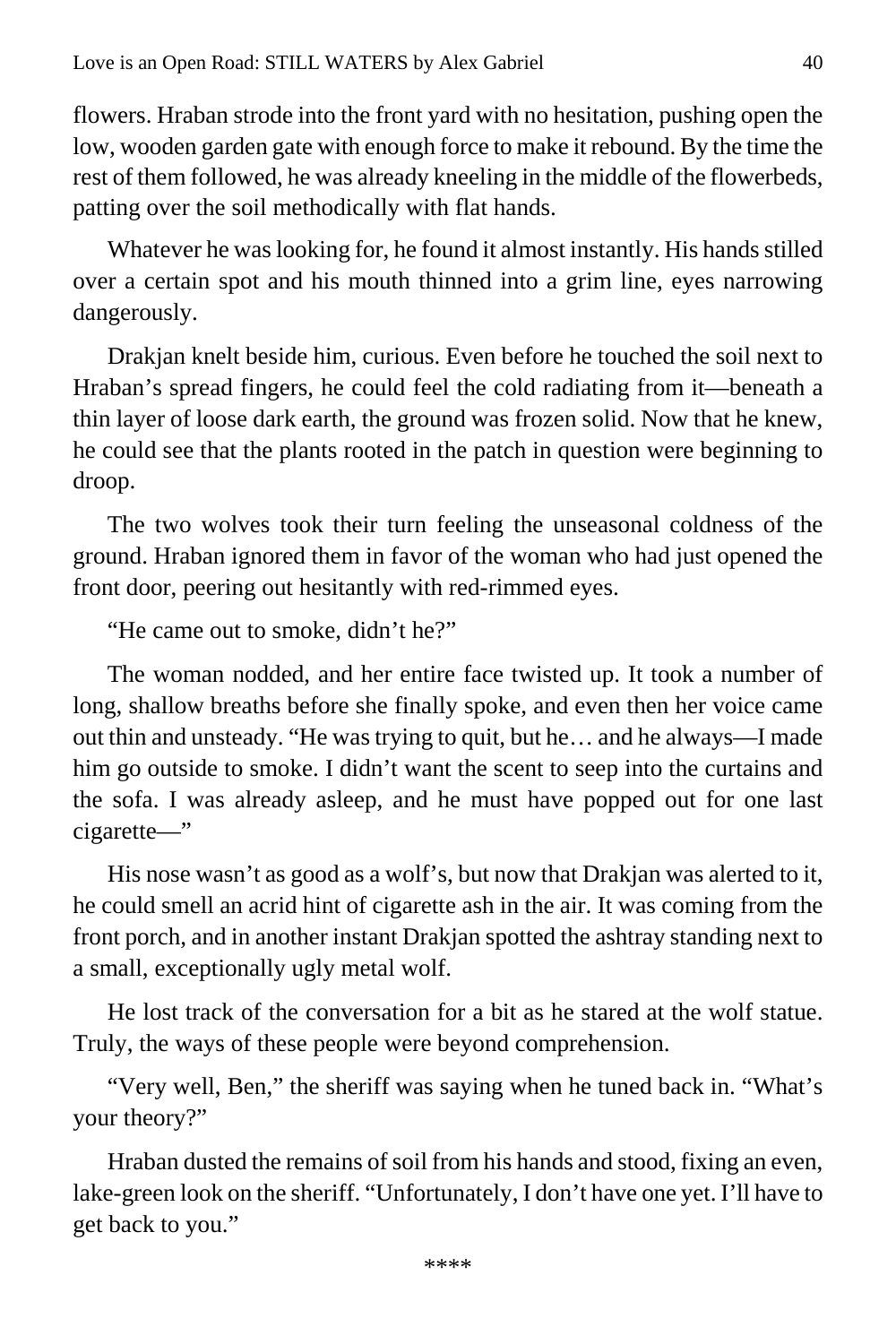Hraban didn't say a single word to him after they'd taken their leave of the wolves. He stopped at a restaurant, and Drakjan sat across from him in silence, watching as he methodically worked his way through various grilled animal parts. Drakjan was hungry too, but nothing about the thought of choking down dead, bloodless things appealed to him. He could wait until he was back in his lake.

The silence held as they walked out of town and through the suburbs. Drakjan's feet hurt again, but he'd be rid of them soon enough.

He sang a drinking song that reminded him of harbor inns and whorehouses. It was meant to be sung in canon, and Drakjan chose it partly to see whether Hraban would join in. It seemed relatively unlikely, but you never knew.

Next, he chose a ballad, something haunting and sweet. He was just contemplating his next choice when Hraban finally spoke. "It's a matchgirl."

The name evoked only the most distant of memories in Drakjan. He'd never met a matchgirl, could barely recall having heard of them. Hraban had suspected as soon as he saw the burns on the victim's hand, though; it had been as clear as the nose on his face. The frozen ground had just confirmed his theory.

And yet, Hraban hadn't told the sheriff a thing about the threat her clan faced. Surely he didn't intend to sabotage her efforts to protect her wolves? It didn't seem like something a hunter would do. Neither could it be simple lack of trust. He didn't trust Drakjan either, but he'd told him.

"Are there matchgirls here, too?" Hraban's lip curled. "What do they do, I wonder… Sell refreshing drinks? Cool you down on a hot summer day?"

"Why didn't you tell them?"

The answer was so long in coming that Drakjan didn't think he'd get one at all. They were almost at the last crossroads before Hraban spoke again, and his voice was so low that Drakjan had to strain to understand. "I was called to investigate a hag-sighting once. By the time I arrived, half the village had burned down, and farmers were lynching their neighbors in the streets. Not a single woman over the age of twenty was left alive." His smile was a thing of hard edges, sharp enough to draw blood. Judging by the pained twist to his mouth, it cut Hraban himself most of all. "I couldn't find any sign that a hag had ever been there. There are always signs with hags… killing fields, stripped trees, nests. But there was nothing. No hag had set foot in that village, and yet it was destroyed as completely and horribly as any creature could have."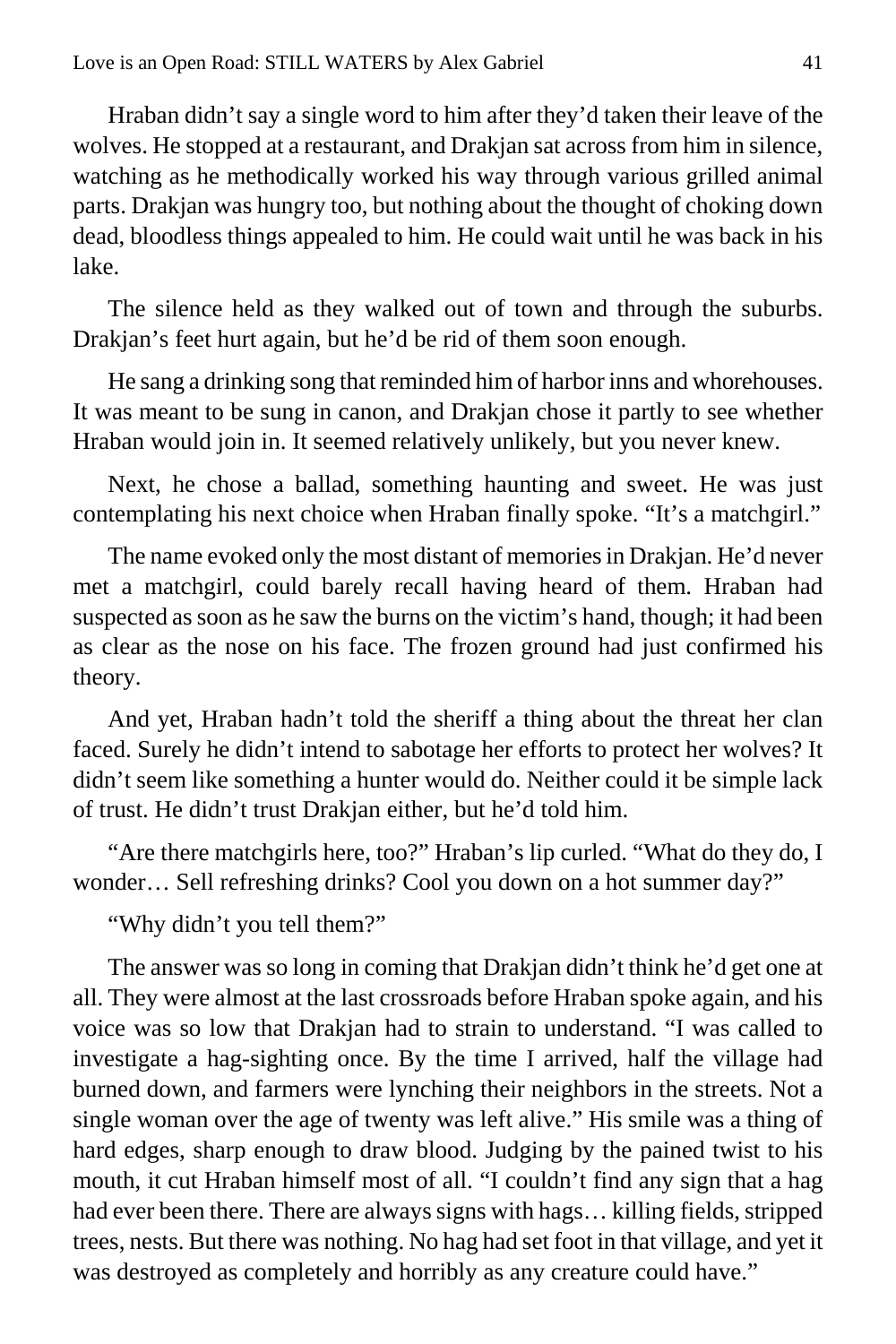It was a good reason. A single matchgirl could not hope to cause as much devastation as the awareness of her existence would—the knowledge that there were creatures like her out there, destructive and powerful and completely, inexplicably alien to everything these people knew.

"There are no monsters here," Hraban said softly and turned his head to give Drakjan a hard, even look. "It needs to stay that way."

No monsters except me, thought Drakjan.

Abruptly, he realized that the sun was dipping dangerously close to the horizon. They'd have to hurry to make it back to his lake before dusk.

The truce of metal only lasted a single day. For the first time, Drakjan wondered why Hraban hadn't opted to stay in town for the night… whether he'd had ulterior motives in going to the restaurant when he could just have gotten something to eat on the way.

He studied the hunter's profile as they walked, their shadows stretching against the pavement. Short dark hair, high brow and cheekbones, a strong jaw dark with the stubble of the day… He was handsome, yes, but his superficial good looks paled before the fierce intensity of the soul blazing behind his eyes. It had been a long time since Drakjan had met another soul like his. He hadn't realized he'd missed that spark of recognition, that frisson of danger—not until Hraban caught his gaze, and the only thing written in his eyes was death.

Drakjan recognized another predator when he saw one.

He was tired, and he ached from long hours of walking in the air and dust and heat. None of that mattered as he took in a deep breath, throwing back his head to sing of the death of light, a song as wordless and ancient as the world.

In the deepening dusk, their shadows were as long and sharp as spears. Night was falling by the time they turned onto the unpaved path leading to the lake, dry grass crunching beneath their feet like delicate bones. Drakjan remembered feeling this alive. He'd almost forgotten it was possible for every instant to be so vivid, for every sensation to be vibrant and essential. The thin bite of cool air against his skin. The near-silent slap of the wet hems of his pants against his shoes as he walked. The chirping of crickets hiding in the grass, and the first salvos of birdsong starting up all around. The scent of earth and shrubs and forest, and the promise of water.

The threat of a prowling hunter next to him, a heavy presence with a light, near-silent step.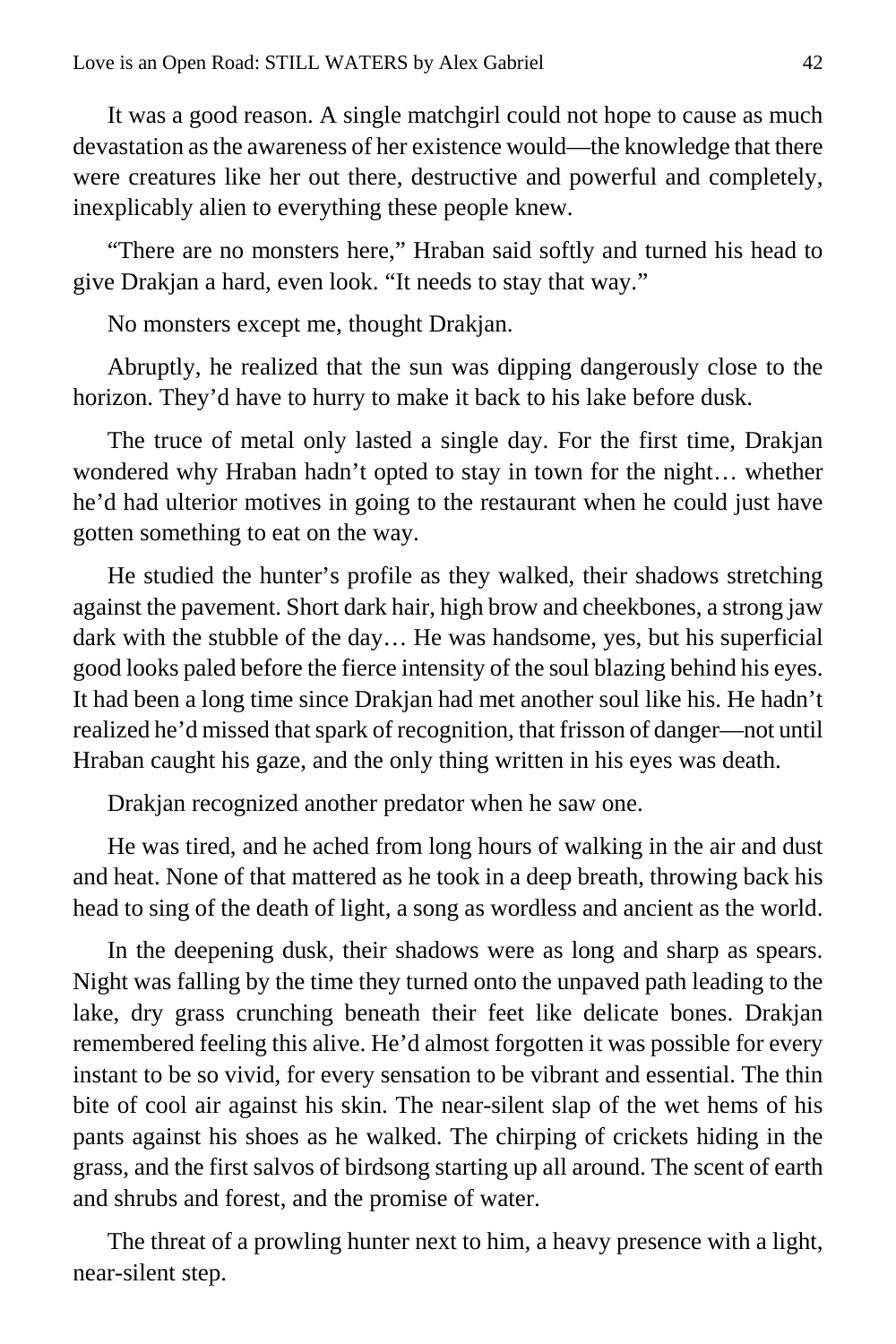Hraban stopped with the boathouse rising to their right and the pier beyond stretching out onto still, dark water. Drakjan took one more step before turning. Nobody stood between him and his lake, but he'd have to cross at least ten fathoms to reach it—maybe twenty.

The last hint of gray leached from the sky. Their truce dissolved with the last of the day's light, slipping away without fanfare.

Hraban's eyes were black as the lightless depths, his face and body stripped down to their essential hardness. He didn't have his spear, but Drakjan hadn't missed the shape of the dagger against his backpack's side. No doubt it was in some kind of special sheath that would drop the weapon into the hunter's hand in the blink of an eye. In truth, he probably wouldn't even need it. This was his element, not Drakjan's—and Hraban had killed a werewolf with a silver blade, and walked away with nothing but a few scratches.

Fear was the wrong word for the tension that built in Drakjan as they stood in darkness, entirely focused on each other. It was a low, thrumming energy in his gut and chest and throat, vibrantly alive, sparking with promise. The future was wide open and full of every possibility, branching out from this instant waiting breathless and charged.

Hraban moved.

Afterwards, Drakjan could never decide whether or not he'd moved to attack. It didn't matter, because Drakjan moved in the same instant, and then there were hard, solid shoulders beneath his hands and hot breath against his mouth as his lips crashed down too hard on Hraban's.

The taste of blood exploded on his tongue. He shifted to grab Hraban's head, turning it forcefully so he could slant their mouths together. The hunter was stiff and still against him for the space of a heartbeat, lips cool and unresponsive; in the next instant, he clenched rough fingers in Drakjan's hair and dragged him in with a grip like cold iron.

Drakjan laughed his triumph into Hraban's mouth. There was a hand at his back now, sliding immediately lower to grab his ass and crush him close. Drakjan lunged into the kiss, trying to knock Hraban off balance and gain the advantage. Instead, the hunter widened his stance to absorb the momentum and almost lifted him entirely off his feet.

The bright pain of teeth digging into his lip shot molten need straight to his cock. Hraban's low growl vibrated against his mouth. His blood-warm body pressed against Drakjan all along his front, solid with muscle and aggression.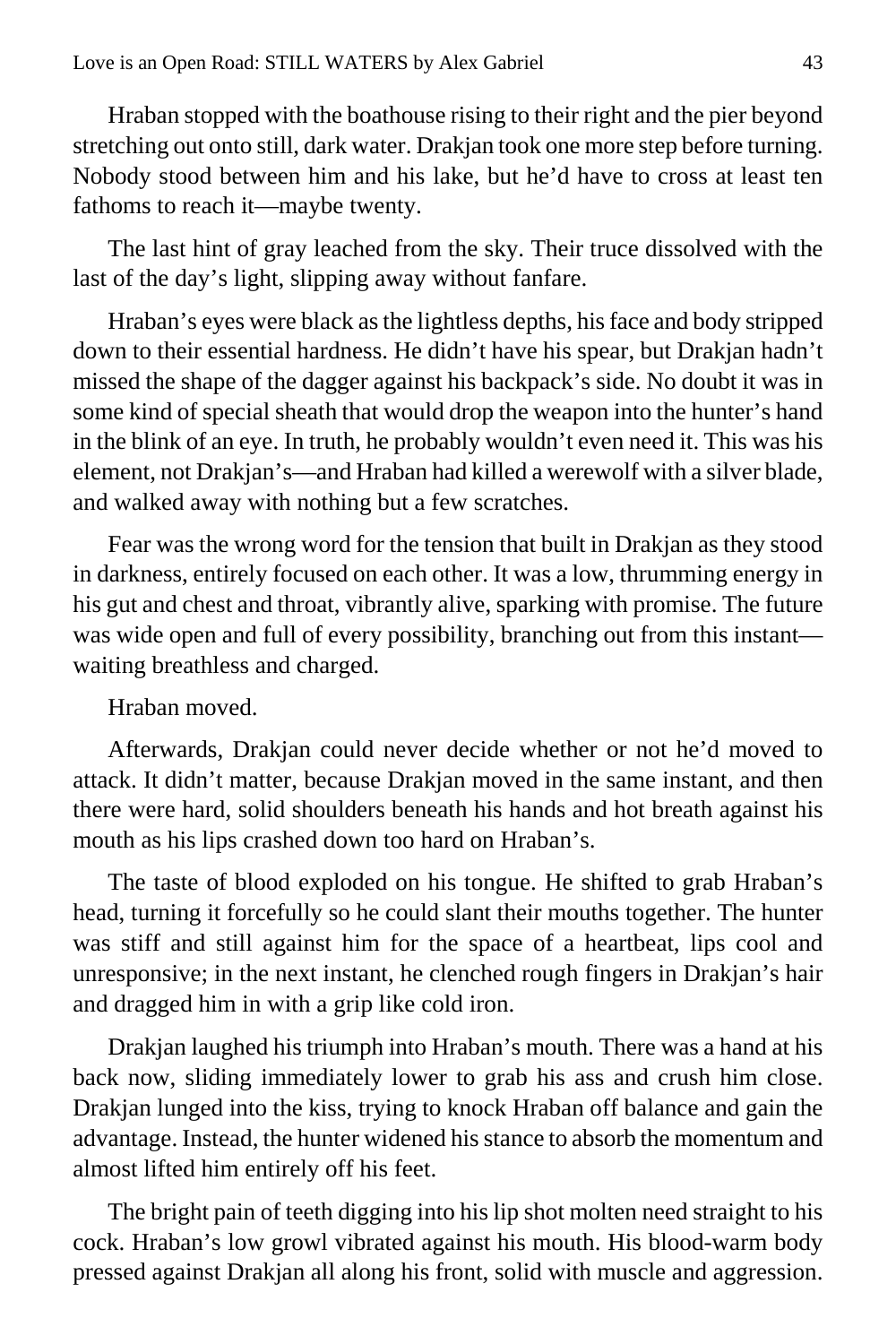Hraban was hard—he could feel the hot length of his arousal pushing against his hip. Drakjan groaned into the kiss, rusty iron on his tongue as he fought to take control, only to be met with just as wild and ferocious a force.

Their teeth clashed briefly, noses bumping, and Drakjan drew back to catch his breath. He felt almost light-headed from the heat of a body pressed so close. Hraban was staring at him, eyes black and gleaming in the darkness. There was blood on his mouth. It suited him.

Slowly, Drakjan took a step back. Hraban's grip tightened for only a moment before he let go. The delay was hardly noticeable.

Hraban's gaze never wavered as Drakjan backed away, stripping off his Tshirt and toeing out of his sneakers. Neither of them spoke and neither of them looked away as he crossed the expanse of dry land that separated him from his lake. He didn't look down even when he was skimming his jeans down his legs, kicking them heedlessly into the grass by the foot of the pier. The old wood creaked under his weight when he stepped back onto it, finding his way by memory.

Above water, darkness softened the edges of things, sapping away details and drabbing the world down into muted tones and outlines. But Hraban looked clearer this way, stripped down to essentials—all sleek, sharp lines of muscle and bone. Shadows fell harshly over his face, picking out the stark shapes of cheekbones, jaw, nose, and brow. And all the while, he watched, motionlessly, unblinking—waiting.

*Predator*, whispered Drakjan's instincts, the same way they had whispered to him that day long ago when a wolf had crawled along the mooring cables of a ship, passing right above his water.

It took Drakjan a moment to realize that he was grinning, wild and fierce and free.

When he came to the far edge of the pier, Drakjan paused. They stared at each other in silence for another moment, weighing and considering. Then, Drakjan threw himself backwards, casting off his legs as he slipped into the water and dove deep.

\*\*\*\*

Morning dawned pearl gray and hazy, heavy with the promise of coming heat. When Drakjan swam down the river to the beavers' dam and walked out into the hunter's camp, Hraban was already gone, as were his stove, his spears, and his arrows. He was not back that night, or the next morning.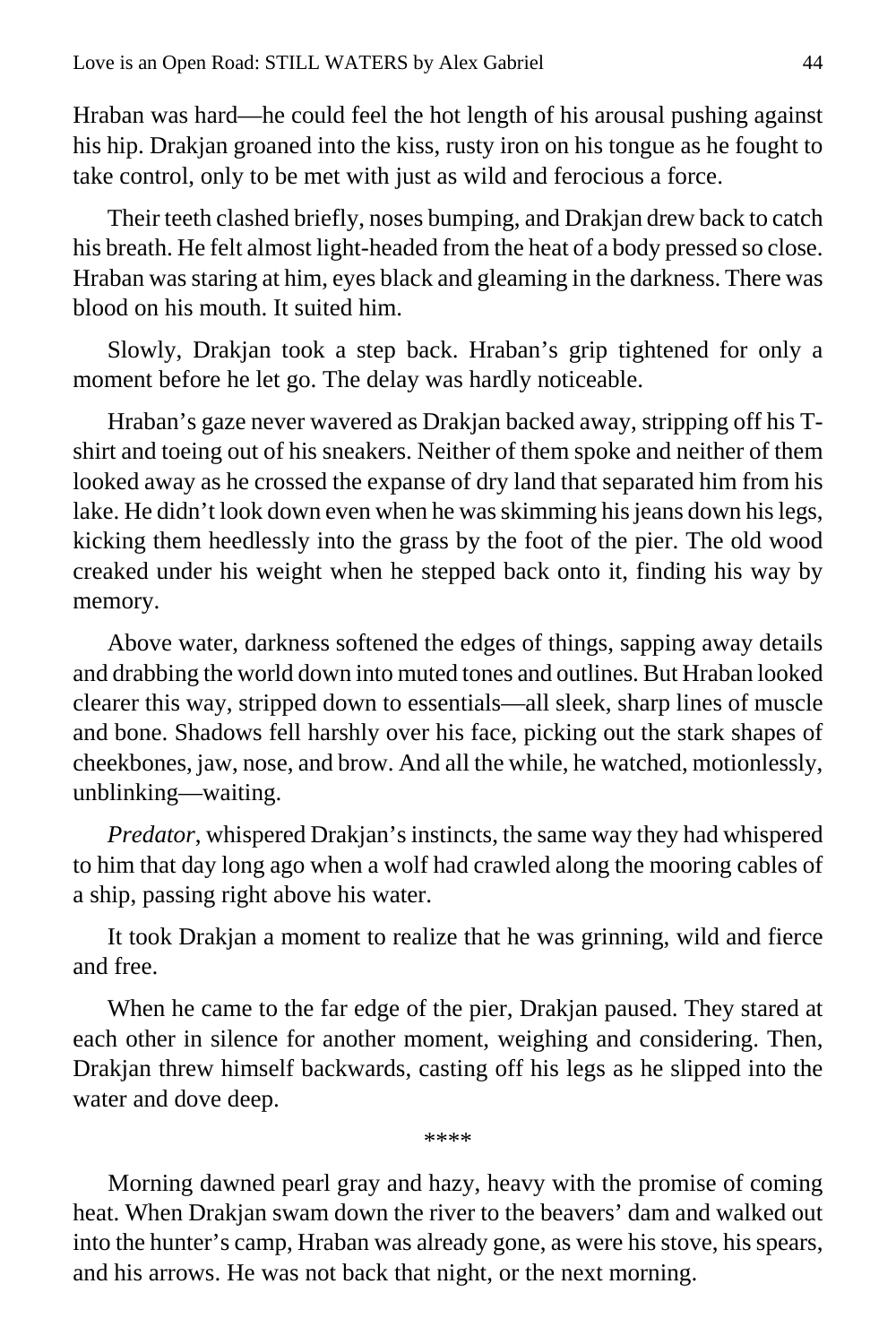Drakjan considered the newly drawn perimeter of ash, salt, and sulfur, and then stepped over it carefully so as not to drip on it and break the circle. He felt nothing at all, not even a tingle. He never had from barriers of this kind. Nix were not spectral beings.

He circled the tent twice, drawn by undefined curiosity. He'd never been in a hunter's camp, unless you counted his brief previous visit to this one. It seemed like there should be more to protect it than a circle that could easily be broken by a passing animal, or even a little rain. And why would Hraban leave his tent? Clearly it was highly portable, or he wouldn't have come through the rip with it in the first place. He must have been carrying it in his backpack back then, so why…

"Looking for something?" Hraban looked dusty, tired, and alert. He was right outside the circle; Drakjan hadn't heard him approach at all.

"Yes. You," Drakjan said. It was mostly true.

The hunter's gaze flicked down his body so quickly it was almost unnoticeable. "I put your things back in the boathouse."

Drakjan shrugged. "I didn't look for them." He'd have had to walk the long way around if he'd gotten dressed.

For a moment, Hraban just stared at him. Then, he snorted and shook his head, stepping over the camp's perimeter. "I guess it's true what they say about nix."

Drakjan raised his eyebrows inquiringly, but no explanation was forthcoming. Instead, Hraban let his backpack slide to the ground to pull out a bulky bundle, shaking it out into a stiff, foil-lined blanket. "What do you know about matchgirls?"

Very little—he'd never been interested enough to seek out tales of the creatures that walked on dry land, and matchgirls were too rare to crop up frequently in casual conversation. "They are to be avoided." Very few additional details were relevant for Drakjan, anyway. If in doubt, he'd simply go to water.

Hraban snorted again and went to unzip the tent. When he straightened, he tossed something at Drakjan. Drakjan caught it automatically and didn't have time to curse himself before he saw it was merely an empty pot. "If you get water, I'll make tea."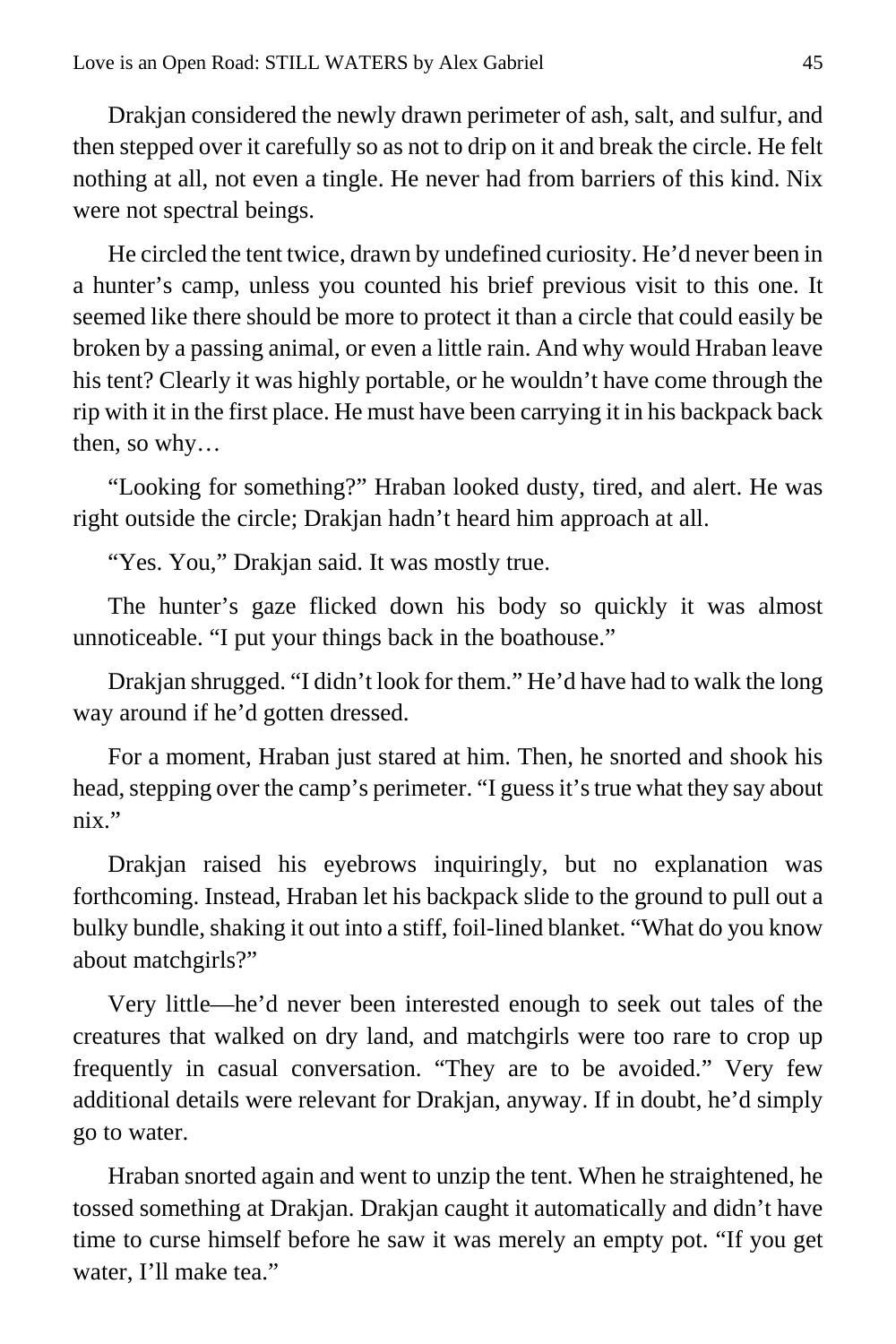Not phrased as a question, not quite a request; very carefully put as a bargain that was complete in itself, rather than a more open-ended kind of favor.

Drakjan grinned as he got water from the river, humming a lively marching song while he went.

Tea turned out to be a concoction of hot water infused by a variety of plants evidently gathered in the forest. Once he'd let it cool, it wasn't bad at all. Hraban settled on a low rock and waited until they'd both drunk, his gaze alternately on Drakjan and the surrounding forest. He devoted the same kind of focused, sharp-edged watchfulness to both.

Not unexpectedly, Drakjan found the attention woke a low, sparking hunger deep in his gut. He shifted a little where he sat in the dry leaves, crossing his legs more comfortably.

"They're creatures of fire," Hraban said abruptly. "They freeze their victims to feed their own flame, sucking all heat from the living things around them. They're attracted by need, yearning, craving… no matter what the object of the feeling in question. The stronger the need, the greater the attraction."

Drakjan sipped his cooled tea and watched the play of light and shadow on Hraban's features as the pieces fell into place in his mind. "No wonder she followed you through the portal, then."

What could be more powerful than the craving of a dying creature for life? For the matchgirl, the werewolf's need must have felt like a bonfire raging in the midst of a world of feeble, flickering candles. Why the new beavers had followed the wolf and Hraban through the rip, on the other hand… that was more of a puzzle. Fleeing from territorial disputes, perhaps? Drakjan had never truly understood the ways of beavers. It might just as well have been the draw of a good dam, or something else entirely.

"Yes, no wonder." A shadow clouded Hraban's expression, darkening his gaze to the murky shade of a still pond. "Matchgirls are almost impossible to find unless they're actively hunting. Fortunately, they can't attack at will. They need an opening… There must be a bargain, an agreement to an exchange between them and the victim. Any kind of taking or giving is agreement enough to satisfy a matchgirl's requirements. One matchgirl I heard of liked to pose as a rich merchant and prey on pickpockets."

In Drakjan's experience, humans made things far more complicated than they needed to be. "I assume she breathes air."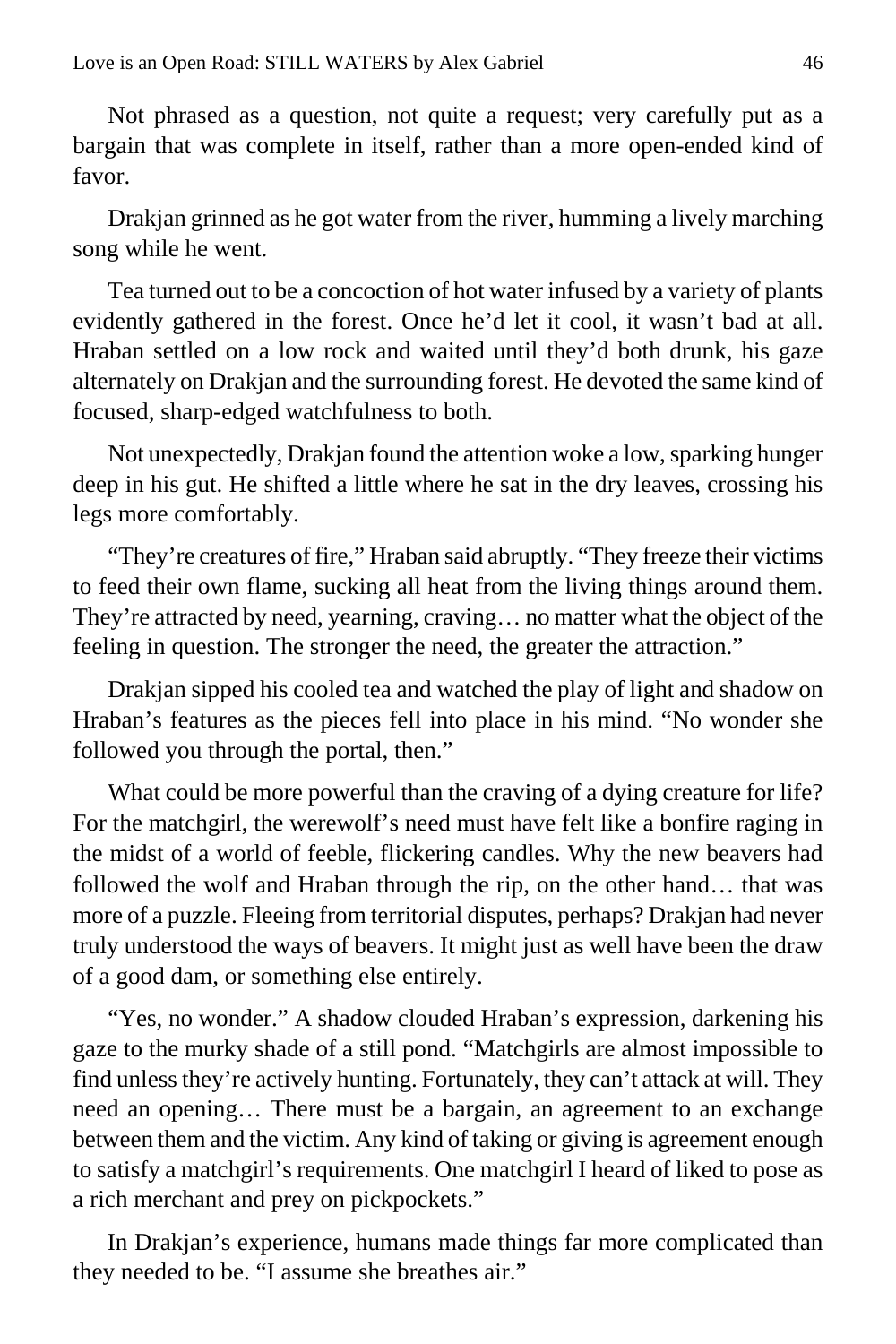The hunter took a measured sip from his cup, his eyes steady on Drakjan above the rim. "As far as I know," he said then, very evenly. "However, earth has natural barriers that water does not."

Drakjan turned the implications over in his mind. No doubt trying to take this matchgirl's life—or her air—would be enough of an agreement for her to cut loose. He didn't mind the winter, didn't mind natural cold and ice, but this was a different thing altogether. If water could not limit the reach of her powers, his entire lake might freeze through… and nothing would survive that kind of unnatural cold. Not the beavers, not the fish. Not the frogs or plants or insects. Not Drakjan himself.

Looked like Hraban would be handling this little problem on his own.

\*\*\*\*

Light worked differently in the depths. It was never more obvious than in the small, craggy caves and crevices that riddled the rocky walls of the valley dug deep into the outlying mountains. Here, in one of the farthest and deepest reaches of the lake, the water was cold and clear and fresh, carrying the flavor of rock and snow and sky throughout all seasons. Drakjan sank to the lowest opening in the rocky wall—a jagged tear that cut through the rock in the shape of a water snake whipping over the surface, sharp edges softened by lichen and algae. The light filtering down was dim and remote, hardly more than a hint of distant color in the vibrant shades of deep water.

The spear's shaft hadn't swollen from moisture, and no fuzz of plant life had settled on the wood. The sharp metal tip was untarnished, hard steel layered with silver. The torn remains of the net wrapped around the wooden shaft still stung his fingertips with the same faded tingle of enchantment.

Steel, silver, ash, and enchantment. Not many things could stand against such a powerful combination.

Drakjan breathed air just long enough to deposit the spear inside the protective circle that enclosed the hunter's camp, and left without having seen him. The depths welcomed him back with still silence and strength, enclosing him in their familiar embrace.

He caught a dappled river trout and feasted on its cold, succulent flesh, its blood bursting fresh and sweet into his mouth. Then, he lay back in the currents, looked up at the distant shimmer of the surface, and thought about the flashes of white and motion he'd been seeing in the woods ever since the rip had opened again. He thought about the hopeless, fruitless yearning so deeply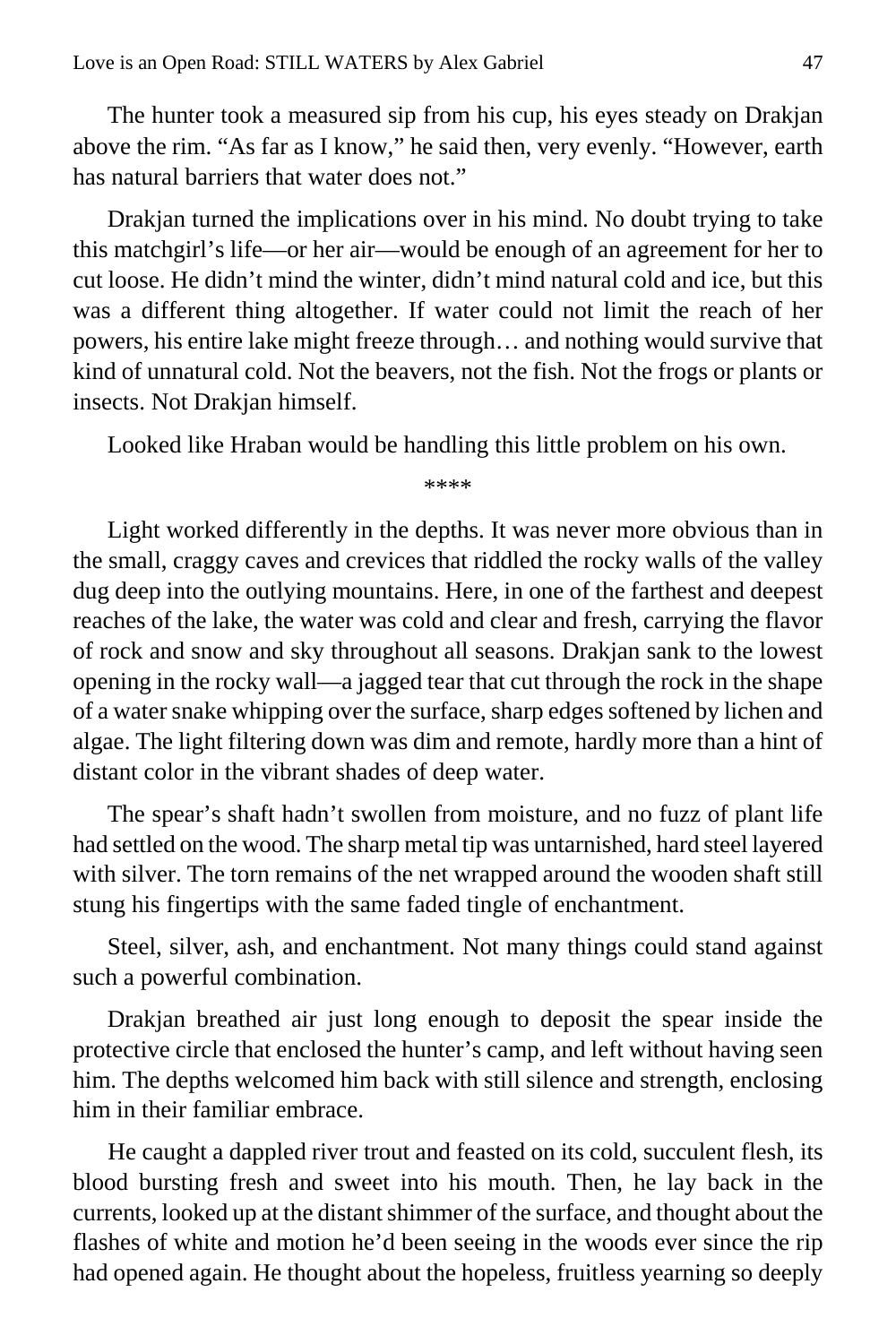sunk within that he almost fooled himself into believing he had forgotten, sometimes. Forgotten what it was like to feel the slowing of a living creature's struggles in his arms, to feel a heart fall into an ever-weaker, erratic beat, and stop. Forgotten the wild, ageless surge of power flooding his veins as something born of earth and air surrendered to him.

No creature could change its nature. Drakjan was a nix and always would be. He could live as a harmless freshwater merman until the mountains wore down to hills and his streams ran dry, and it still wouldn't make him anything but what he was. But he was not an animal. He wasn't helplessly bound to follow his instincts. He could choose his path regardless of the need singing in his blood. He *had* chosen his path, regardless.

Drakjan had long since swum past the rapids of youth. He bore the scars of many battles, and he was tired. So he had made his choice, and every day since, he had paid the price.

He surfaced slowly, choosing a remote spot near the shore most distant from the town and road. Dry land fell steeply into water here, forest and lake meeting in a jagged line of rock and hanging tangles of washed-out roots. A flash of white showed between the gnarled trunks of the trees, and Drakjan watched without surprise as a slight figure stepped into view on a rocky outcropping. She stayed carefully out of reach but was close enough for him to make out every detail of her dress and features.

Lank hair the color of straw straggled raggedly about her shoulders. Her face was thin and pale, all sharp bones and starved blue shadows. Her dress of nettle cloth was ragged, a grayish beige rather than white. It hung loosely on her frame, as though made for someone older and better fed. When she moved, her bare feet showed frail and white against the rock.

Her gaze was sky blue and ancient, heavy with the kind of ice-cold calm that came only from power. There was recognition in her look, in the slight lowering of her pointy little-girl chin. She recognized him the same way he recognized her: for all their differences, they were the same. They shared the same nature, the same hunger. The same deep well of darkness… the same ruthless predator's soul.

"Nix," she said. Her voice was thin and reedy, almost quavering. "Is this your water?"

A question… and one that needed no answer, at that. A transparent ploy. Drakjan did not reply, giving her nothing.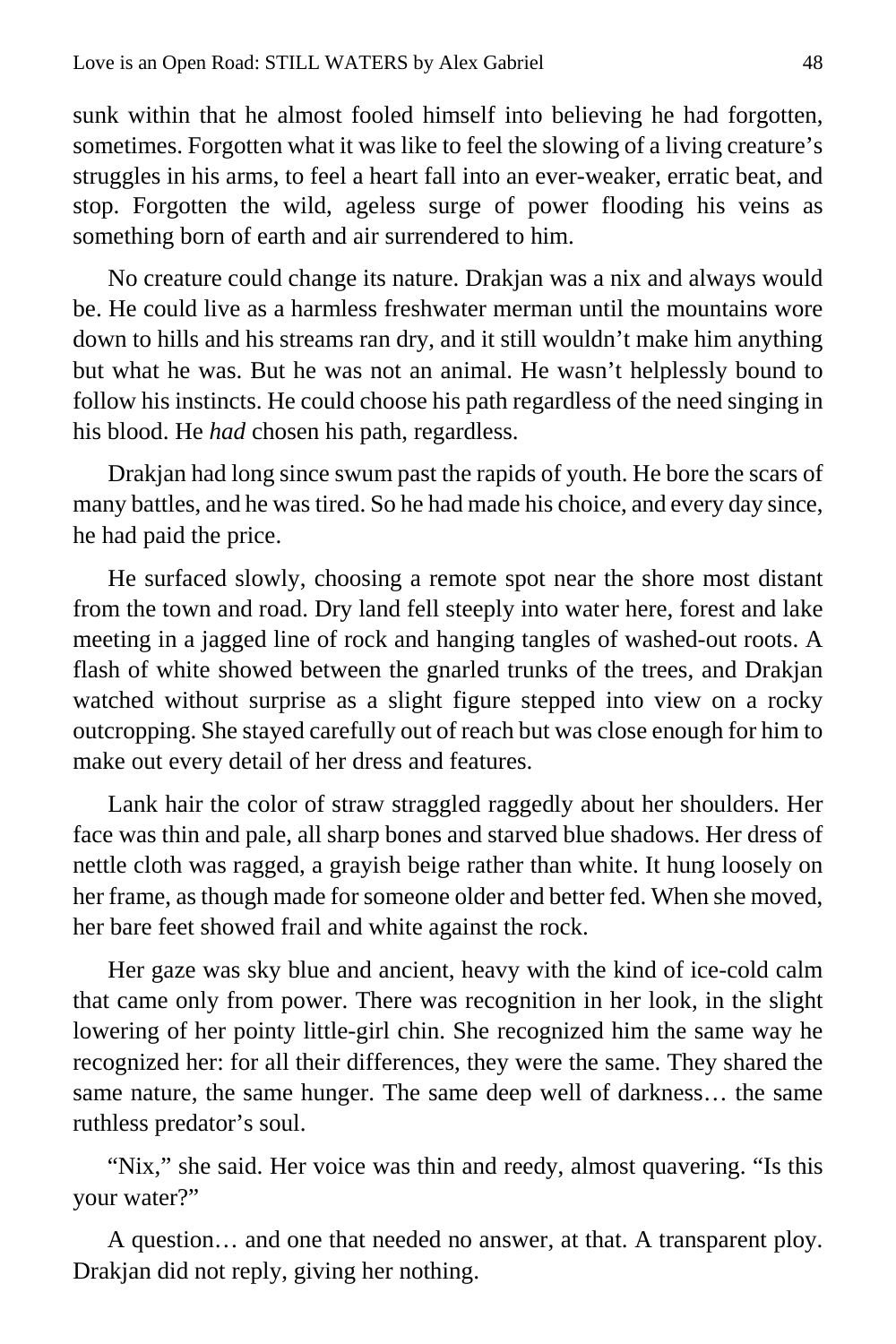She smiled at him then, the expression thin, but genuine. "Nix. I will not take from you unless you take from me."

It was a truce that would not cost her anything. She had no interest in his water. But then, it was also a truce that should cost him nothing. What interest did he have in the dry land she was claiming as her hunting ground?

He expelled the water from his lungs, took a breath of air, and spoke. "Matchgirl, I will not take from you unless you take from me." His voice echoed over the surface of his water, catching in the trees.

When Drakjan dove beneath the surface again, he felt strange—almost unsettled. He wanted to sing, but he didn't know what song to choose, so in the end, he remained silent.

\*\*\*\*

Long ago, Drakjan had lain in wait by the side of a different pier, lower to the water and sturdier in construction. The stench of offal and rotting fish guts was vivid in his memory even now. The strident cries of the harbor gulls as they swooped and squabbled, the constantly changing currents that tugged at him as ships passed…

But the seasons that lay between then and now blurred into an indistinct haze in Drakjan's mind. He couldn't even recall what he had been waiting for, that day. Someone his size and build, perhaps, if he'd needed clothes. A likely ship to board in the guise of a human, if he'd wanted to cross someone else's water without a fight, or just because. Something else entirely, or nothing at all except curiosity.

So many things had changed since then. Drakjan suspected he'd barely recognize that other nix, if he met him today. But he did know that that nix would also have waited in the shadow of the pier, hidden first by darkness and then by sunlight glancing off the water's surface.

It wasn't as effective a concealment as he would have liked, and fleetingly, he wished for his long hair. Just as well that Hraban wasn't paying attention to the lake.

The old pier was an odd choice of venue. Drakjan supposed it did offer the advantage of leaving the matchgirl only a single avenue of approach, though. She was hardly going to come through the water, so Hraban could not be caught by surprise.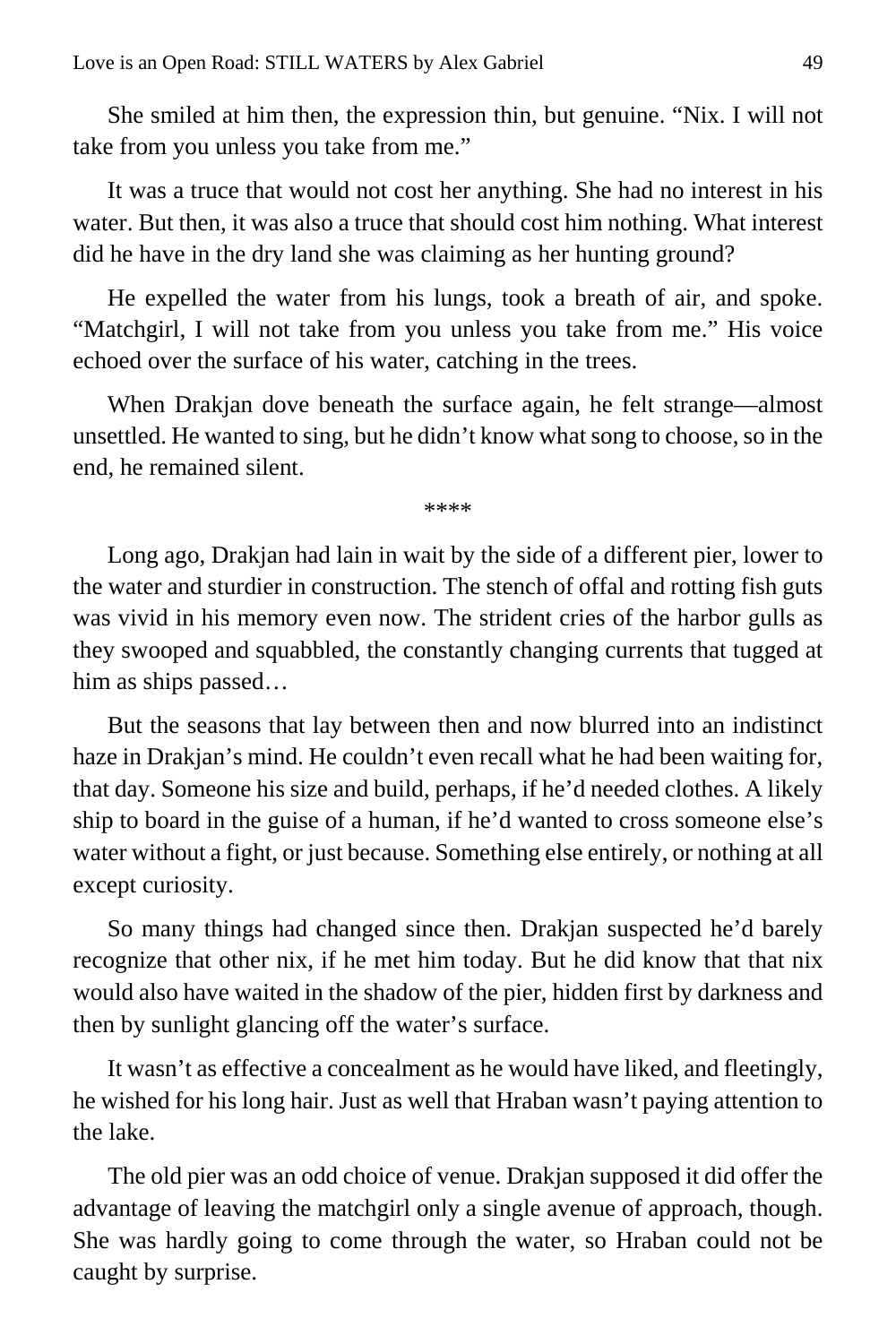Nothing happened. The sun climbed high into the sky, and the water around Drakjan warmed more and more as the day progressed, yet the matchgirl did not appear. No wolves intent on bathing appeared either, which was actually more of a surprise.

Late in the afternoon, Drakjan realized that Hraban hadn't been eating or drinking. He was just sitting at the end of the pier, nearly motionless, shifting slightly every so often to keep his limbs limber in the way that guards did. His head was lowered, his breathing regular and even. Drakjan suspected that his eyes were closed, although he couldn't be sure from his position. So was that the plan, then—to attract the matchgirl by means of hunger and thirst? Not exactly subtle. Maybe there was something more to the trap, though… something only a matchgirl would see.

The shadow the pier cast onto the lake stretched and faded, and the heat of the day dissolved as night fell. Still, Hraban did not move, and Drakjan floated in calm and silent waters with no offal, no shrieking gulls, and no human-made currents to tug at him.

He felt the matchgirl before he saw her. Her presence caused a stirring not in the lake, but in the subtler, larger streams of energy it was bound into. Drakjan was so startled by the feeling that he almost missed the moment she set foot on the pier.

She stopped when she was just over the water, her dingy dress shining unnaturally bright in the darkness. Minutes passed with no sound or movement from either the prey or the hunter. Then—just when Drakjan began to think she would never advance farther—she inched a tiny, hesitant step forward. Another pause, shorter this time, and she proceeded down the pier with a slow, halting gait, almost as though she were feeling her way.

"Sir, please," she said. Her voice was still quavering and thin, but now there was a sweetness woven through it that hadn't been there for Drakjan—the tremulous, hopeful appeal of a child. "Sir, please, can you help me? I'm lost and all alone. If you could show me to the road…"

Hraban did not reply. Drakjan sank a little farther below the surface, hardly daring to flex his tail for fear of attracting her attention. How strange that she would try this approach. Surely she had to know that this was a trap. She couldn't really believe that a man so hungry and thirsty was spending his time sitting on the end of a pier for no particular reason, could she? Why was she playing the part of an innocent girl?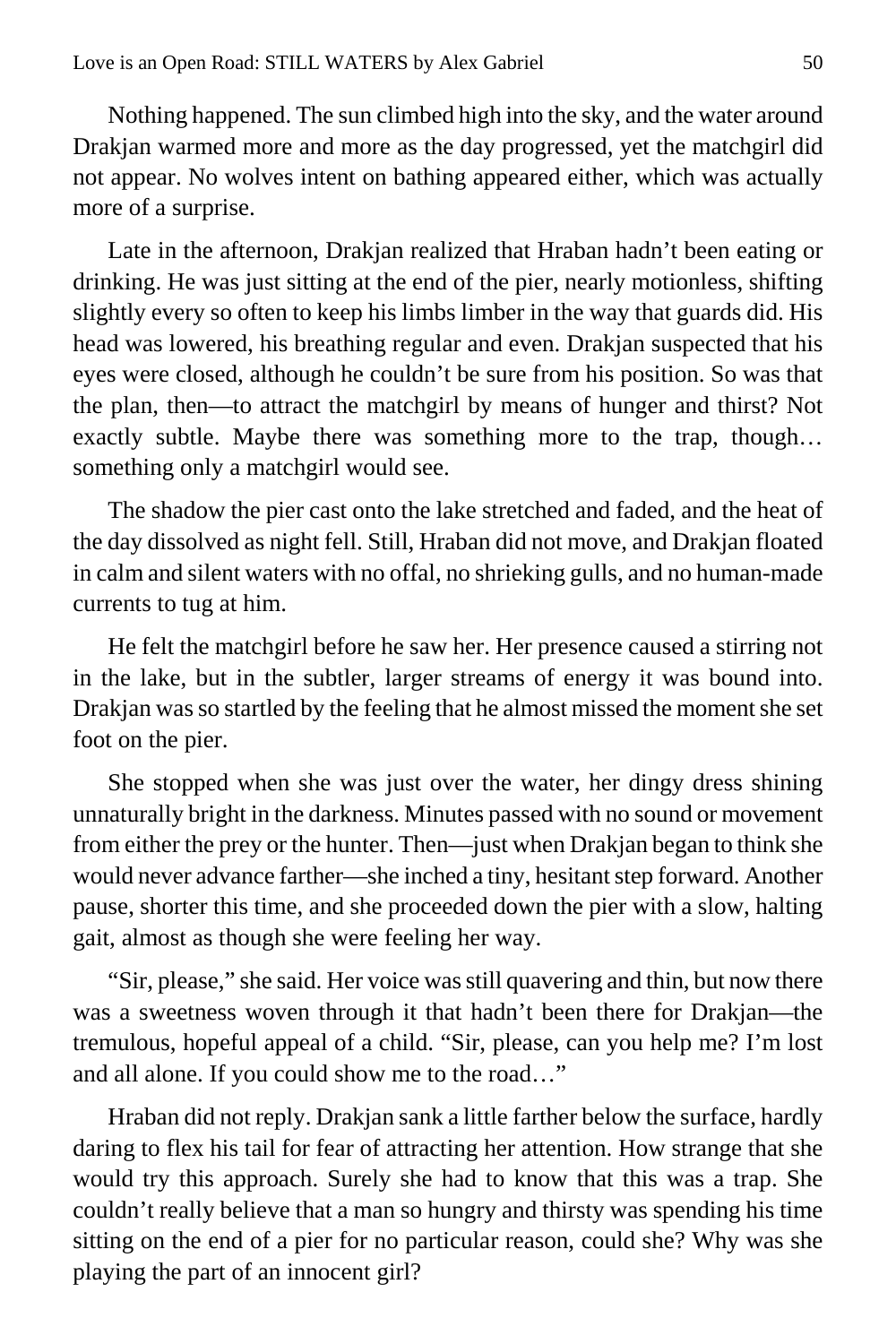The matchgirl's steps were soundless on the worn planks of the pier. She was almost luminous in the night, her bare feet flashing bone-white as she glided closer to Hraban's still form. "Sir, I'm so cold. Could you lend me your—"

One instant, Hraban was sitting on the pier, motionless as a statue carved in marble. The next, he was a crouched blur of motion. The matchgirl had been several steps away, but now she was right in front of him, close enough to touch. She shone so bright with power that Drakjan could hardly make out her features in the glare. Her slight build had lost the illusion of frailty and acquired the lean, compact viciousness of a barracuda.

The pier was blocking too much of Drakjan's view. He reared out of the water to see Hraban lunging past the matchgirl with something in his arms something he was swinging around in a powerful, blindingly fast sweep. Something that had, in the next instant, entirely enveloped the small shape of the matchgirl, extinguishing the glow of her power.

Was that the blanket? Yes, it had to be—the odd, foil-lined thing Hraban had drummed up somewhere. It seemed like a laughably inadequate defense against a creature like this, but somehow, it was working. Hraban was grappling with the matchgirl through the blanket, and she had not yet frozen him solid.

A flash of metal—where had the spear come from?—and for a single, breathless moment it truly did seem like this was working. For half an instant, Drakjan thought that this was it, that the matchgirl was beaten, as unlikely though it seemed that she could be struck down so easily given all of the fierce, wild power Drakjan had seen mirrored in her eyes.

By a trick of angles and motion, Drakjan saw exactly when things went wrong. The hunter had pinned the matchgirl's arms through the blanket, and her legs were too swaddled in stiff fabric for her to kick him. But there was nothing underneath her feet but wood. In the immeasurably short space of time between the instant Hraban thrust his spear forward and when it should have connected, a small, pale foot flashed down, fast as a striking snake. The sharp punch of power as it connected with the pier made Drakjan jerk and gasp.

Drakjan had never heard wood shriek before. The planks exploded as every molecule of water soaked into them froze instantaneously. Hraban stumbled back as the pier beneath him buckled, an entire section of boards crumbling away. The blanket fell open around the matchgirl, and her power blazed forth violently as she reached out, as merciless as the winter sun.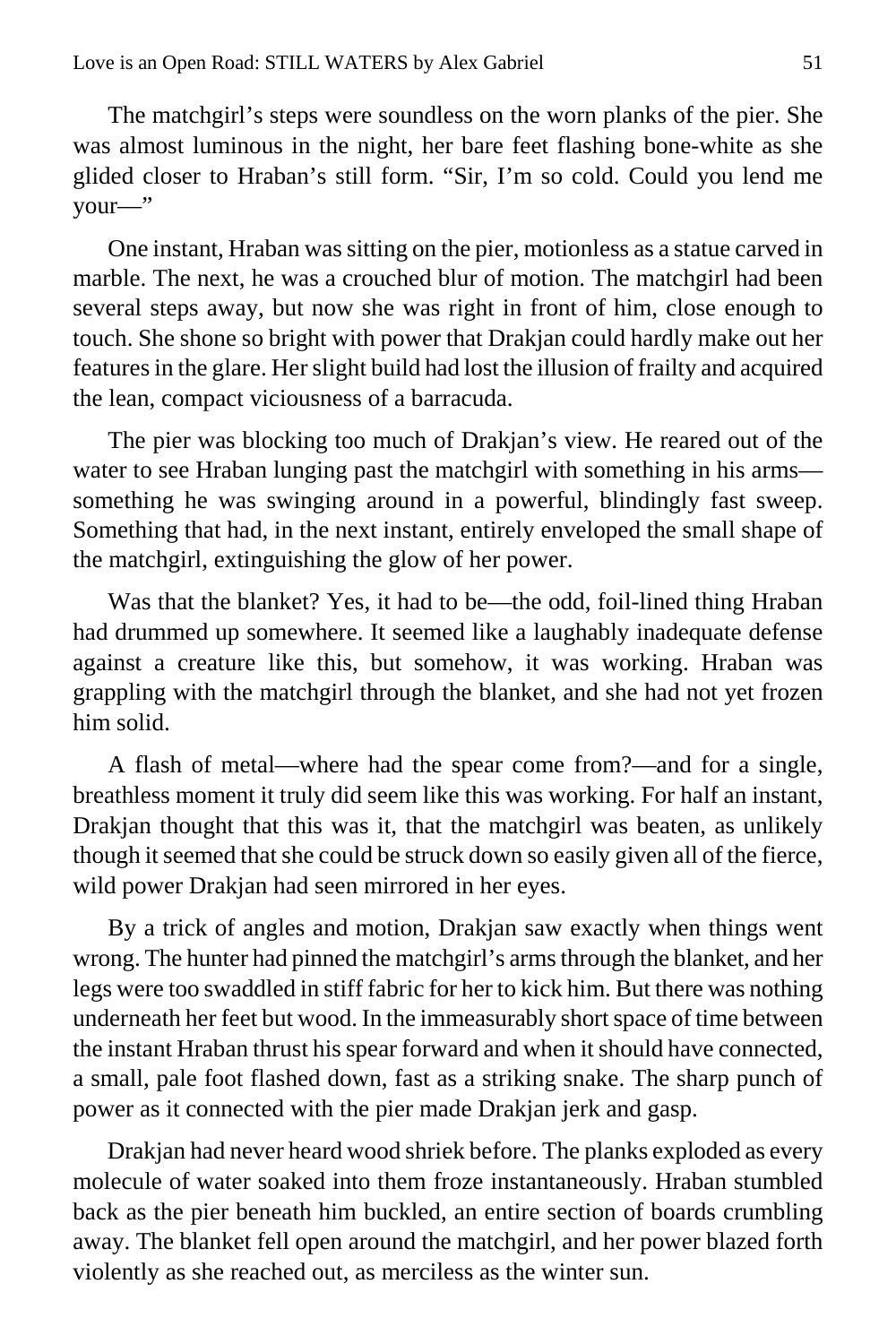One more moment, shorter than a minnow's racing heartbeat, shorter than a note never sung. One more moment, and her pale hand would catch the hunter. And then—

The rage tore Drakjan under with no warning, and he submerged instantly. It was blinding, consuming, absolute.

No. No, the matchgirl could not have Hraban. Everything Drakjan was, everything he had ever been—every cell of his body, every note and syllable of his soul—rebelled against it, rushing into a massive wave of irresistible, raging force. His instincts were screaming for blood, drowning, and death. He was moving, surging up with every fin flared and every fang bared.

How dare she. This was his territory, his prey. *His.* How dare this creature presume to take what belonged to him. *How dare she—*

He lunged over the pier in a low arc, catching the power-hazed form of the matchgirl around the waist before she could touch Hraban. She never had the chance to react before Drakjan was back in the water, dragging her down to the depths.

\*\*\*\*

She did not struggle in his grasp. Even suicides struggled, as did halfdrowned sailors who were already nearly dead. Even soldiers whose lifeblood was draining into the water struggled as he dragged them down, death coming as a race between the depths and their wounds.

Not so the matchgirl. He held her wrapped securely in his arms, looking up towards the surface. She lay completely still against him, so light and bony it was almost like drowning a bundle of twigs.

Strangely enough, it was the sluggishness of his own movements that alerted him, rather than the cold. He wasn't nearly as sensitive to cold as humans and couldn't be leeched of his own heat in the same way. His heat—his energy—was not merely his own; he shared it with the water he held. But there was no denying the odd languorous edge to his movements, or that they'd stopped descending and were floating in mid-water. They would be drifting back towards the surface in another moment if he didn't start swimming again.

Drakjan growled in annoyance. He spread out his caudal fin to its full extent, flexing to push against the water—

Something stung his fin, his tail; his back and shoulders and neck. Crystals of ice were forming around him—delicate filigree lattices and webs that broke when he moved, only to form again immediately.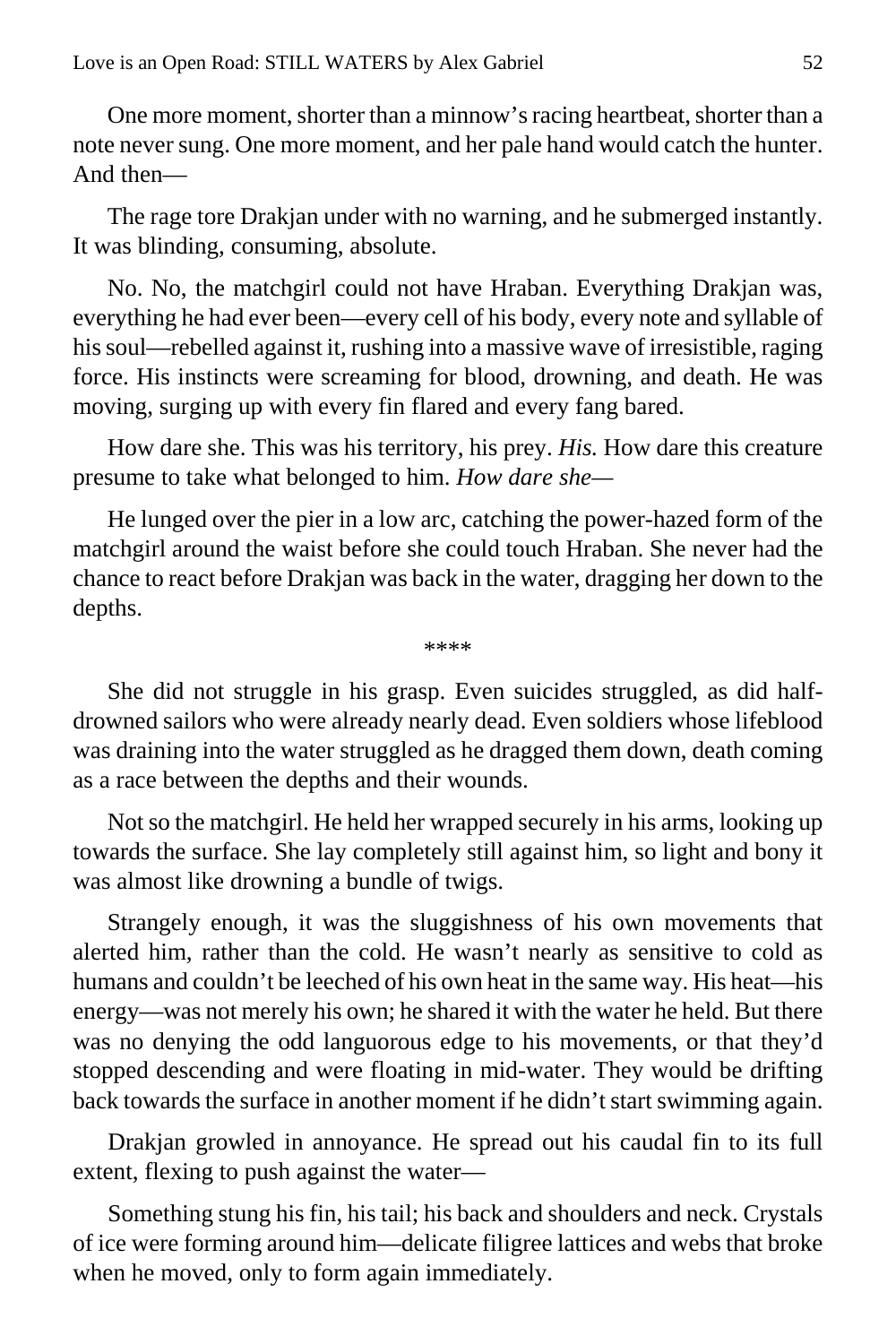Not good. Not good at all. Maybe if he could get the matchgirl to the bottom of the lake, wedge her underneath a rock and get clear—but there wasn't time for that. The ice was already harder to break, and his body was growing sluggish. Even his thoughts were becoming disjointed. How long had they been underwater? Surely she would soon begin to weaken from lack of air. But they were drifting upwards again now, and every motion required almost impossible effort.

Rapidly thickening ice turned the water around him to slush as the pervasive cold began to seep into his bones. He was too cold to panic and too stubborn to let go. She couldn't freeze his entire lake before she drowned. Surely not. They'd see who broke first. They would just see.

There was someone in his lake. Nothing else could have caught Drakjan's attention at that moment but the living body of a warm-blooded creature in his water, moving about clumsily, jerkily…

Drakjan twisted sluggishly, blinking up through the thickening sludge of congealing water. He knew the feeling of this heartbeat, the rhythm of this blood. Hraban. It was Hraban, and he was shouting something down into the water, chopped-off air sounds burbling out incomprehensible and muffled.

When a bulky shape detached from Hraban's shadowy form and began to float down, Drakjan understood.

He tore free of the matchgirl, slapping her down with as powerful a stroke of the tail as he could manage, and threw himself upwards. The ice in the water splintered and pushed against him, resisting him, and he was beginning to have trouble breathing as the freezing water became too thick to inhale. He ignored the burn of cold, ignored everything to grab the folded blanket Hraban had tossed down to him. It was unwieldy and almost impossibly difficult to unfold in the ice, but it didn't matter. He simply did it. He couldn't feel his hands or fins anymore, but that didn't matter either.

The matchgirl clawed at him when he reached for her, raking upwards with her fingers bent into claws of ice. Her eyes were blue as the sky, rimed with frost; her lips were purple and open wide as though screaming or gasping for air that wasn't there.

"You tried to take from me what is mine, matchgirl," Drakjan rasped. "Now I will take from you." He bundled her up mercilessly in the blanket, making sure to wrap the fabric tightly around her head and feet. Then, he clutched her against his chest and dove as far and as deep as he could, away from the slushy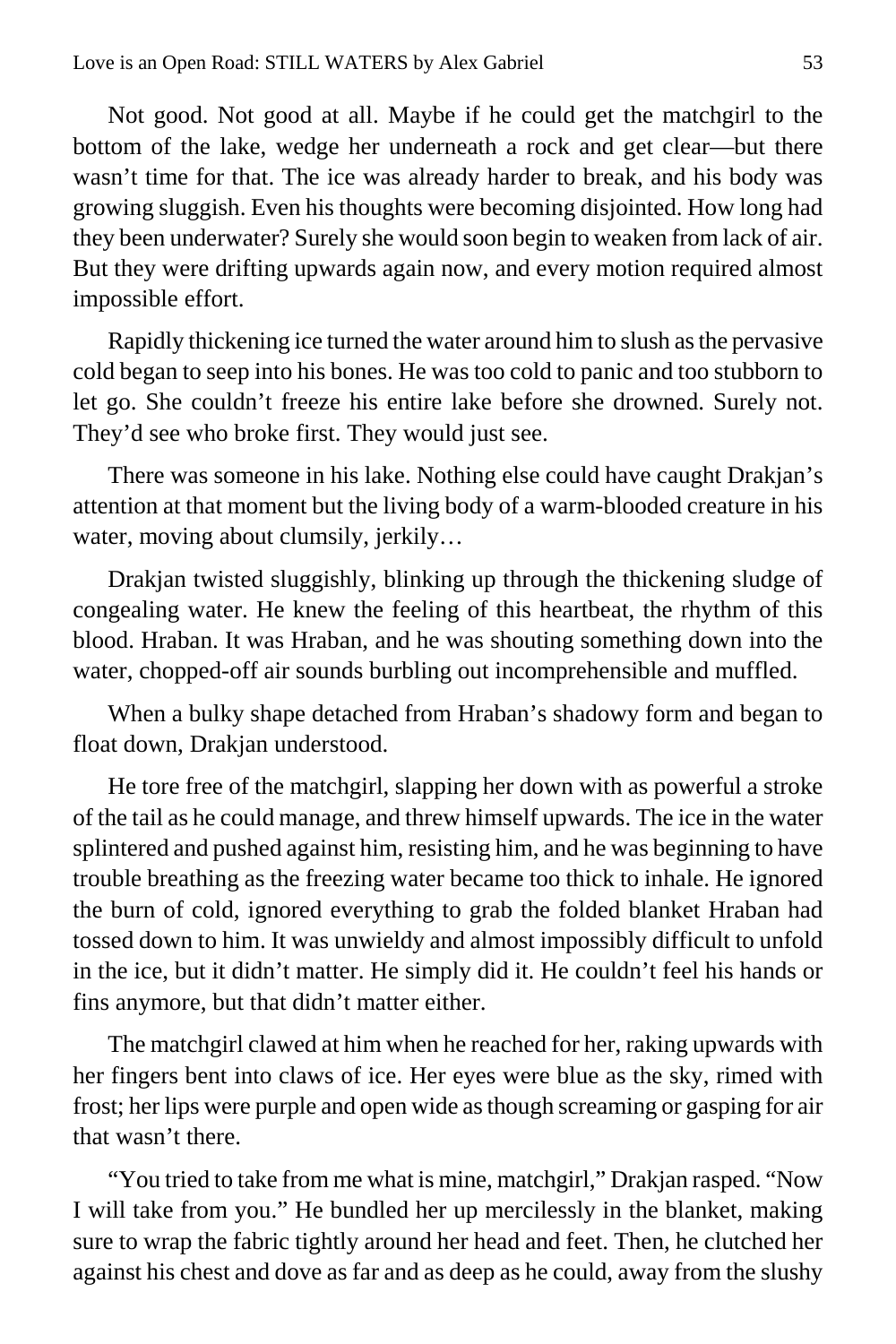field of ice. The cold did not follow him, and he swam until the prickling numbness of his scales and skin turned into burning pain and faded. He swam until the slight body in his grasp bucked and heaved against him, struggling at long last.

There was such power in this. Nothing else felt like it. Nothing else was so natural and right. The bitter battle that had gone before only made this moment more potent. He had fought something immensely powerful and come out the victor. He had pitted himself against a being nobody else had been able to stand against, and here she was in his grasp with her heart stuttering, sighing out her last breath into his water.

Drakjan laughed in sheer delight and sank down to rest among soft green rocks and sand, holding the matchgirl's blanket-swathed form tightly until finally—he felt the shudder of her last breath of air escaping her. He could have done anything in that moment. It was so many things, all at once. It was everything: fulfillment and euphoria and the bone-deep certainty that everything was as it should be.

Ideally, he would have liked to bask in the bliss and peace for a while, soaking it in and allowing it to settle into the deepest parts of him. He'd only been relaxing for a handful of moments, though, when the still bundle in his arms began to grow uncomfortably warm.

At first, he thought he was imagining it, but… no, he really wasn't. Inside her insulating layer of blanket, the dead matchgirl was heating up like a furnace. In the time it took Drakjan to realize what was happening, she'd already turned nearly too hot to hold.

He swam back to the field of ice and corkscrewed to its center with an elegant flip of his fins. The cold didn't bother Drakjan much now that nothing was actively leeching his heat and he'd had the chance to warm up. It didn't last long, anyway. He simply deposited the still-wrapped overheating corpse at the center of the ice and withdrew to watch the near-solid slush thaw back to water in a matter of minutes.

Briefly, he worried that the matchgirl had gathered too much heat and would end up boiling his lake instead of freezing it. The scales balanced perfectly, though. When the blanket sagged in on itself around an empty space, the water was left no warmer or colder than it should have been.

Drakjan unwrapped the bundle to find nothing left inside but several handfuls of ashes. They drifted apart in the currents, forever lost to the lake.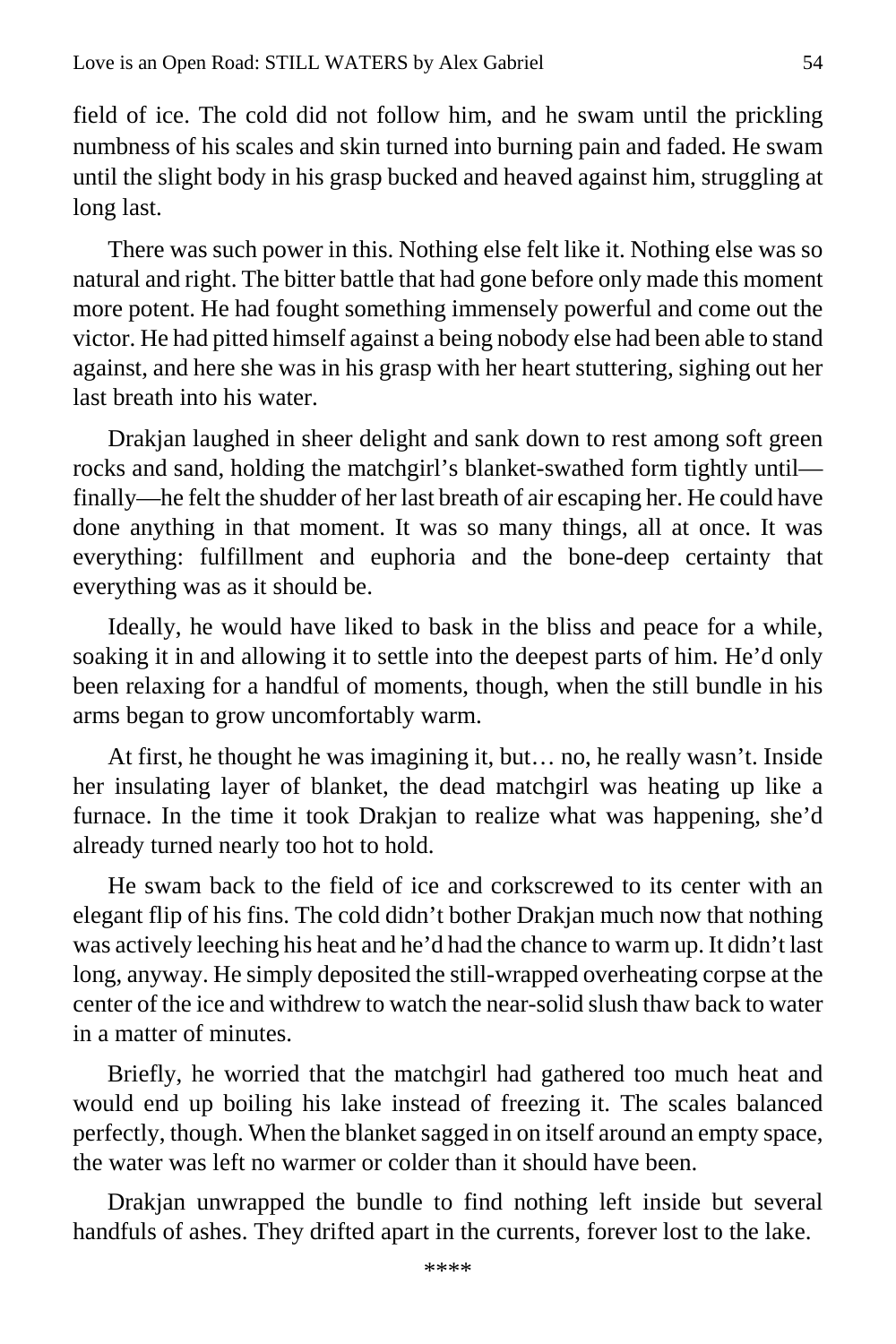Drakjan came up under Hraban like the tide. He was attuned to his heartbeat before he reached him; the fast but controlled rhythm of his breathing, his heat and solid presence in Drakjan's water… He should have gotten out of the lake. Should have gotten onto dry land while he could, fled back to his own world, back in his own element. Because now… Now, it was too late.

"You drowned her? The blanket insulated her under water, too?"

The air sounds made no real sense to Drakjan's ears. He exhaled water as he caught and turned Hraban, lifting him half out of the water before slamming him up against the pier's closest supporting pillar. The wood was warm and slick beneath his palms. The hunter's body pressed hot and solid along his front, right down to his groin and pelvic fins.

The lungful of air Drakjan took in brought with it the scent of ice and ashes. Hraban's hands were on his shoulders but did not push him away; his focus on Drakjan was steady and absolute, and no hint of fear was written in his expression.

It had been so long since Drakjan had felt like this. It had been forever since he'd reveled in the rush that now raged through his blood, the fierce whitewater joy and power and triumph. So long… And there was a sharp, wild edge to this rush, a piercing exultation that he might never have felt before. Not quite like this. Not the way it lit him up all the way to the tips of his fins, stirring in his chest and gut and sex.

A powerful challenger had encroached on his territory, threatening to take what belonged to him. He'd defeated her; he'd dragged her down to the bottom of his lake until she breathed her last. He'd defended what was his.

"Drakjan," Hraban said. He said other things besides, but Drakjan didn't pay attention to those. And then he couldn't say anything anymore because Drakjan took his mouth in a fierce, plundering kiss.

He tasted of blood, lust, and victory. Drakjan could not remember when he had last kissed someone who responded with such hunger or who fought him so aggressively for control. Maybe he never had. All he knew was that it made him growl into Hraban's mouth—made him flex his fins to push the hunter more firmly against the pillar, pinning him securely so he was pressed against Drakjan's body all the way down.

Hraban was hard, his erection a long heated line against Drakjan's hip. Drakjan could feel himself swelling in response, the tip of his cock slipping from its protective sheath with a burst of sensation that made him shiver and his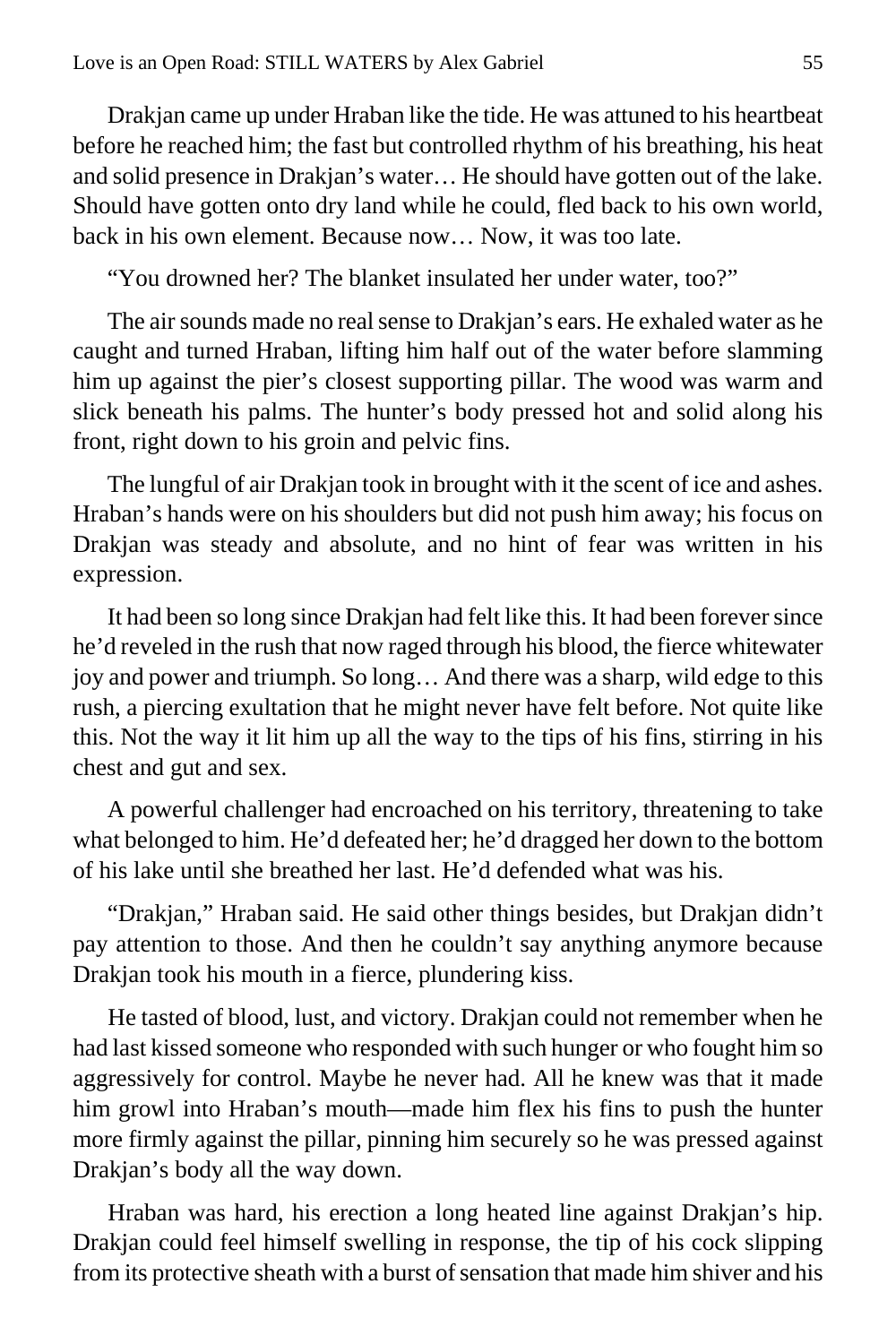hands tighten on Hraban's hips. One of Hraban's hands had wandered to the nape of his neck, holding him steady as Hraban slowed the kiss into something no less deep and hungry but more purposeful—less out of control.

In another moment, Drakjan had to break free to gasp in a deeper breath, the air too thin in his lungs to satisfy his need. Hraban stroked down to the small of his back. Drakjan shivered and remembered too late that he should warn him… but the hunter only stroked light, teasing fingers along the base of his dorsal fin, avoiding the sharp edges. The touch went straight to Drakjan's cock, little hooks of need twisting into his gut.

"I've heard of hunters who try to capture nix alive," Hraban rasped, eyes dark and drowning deep. "They take them far away from water and promise to let them live if they let the hunter have their way with them."

Drakjan's laugh came out low and dark. "And how many of those hunters live to see the next dawn?"

"Not many, I'd say." Hraban now had both hands on his fin, stroking firmly upwards along the sensitive spines. The touch speared through Drakjan in flashes of quicksilver pleasure, and he arched his back and gasped, pushing his now fully emerged erection against the hunter. "I've also heard that some nix promise not to drown you if you let them take you in a different way."

Drakjan had never heard this, although that didn't mean it wasn't true. He hadn't spent much time with others of his kind. Generally, he'd only met them when he'd been too slow or clumsy while passing through someone else's waters, or had wanted to challenge, or someone had trespassed onto his territory.

A slow, deliciously firm drag of fingertips back down to the base of his fin made him growl, the sound harsh in his own ears. He pushed himself against Hraban again, thrusting him back against the pillar with more force.

The glint of triumph in the hunter's eyes made Drakjan laugh. When he leaned in close, holding lake-dark eyes with his own, the touch on his fin slowed, stilled. He brushed his lips against the corner of Hraban's mouth and along the angle of his cheekbone, bit gently at the edge of his jaw and the side of his throat. Hraban shuddered against him, his heart racing fast enough to belie his pretense of control.

"I will not drown you," he rasped into Hraban's ear and set careful teeth into the soft flesh of his lobe. It wasn't an oath and could not bind him, but it was the truth. Hraban was already his—hot and hard and willing in his water.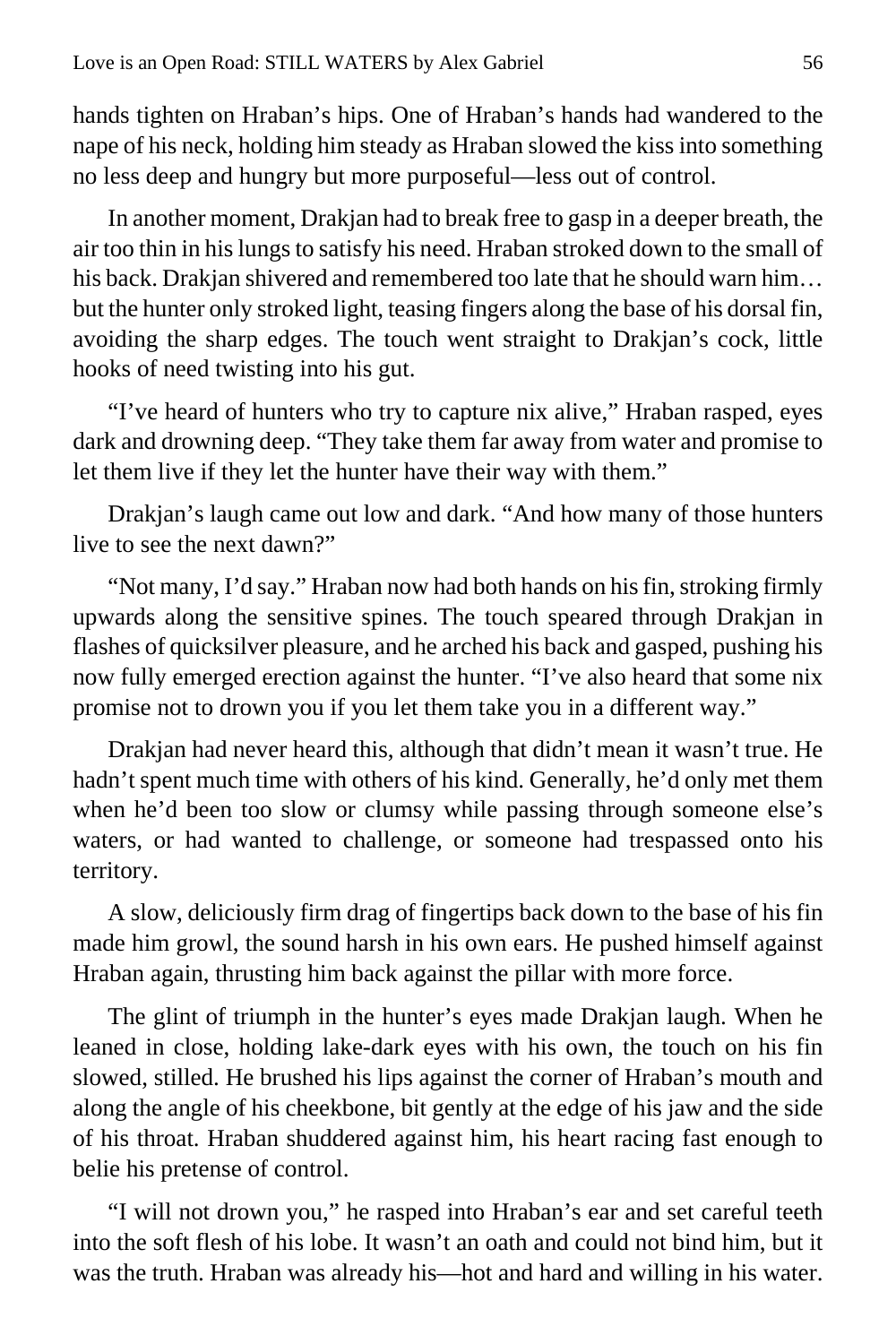The touch on his dorsal fin slid lower, a large, hot hand spreading over the scales covering his backside to press him closer and push their erections together in a drawn-out, lingering tease. "I know."

He didn't quite understand it, but those simple words cut through Drakjan like a spear. He groaned against the curve of Hraban's neck, pelvic fins flexing helplessly where they were trapped between the press of their bodies, trying to curl forward, to hold Hraban in place. Drakjan's cock was too sensitive for this, but he was so greedy for the feeling of the hot, heavy ridge of the hunter's erection against his own that he rubbed against him anyway, never mind the rough fabric of his pants.

Hraban's shirt was too robust to tear off, but once Hraban caught on to what he was trying to do, he pushed Drakjan's hands away and quickly shrugged it off, letting it drift heedlessly away. Drakjan dropped below the water's surface to seize Hraban's pants, dragging them down a bare instant after Hraban worked open the button. He'd forgotten about the shoes, but that was a minor setback. An instant later he was hooking a hand into the scrap of thin, clinging white fabric Hraban wore underneath the pants, yanking it down to join the rest of his clothes in the current.

Underneath all the clothes humans wore, Hraban was lean and strong, heating Drakjan's skin to blood-warmth as Drakjan skimmed greedy palms up the side of his legs. His body was that of the most versatile kind of predator sleek and muscular, but not bulky, built for endurance and speed as well as strength. Drakjan found him beautiful—broad-shouldered and slim-hipped, every part of him perfectly honed to hunt and kill. His cock was long and thick, a heavy weight of balls underneath. It was even warmer than the rest of him, thrumming in Drakjan's curious grip with the rapid rhythm of Hraban's heart.

He shifted forward to take the tip in his mouth. He'd seen a human woman do this in an alleyway once, and the man had made sounds he'd never before heard from anyone who wasn't dying. He liked the feeling of Hraban's cock lying against his tongue, solid and pulsing with blood… moss-soft skin over steel-and-silver hardness. He liked how tight Hraban's hands were on his shoulders, liked the tension in his thighs—how restlessly he shifted against the pillar.

With a bit of experimentation, Drakjan found a good way to seal his lips around the shaft and suck. He could only fit part of Hraban's erection into his mouth, so he wrapped one hand around the base as he started up a driving rhythm, working him hard and fast from the first moment.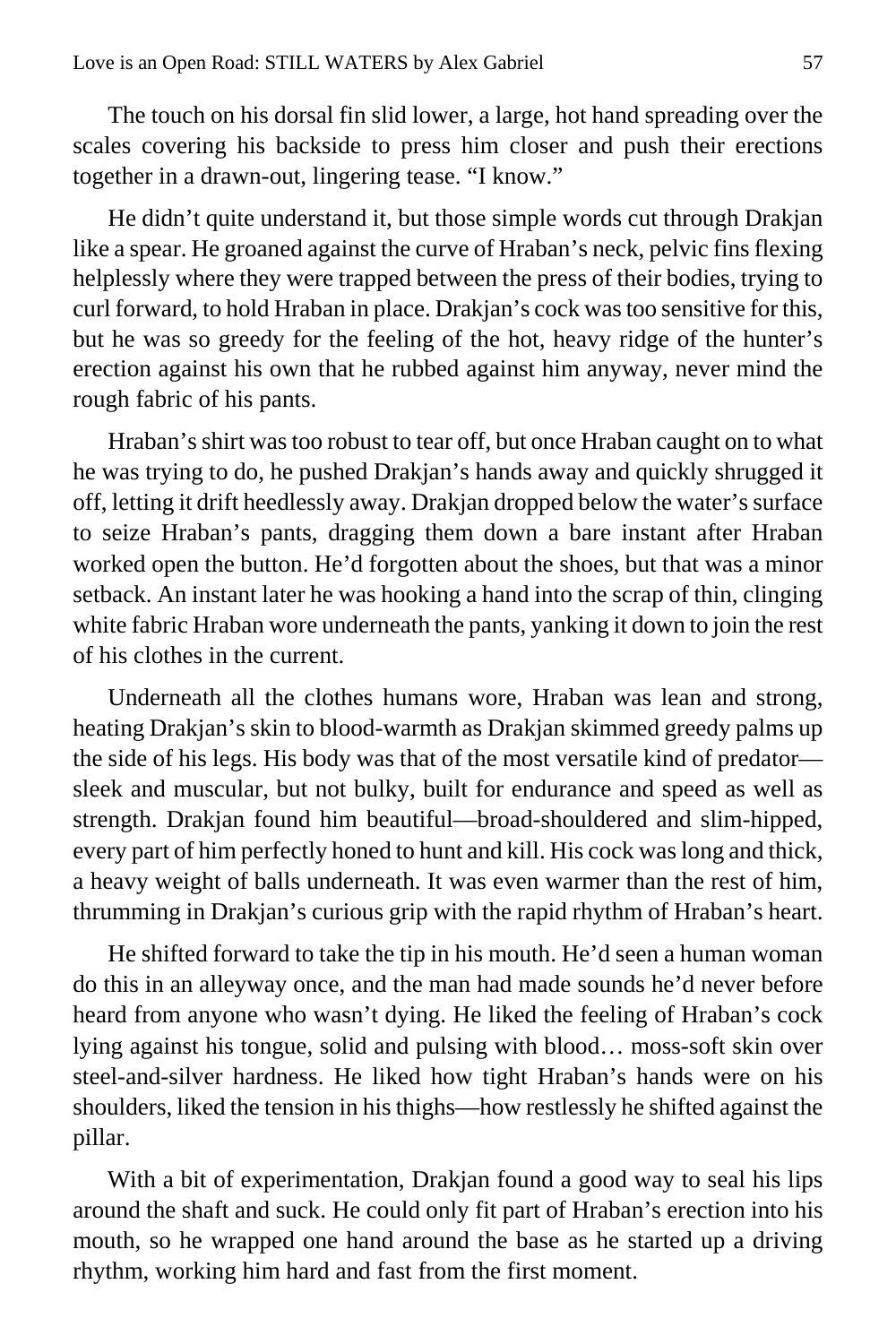Even beneath the water's surface, the choked, cut-off sounds Hraban made were clearly audible. His reactions quickly grew less controlled; soon he was grabbing at Drakjan's shoulders and the back of his head to pull him in closer, make him go faster. His hips moved in time with Drakjan's rhythm, his abs bunching. When Drakjan slid his free hand down to cup his balls and stroke behind them with careful fingertips, Hraban opened his thighs immediately, willingly.

Drakjan broke upwards into air to immediately be trapped in a steel grip and hauled close. Hraban caught his mouth in a rough, punishing kiss that wasn't hungry so much as devouring. His hands slid down Drakjan's body to settle on his lower back and haul him in close, thighs coming up to clasp Drakjan's hips between them. He arched his back and threw back his head, exposing the long line of his throat, and Drakjan could not imagine refusing what was so clearly offered—couldn't imagine wanting to. His own erection was curving up towards his belly, the sheath closed tight around the base in readiness and the flared head fully exposed. Drakjan had held back long enough; had already waited too long. He would not wait any longer.

Hraban was gasping something that sounded like words, but Drakjan couldn't understand what he was saying. It didn't matter. All that mattered now was the feeling of Hraban's body against his—how he shivered at Drakjan's touch. All that mattered was the whitewater lust that cascaded through Drakjan when he pressed at the base of his own erection, forcing his fingers down into his sheath to coat them in slick. He spread it over his cock as quickly as possible and couldn't keep in a moan when he dipped into his sheath again before reaching to rub the lubricant into Hraban's opening.

The hunter twisted in the water, lifting his hips wantonly. His eyes were fever-bright, and his grip on Drakjan's shoulders was almost painful. Drakjan lifted him a bit higher until his shoulders were braced against the pillar and his legs open around Drakjan's hips—the perfect angle to slide inside him.

Hraban made a punched-out little gasp at the first touch of Drakjan's cock against his hole, and then froze into stillness when Drakjan drove inside with a flex of the fins, pushing past initial resistance into tight heat. He gave a chokedoff, harsh little cry as Drakjan thrust deep with one more flip of his caudal fin, seating himself in raging, dizzying sensation from tip to root. And he moaned helplessly when Drakjan pulled out and drove back in as deep and hard as he could.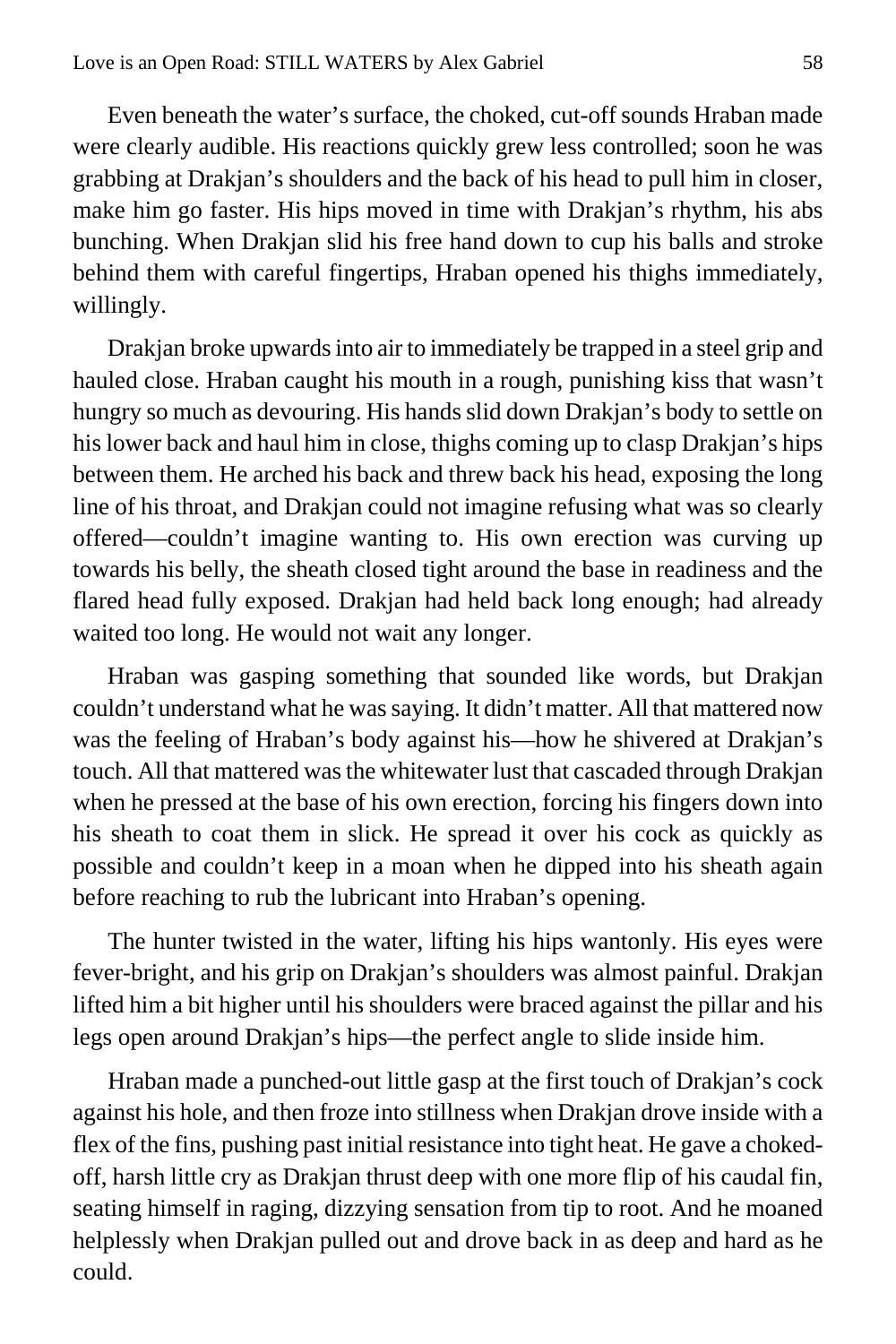The sounds he made… the way he looked, all wild eyes and hard glittering stare, drawing in desperate, unsteady gulps of air in between harsh grunts that sounded as though they were being torn from him…

Drakjan leaned in close to brace himself against the pillar just above Hraban's shoulder, sliding his other hand down to hitch up his thigh. On his next thrust, he angled his hips a little more… and Hraban's mouth fell open on a stuttering gust of air that sounded almost like a sob, his body lifting towards Drakjan in a tight, taut bow.

"Scream for me, hunter," Drakjan growled, driven by the dark wave of need and lust and greed that gathered within him, rising higher with each thrust of his hips, each delicious slide of his cock inside the hot grip of Hraban's body. "I hear nix like it when you scream while they have you spitted on their cock, writhing and arching like you're dying for it."

Hraban's harsh gasps grew more breathless and desperate when Drakjan increased his pace further, but he didn't scream.

Drakjan let go of the pillar and shifted back, pulling entirely free of Hraban's body. A shock of what almost looked like rage flew over Hraban's features. He reared up to lunge for Drakjan—but the water offered him no leverage, and in the next moment Drakjan had spun him around and pressed up behind him.

Hraban didn't wait to be prompted. He reached for the pier's pillar to brace himself as Drakjan bent him over, spread his cheeks, and pushed back inside him with a shuddering groan of relief. This position made it easier for Drakjan to take him as hard and fast as he needed to—though he now felt like he couldn't ever go hard and fast enough. The need climbed higher and higher until it eclipsed nearly everything else. Before long, the water around them was churning from the wild flex of his fins, both hands locked tight around Hraban's hips.

Hraban was saying something, the words coming out as a low growl. Drakjan couldn't understand them until he bent forward, plastering his chest against Hraban's back. "You," Hraban gasped, each word punched out separately by the force of Drakjan's cock thrusting into his body. "You. Should. Scream for *me*, nix."

He sounded like a man being fucked to within an inch of his life. He sounded fierce and triumphant. He sounded…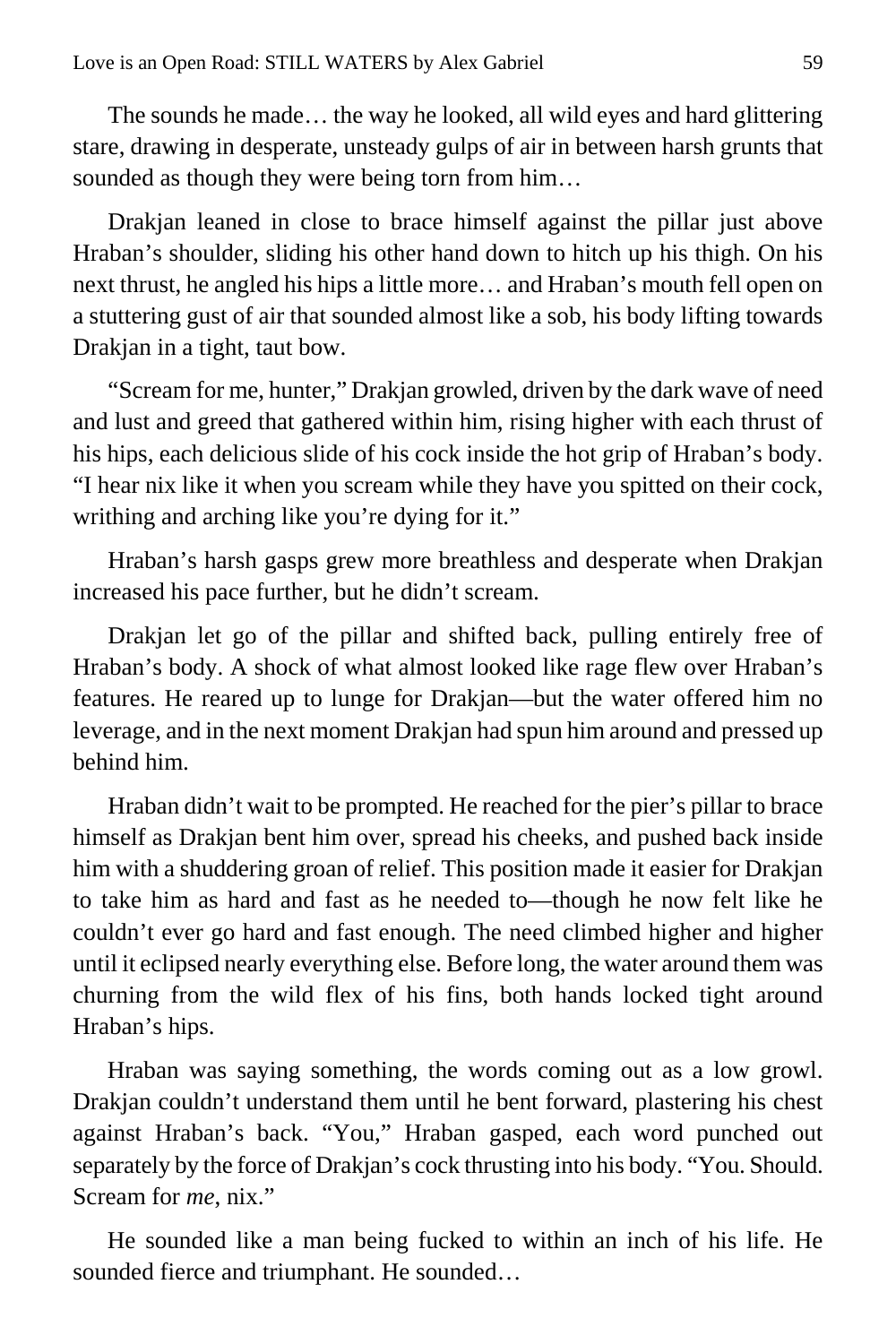Drakjan set his teeth in the curve between Hraban's neck and shoulder and bit down, reaching around to strip his cock. Hraban arched wildly beneath him and threw back his head, every muscle straining. The sound he made was more like a sob than a scream, but it was harsh and guttural and entirely irresistible.

And then it was right there for Drakjan, too. It hit him like a wall, everything coming together in a flash flood, seizing him with crushing force in a torrent of ecstasy that broke him apart, bowed his spine and tore a shout from his throat.

\*\*\*\*

*"The faint air cools in the gloaming, and peaceful flows the Rhine,"* Drakjan sang. His voice cut neatly through the cool air of early morning, every note clear as water and imbued with deep, sweet melancholy. *"The loveliest maiden is sitting high-throned in yon blue air. Her golden jewels are shining, she combs her golden hair."*

Though still short, his hair had managed to dry into rough tangles that he couldn't easily smooth down with his fingers. He leaned forward on his rock to catch a glimpse of his reflection in the river. It looked fine, and his beard was still short enough to be neat by default. Still, he had to start remembering to fetch his comb if he was going to be spending any appreciable amount of time out of water. *"She combs with a comb that is golden, and sings a weird refrain, that steeps in a deadly enchantment the listener's ravished brain."*

Birdsong was starting up all around as the sky lightened, melding with the quiet sounds of the river and forest to form a pleasing backdrop to his voice. The beavers were returning to their lodge, ready to turn in for the day. They gave him no more than the usual respectful berth. It seemed their memory for all things unrelated to their dams was short.

He smiled as he took in another lungful of air. *"The doomed in his drifting shallop, is tranced with the sad sweet tone."* His voice carried easily over the water, resonant and rich. *"He sees not the yawning breakers, he sees but the maid alone."*

When he turned, Hraban was right there, only a few steps onto dry land. He leaned casually against the trunk of a tree, watching Drakjan sing with complete focus. He hadn't made any sound to alert Drakjan to his presence. There'd been no betraying motion for Drakjan to catch from the corner of an eye, either. Drakjan had known he was there all the same. He wouldn't have lived to see this day if he'd been unable to tell when a hunter was watching him.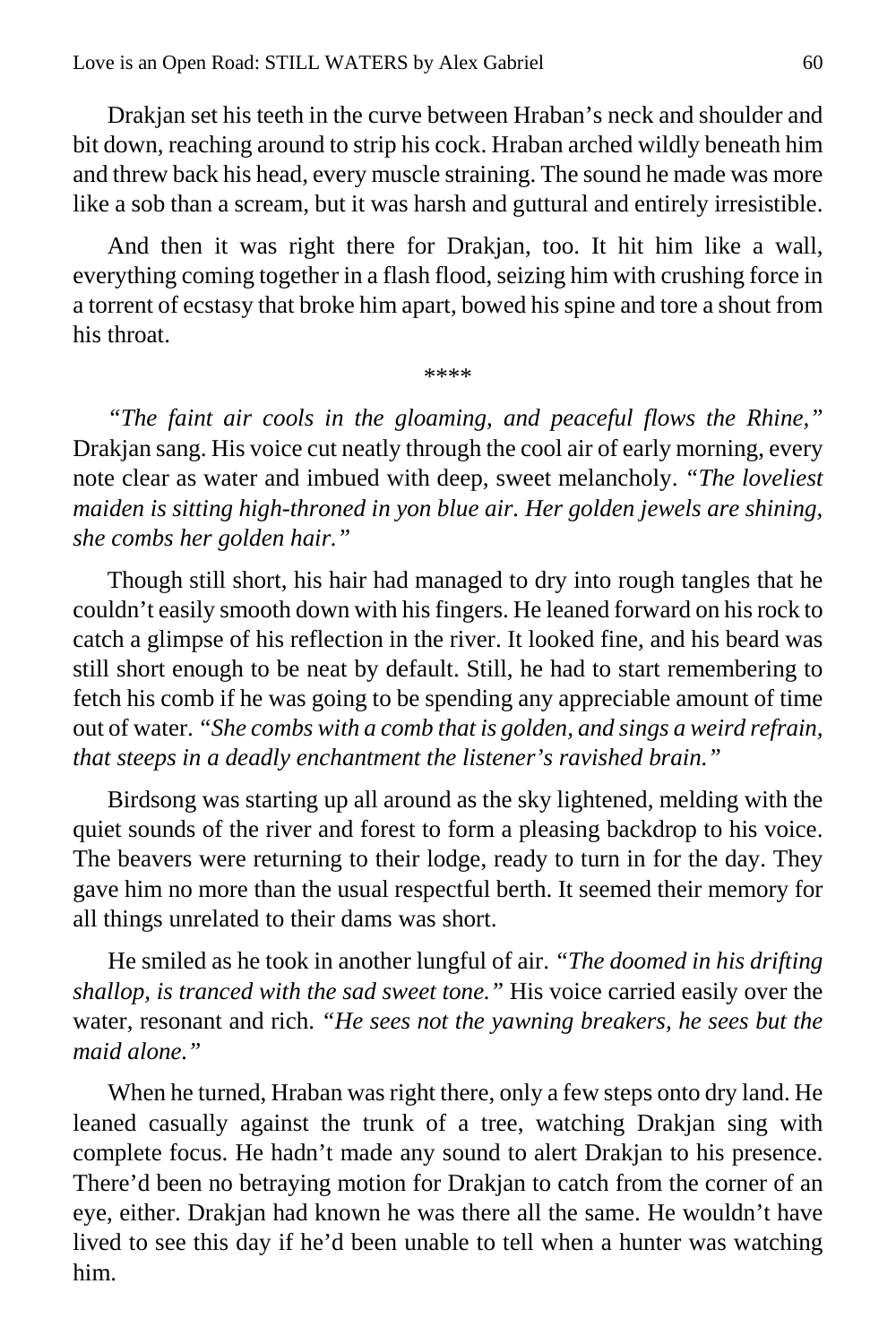Drakjan drew in a deep breath of air and soared into the dramatic finish with full-throated passion. *"The pitiless billows engulf him! So perish sailor and bark… and this, with her baleful singing, is the Lorelei's gruesome work."*

In the dawning light, Hraban's eyes were the color of sea grass directly beneath the water's surface. "You're very good."

This was nothing more than the truth. "People would come to listen to me, sometimes." They always kept their distance from the water, and were frequently armed, but he'd liked that, too. Was there a better compliment than someone knowingly risking death to listen to him sing?

The silence that fell between them was a comfortable one, and Drakjan used it to study Hraban. He seemed none the worse for wear for his long vigil on the pier, or the trip to town he'd embarked on immediately after. He hadn't shaved, but Drakjan liked the way the shadow of dark stubble brought out the strong lines of his features, adding a hint of hardness and danger. It suited him—made him look like the lethal hunter he was.

Though really, there was no mistaking him for anything else anyway, pretty lake-deep eyes or no.

Hraban's gaze on him was steady and cool, his attention a near-tangible force. Drakjan didn't have to wonder what he saw; he knew. Hraban saw him for what he really was. Everything he was—what he had been, what he would always be, and what he had chosen to become. He was the only one who saw it all: the depths, the hunger, Julian, and the song.

"I spoke to Linda Tailor about permission to remain in her territory and inquired what she would ask in return," Hraban said abruptly.

It took Drakjan a moment to remember that the leaders of the clan of bears who held the forest were called Linda and… something. David, maybe. He would have remembered sooner if he hadn't been distracted by the news that Hraban had asked for guest right. Considering that Hraban was a stranger here, guest right was bound to involve major concessions. Whether or not the bears granted it, the mere fact that he had asked…

"She offered to relinquish several square kilometers of forest with access to the river to me if I agree to act as the clan's gamekeeper." There was a definite undercurrent of disbelief running through Hraban's tone now. "It seems that none of them enjoys the work."

Seriously, the bears were giving away part of their territory to a stranger, as though it were of no more consequence than a handful of air? Drakjan snorted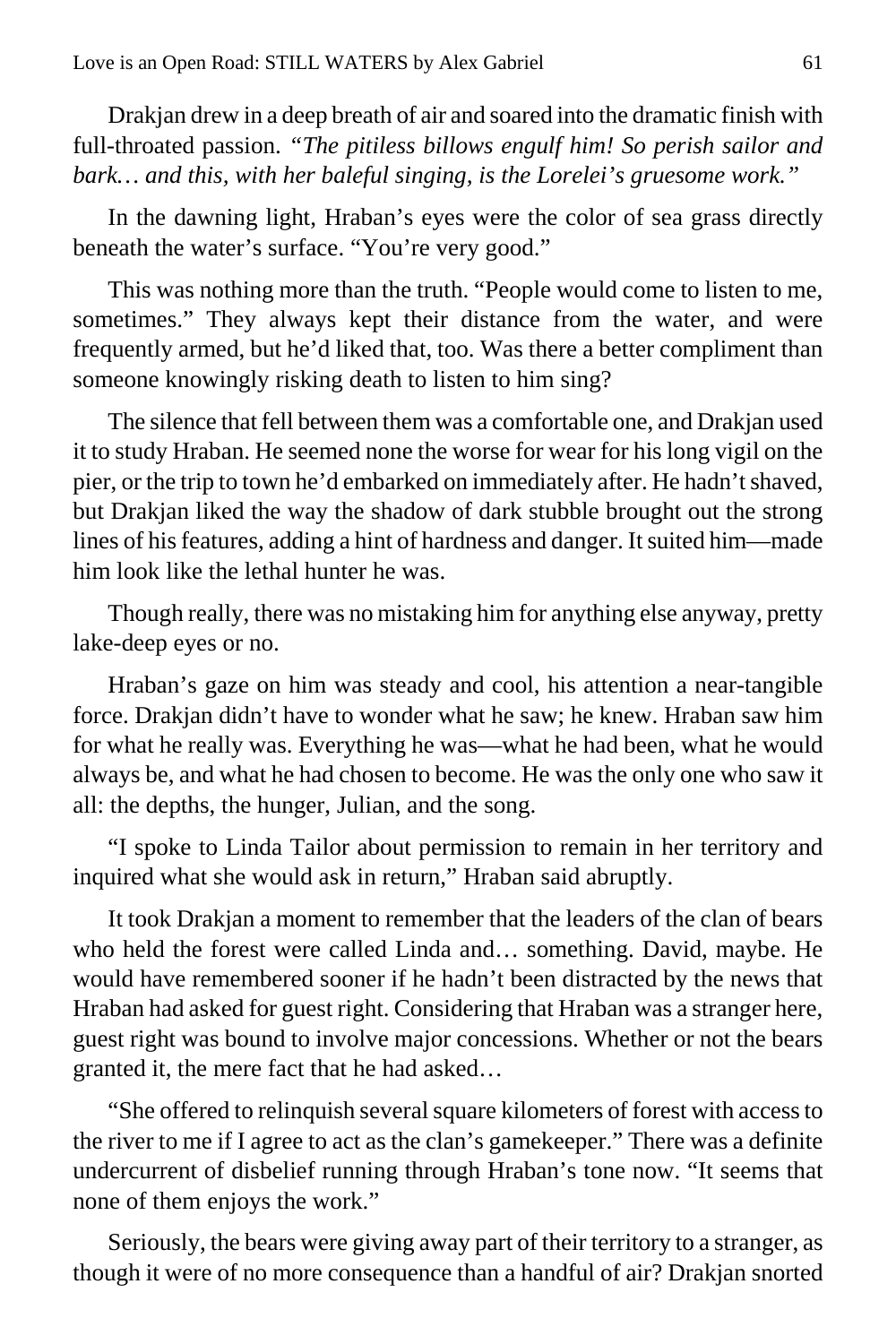out a bark of incredulous laughter, shaking his head. He didn't even know why he was surprised.

This was the moment when it occurred to him that if Hraban had been a water creature, he could have stayed in Drakjan's lake. It wouldn't have felt like he was encroaching on his territory. He couldn't—he had become a part of it himself. Hraban was a human, a hunter; he'd tried to kill Drakjan, and Drakjan had tried to kill him. But somehow, those were exactly the reasons why Hraban was more real to him than anyone else in this place. Everything here was so blurred and dulled—no fangs, no claws. Everything except Hraban. Hraban was sharp and real, as hard and inexorable as silver, cold iron, and ash.

For the first time since he'd arrived here, Drakjan felt fully alive. He'd woken up. Hraban had woken him up.

"Her husband told me to talk to you because you hold the river," Hraban was saying. "Apparently I can fish in it if I ask nicely and give you a little money from time to time."

When Drakjan looked at him, Hraban's lips were quirked into the slightest hint of a smile. He found himself wanting to smile back without knowing why. "You're claiming territory, then? You're not going to look for a way back?"

Hraban's gaze swept off to the side, lingering on the other side of the dam where he must have followed his prey into this world. "Even if there is one, it doesn't matter," he said at last, far more quietly than before. "These people are defenseless."

They were—and it was a good reason to stay if you were a hunter who'd made it his life's work to protect people from dangers like the matchgirl, or the real werewolf, or Drakjan. Even if the portal only opened once every score of seasons. Even if—against all the laws of probability—the next five or ten or twenty things to come through it were sweet and harmless and pretty enough to charm the fins off anyone. One day there'd be another little girl in rags, and if there were nobody here to see her for what she was, she would burn this world to the ground.

But there was more to it than that. Drakjan recognized the expression on Hraban's face. In truth, he didn't want to return. He couldn't yet believe that everything was truly as it seemed here, that nothing dark lay hidden in the depths of these still waters. But even so, the promise of this peaceful world was too much to resist. Hraban was tired—worn down by the constant battle of survival and weary to the bone.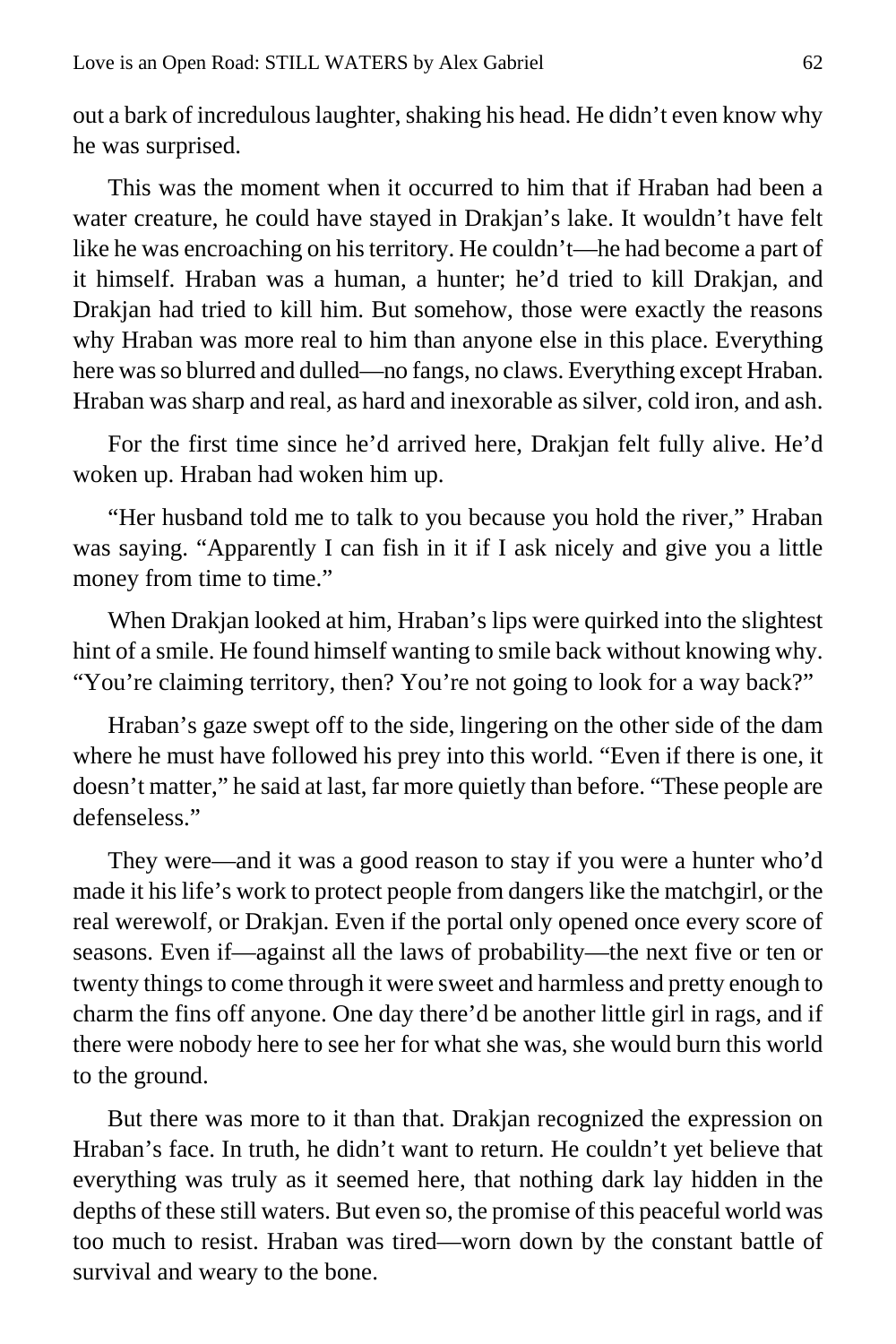Drakjan didn't remember passing through the rip. Occupied as he had been by rage, agony, terror, and the consuming need to survive, he hadn't noticed the actual transition at all—only that one moment, he was facing certain death, trapped in air and fighting for his life, and the next he was cradled in the cool, silent depths of an unfamiliar lake.

"You should stay," Drakjan said. "Stay and guard this place against other things like the matchgirl. Or me."

Hraban quirked up a corner of his mouth, the slightest hint of crinkles creasing the corners of his eyes. "There are no other things like you."

He'd slipped away before Drakjan could reply, melting soundlessly into the trees. Drakjan smiled as he turned back to face the river. He'd been thinking about a ballad earlier, but maybe the shanty about men with beards would serve better.

#### **The End**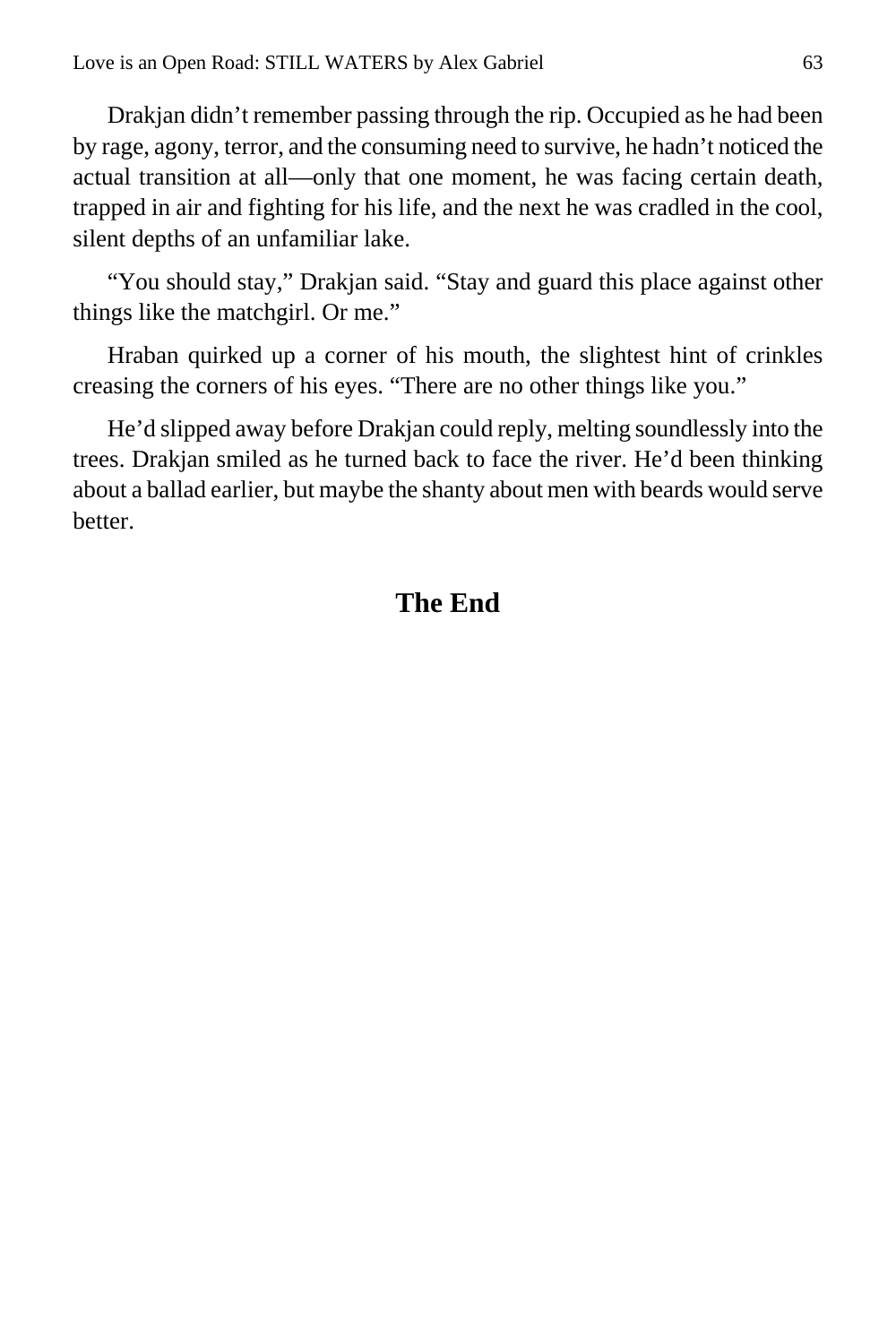### **Bibliography of Songs**

<span id="page-63-0"></span>The lyrics Drakjan sings in the story are listed (in order):

- "Der Fischer" [The Fisherman] by Johann Wolfgang von Goethe (1779), trans. Matthew Gregory Lewis (1796).
- "Piratenlied" [Pirate Song], traditional, author unknown, trans. Alex Gabriel (2015).
- "Die Loreley" [An ancient legend of the Rhine] by Heinrich Heine (1824), trans. Mark Twain (1880).